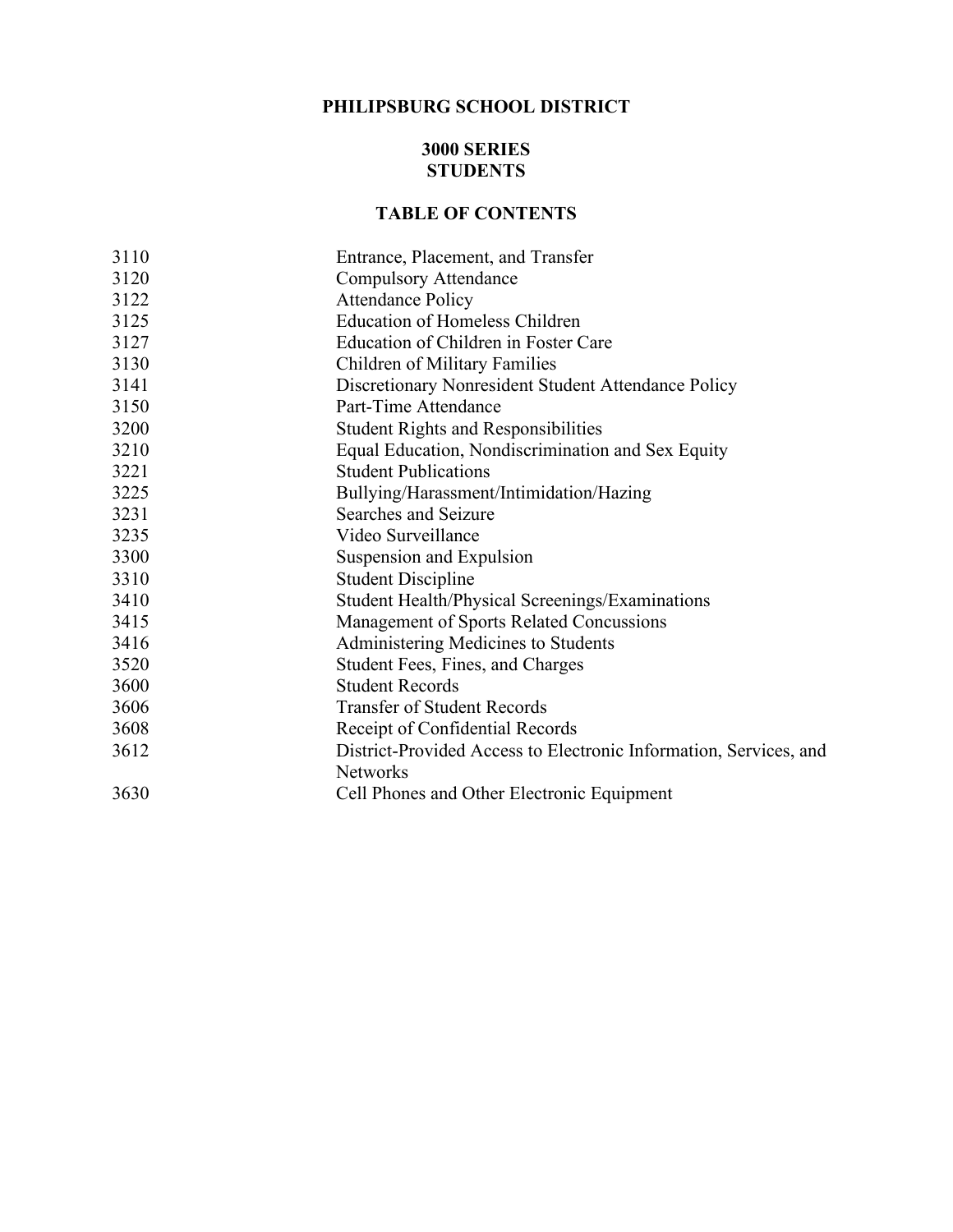|                 | <b>STUDENTS</b>                                                                                                                                                                                                                                                                                                                                                                                                                                                                                                                                                                                                                      | 3110        |
|-----------------|--------------------------------------------------------------------------------------------------------------------------------------------------------------------------------------------------------------------------------------------------------------------------------------------------------------------------------------------------------------------------------------------------------------------------------------------------------------------------------------------------------------------------------------------------------------------------------------------------------------------------------------|-------------|
|                 | Entrance, Placement, and Transfer                                                                                                                                                                                                                                                                                                                                                                                                                                                                                                                                                                                                    | page 1 of 2 |
| $\mathbf{Age}$  |                                                                                                                                                                                                                                                                                                                                                                                                                                                                                                                                                                                                                                      |             |
|                 | The trustees will enroll a child in kindergarten or first grade whose fifth $(5th)$ birthday occurs on<br>or before the tenth $(10^{th})$ day of September of the school year in which the child is to enter<br>school. Parents may request a waiver of the age requirement. All waivers are granted in the sole<br>discretion of the Board. No pupil may be enrolled in the District if that pupil has reached his or<br>her 19 <sup>th</sup> birthday on or before September $10th$ in the school year in which the child registers to<br>enter school. A waiver of the age limitation must be reviewed and approved by the Board. |             |
|                 | <b>School Entrance</b>                                                                                                                                                                                                                                                                                                                                                                                                                                                                                                                                                                                                               |             |
| 1.              | The District requires that a student's parents, legal guardian, or legal custodian present<br>proof of identity of the child to the school within forty (40) days of enrollment, as well as<br>proof of residence in the District. Students who are not residents of the District may<br>apply for admission pursuant to Policy 3141. Homeless students, students in foster care,<br>and students of military families shall be admitted pursuant to state and federal law, and<br>Board Policy.                                                                                                                                     |             |
| 2.              | To be admitted to District schools, in accordance with the Montana Immunization Law, a<br>child must have been immunized against varicella, diphtheria, pertussis, tetanus,<br>poliomyelitis, rubella, mumps, and measles in the manner and with immunizing agents<br>approved by the department. Immunizations may not be required if a child qualifies for<br>conditional attendance or an exemption is filed as provided by Montana law.                                                                                                                                                                                          |             |
| Placement       |                                                                                                                                                                                                                                                                                                                                                                                                                                                                                                                                                                                                                                      |             |
|                 | The District goal is to place students at levels and in settings that will increase the probability of<br>student success. Developmental testing, together with other relevant criteria, including but not<br>limited to health, maturity, emotional stability, and developmental disabilities, may be<br>considered in the placement of all students. Final disposition of all placement decisions rests<br>with the principal, subject to review by the Superintendent or the Board.                                                                                                                                               |             |
| <b>Transfer</b> |                                                                                                                                                                                                                                                                                                                                                                                                                                                                                                                                                                                                                                      |             |
|                 | Elementary students shall be placed at their current grade level on a probationary basis for a<br>period of two (2) weeks. Thereafter, should doubt arise as to initial grade and level placement of<br>a student, school personnel will conduct an educational assessment to determine appropriate<br>grade and level placement.                                                                                                                                                                                                                                                                                                    |             |
|                 |                                                                                                                                                                                                                                                                                                                                                                                                                                                                                                                                                                                                                                      |             |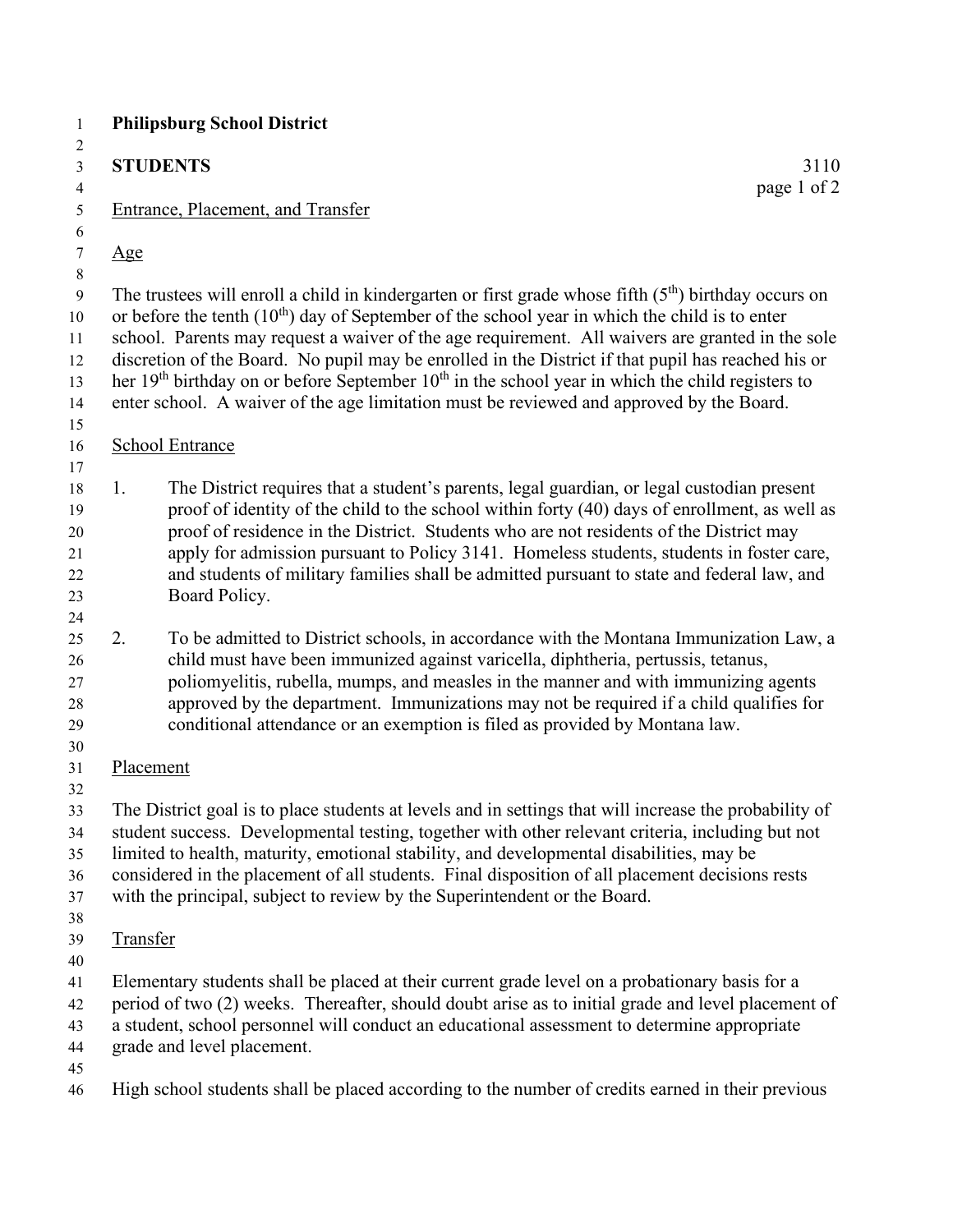| 3      |                                                        |                         | page 2 of 2                                                                                 |
|--------|--------------------------------------------------------|-------------------------|---------------------------------------------------------------------------------------------|
| 4      |                                                        |                         |                                                                                             |
| 5      |                                                        |                         | accredited school districts, subject to Montana Accreditation Rules and Standards and local |
| 6      | alternate procedures for earning credit.               |                         |                                                                                             |
|        |                                                        |                         |                                                                                             |
| 8      | Cross Reference:                                       | Board Policy 3125       |                                                                                             |
| 9      |                                                        | Board Policy 3127       |                                                                                             |
| 10     |                                                        | Board Policy 3130       |                                                                                             |
| 11     |                                                        |                         |                                                                                             |
| 12     | Legal Reference:                                       | $\S$ 20-5-101, MCA      | Admittance of child to school                                                               |
| 13     |                                                        | $$20-5-403, MCA$        | Immunization required – release and                                                         |
| 14     |                                                        |                         | acceptance of immunization records                                                          |
| 15     |                                                        | § 20-5-404, MCA         | Conditional attendance                                                                      |
| 16     |                                                        | $$20-5-405$ , MCA       | Medical or religious exemption                                                              |
| 17     |                                                        | $$20-5-406, MCA$        | Immunization record                                                                         |
| 18     |                                                        | $§$ 44-2-511, MCA       | School enrollment procedure                                                                 |
| 19     |                                                        | 10.55.601, et seq., ARM | <b>Accreditation Standards: Procedures</b>                                                  |
| 20     |                                                        |                         |                                                                                             |
| 21     | <b>Policy History:</b>                                 |                         |                                                                                             |
| 22     | Adopted on:                                            |                         |                                                                                             |
| $\sim$ | $\mathbf{D}$ and account $\mathbf{J}$ and $\mathbf{L}$ |                         |                                                                                             |

Reviewed on:

Revised on:

 $\frac{1}{2}$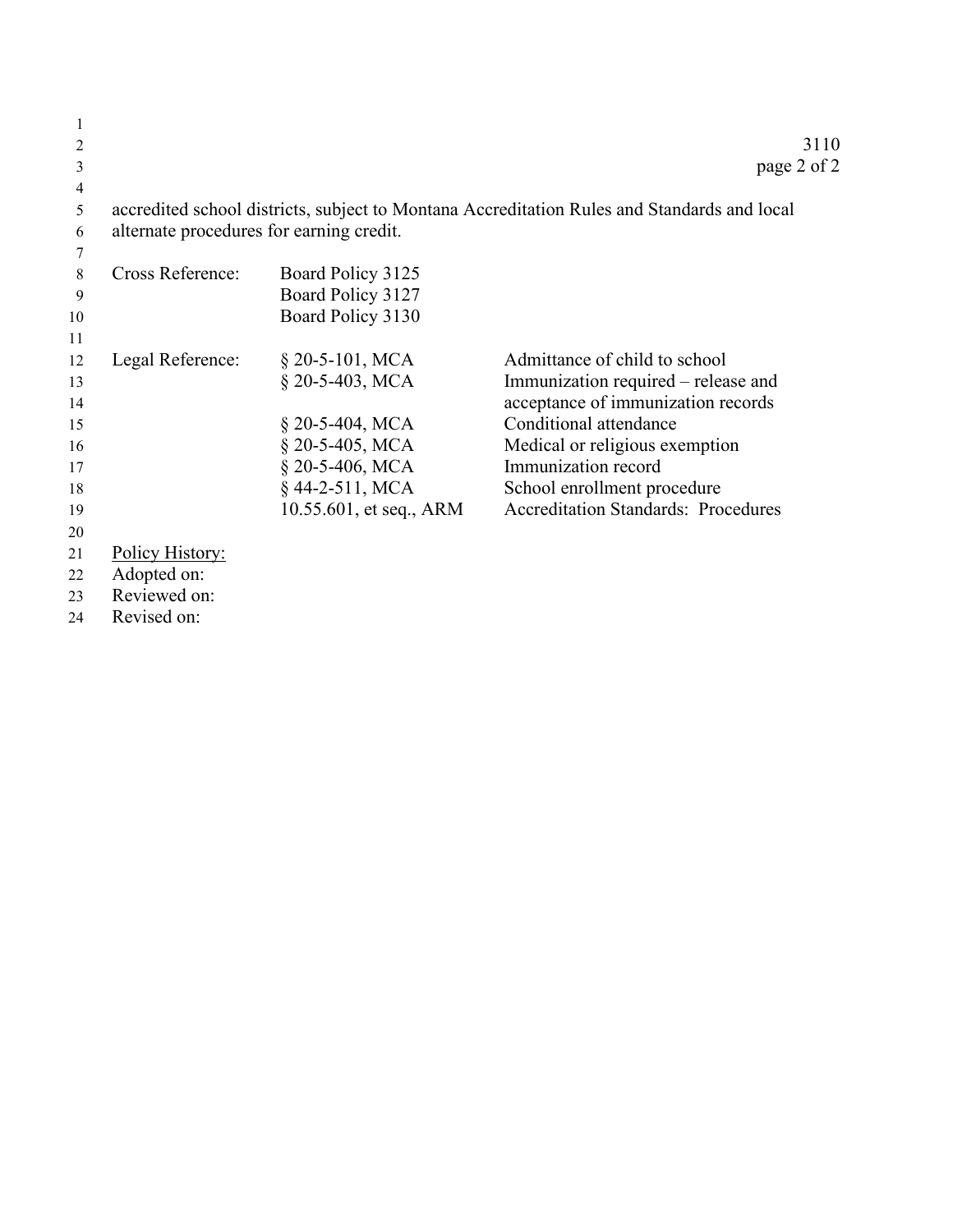| <b>STUDENTS</b>                                               |                                                                                                                                   | 3120                                                                                                                                                                                                                                                                                                                                                                                                                                                                                                                                                                                                                                                                       |
|---------------------------------------------------------------|-----------------------------------------------------------------------------------------------------------------------------------|----------------------------------------------------------------------------------------------------------------------------------------------------------------------------------------------------------------------------------------------------------------------------------------------------------------------------------------------------------------------------------------------------------------------------------------------------------------------------------------------------------------------------------------------------------------------------------------------------------------------------------------------------------------------------|
|                                                               |                                                                                                                                   |                                                                                                                                                                                                                                                                                                                                                                                                                                                                                                                                                                                                                                                                            |
| <b>Compulsory Attendance</b>                                  |                                                                                                                                   |                                                                                                                                                                                                                                                                                                                                                                                                                                                                                                                                                                                                                                                                            |
|                                                               |                                                                                                                                   | To reach the goal of maximum educational benefits for every child requires a regular continuity of<br>instruction, classroom participation, learning experiences, and study. Regular interaction of students with<br>one another in classrooms and their participation in instructional activities under the tutelage of competent<br>teachers are vital to the entire process of education. This established principle of education underlies and<br>gives purpose to the requirement of compulsory schooling in every state in the nation. A student's regular<br>attendance also reflects dependability and is a significant component of a student's permanent record. |
|                                                               |                                                                                                                                   | Parents or legal guardians or legal custodians are responsible for seeing that their children who are age<br>seven (7) or older before the first day of school attend school until the later of the following dates:                                                                                                                                                                                                                                                                                                                                                                                                                                                       |
| 1.<br>2.                                                      | Child's sixteenth $(16th)$ birthday; or<br>Completion date of the work of eighth $(8th)$ grade.                                   |                                                                                                                                                                                                                                                                                                                                                                                                                                                                                                                                                                                                                                                                            |
| the trustees.                                                 | The provisions above do not apply in the following cases:                                                                         | (a) The child has been excused under one of the conditions specified in $20-5-102$ .<br>(b) The child is absent because of illness, bereavement, or other reason prescribed by the policies of<br>(c) The child has been suspended or expelled under the provisions of $20-5-202$ .                                                                                                                                                                                                                                                                                                                                                                                        |
|                                                               | Compulsory attendance stated above will not apply when children:                                                                  |                                                                                                                                                                                                                                                                                                                                                                                                                                                                                                                                                                                                                                                                            |
| 1.<br>2.<br>interests of the child; or                        |                                                                                                                                   | Are provided with supervised correspondence or home study; or<br>Are excused because of a determination by a district judge that attendance is not in the best                                                                                                                                                                                                                                                                                                                                                                                                                                                                                                             |
| 3.                                                            | Are enrolled in a non-public or home school; or                                                                                   |                                                                                                                                                                                                                                                                                                                                                                                                                                                                                                                                                                                                                                                                            |
| 4.                                                            | Are enrolled in a school in another district or state; or                                                                         |                                                                                                                                                                                                                                                                                                                                                                                                                                                                                                                                                                                                                                                                            |
| 5.                                                            | best interests of the child and the school.                                                                                       | Are excused by the Board on a determination that attendance after age of sixteen $(16)$ is not in the                                                                                                                                                                                                                                                                                                                                                                                                                                                                                                                                                                      |
| Legal Reference:                                              | § 20-1-308, MCA<br>§ 20-5-101, MCA<br>§ 20-5-102, MCA<br>§ 20-5-103, MCA<br>§ 20-5-104, MCA<br>§ 20-5-106, MCA<br>§ 20-5-107, MCA | Religious instruction released time program<br>Admittance of child to school<br>Compulsory enrollment and excuses<br>Compulsory attendance and excuses<br>Attendance officer<br>Truancy<br>Incapacitated and indigent child attendance                                                                                                                                                                                                                                                                                                                                                                                                                                     |
|                                                               | § 20-5-108, MCA                                                                                                                   | Tribal agreement with district for Indian child<br>compulsory attendance and other agreements                                                                                                                                                                                                                                                                                                                                                                                                                                                                                                                                                                              |
| Policy History:<br>Adopted on:<br>Reviewed on:<br>Revised on: | § 20-5-202, MCA                                                                                                                   | Suspension and Expulsion                                                                                                                                                                                                                                                                                                                                                                                                                                                                                                                                                                                                                                                   |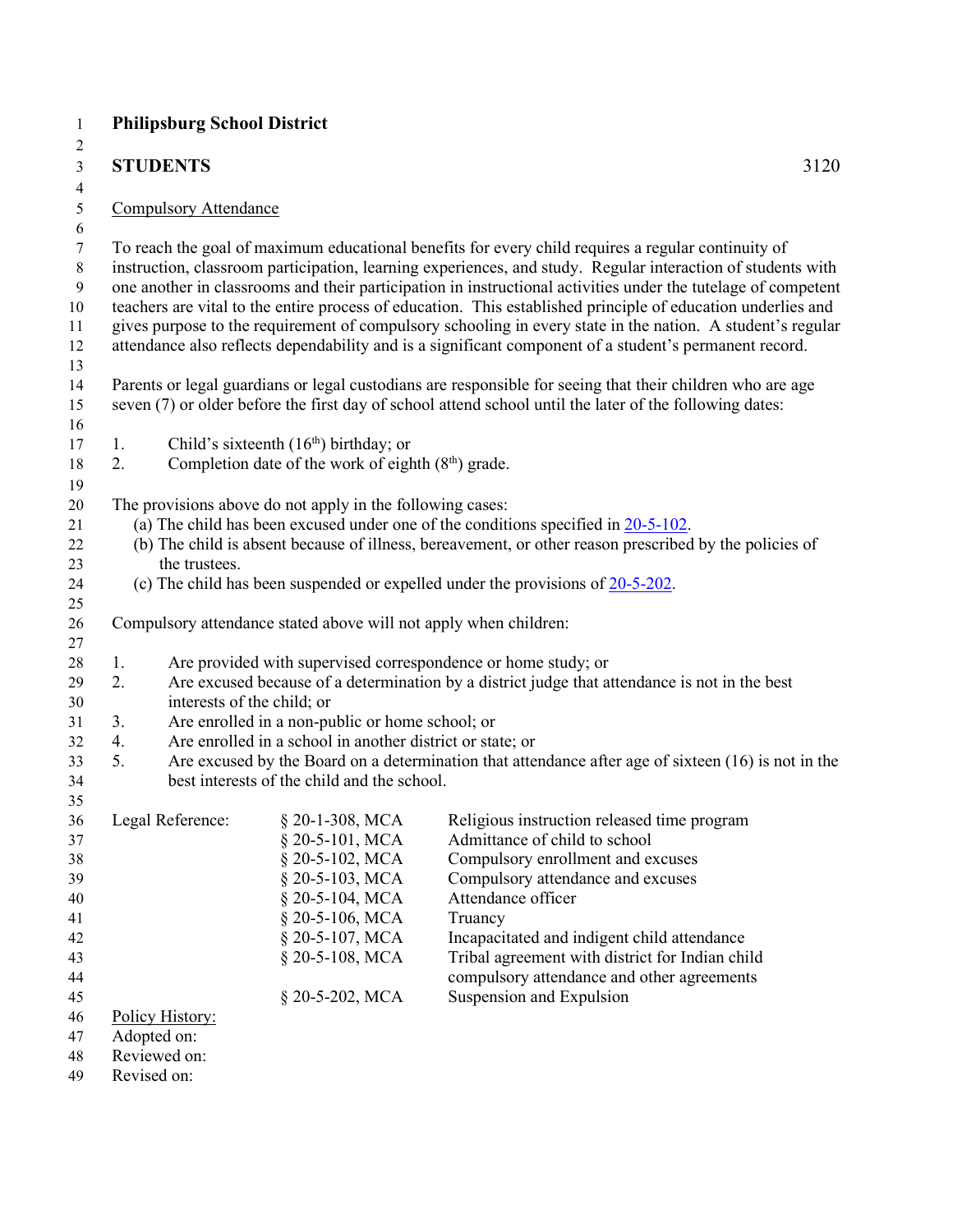# **STUDENTS** 3122

## Attendance Policy

To reach the goal of maximum educational benefits for each child requires a regular continuity

of instruction, classroom participation, learning experiences, and study. Regular interaction of

students with one another in the classroom and their participation in instructional activities under

 the tutelage of competent teachers are vital to the entire process of education. This established principle of education underlies and gives purpose to the requirement of compulsory schooling in

every state in the nation. The good things schools have to offer can only be presented to students

- in attendance.
- 

A student's regular school attendance also reflects dependability and is a significant component

on a student's permanent record. Future employers are as much concerned about punctuality and

dependability as they are about academic record. School success, scholarship, and job

- opportunity are greatly affected by a good attendance record.
- Attendance procedures for can be found in the current student handbooks.
- 

- 
- 
- Policy History:
- Adopted on:
- Reviewed on:
- Revised on: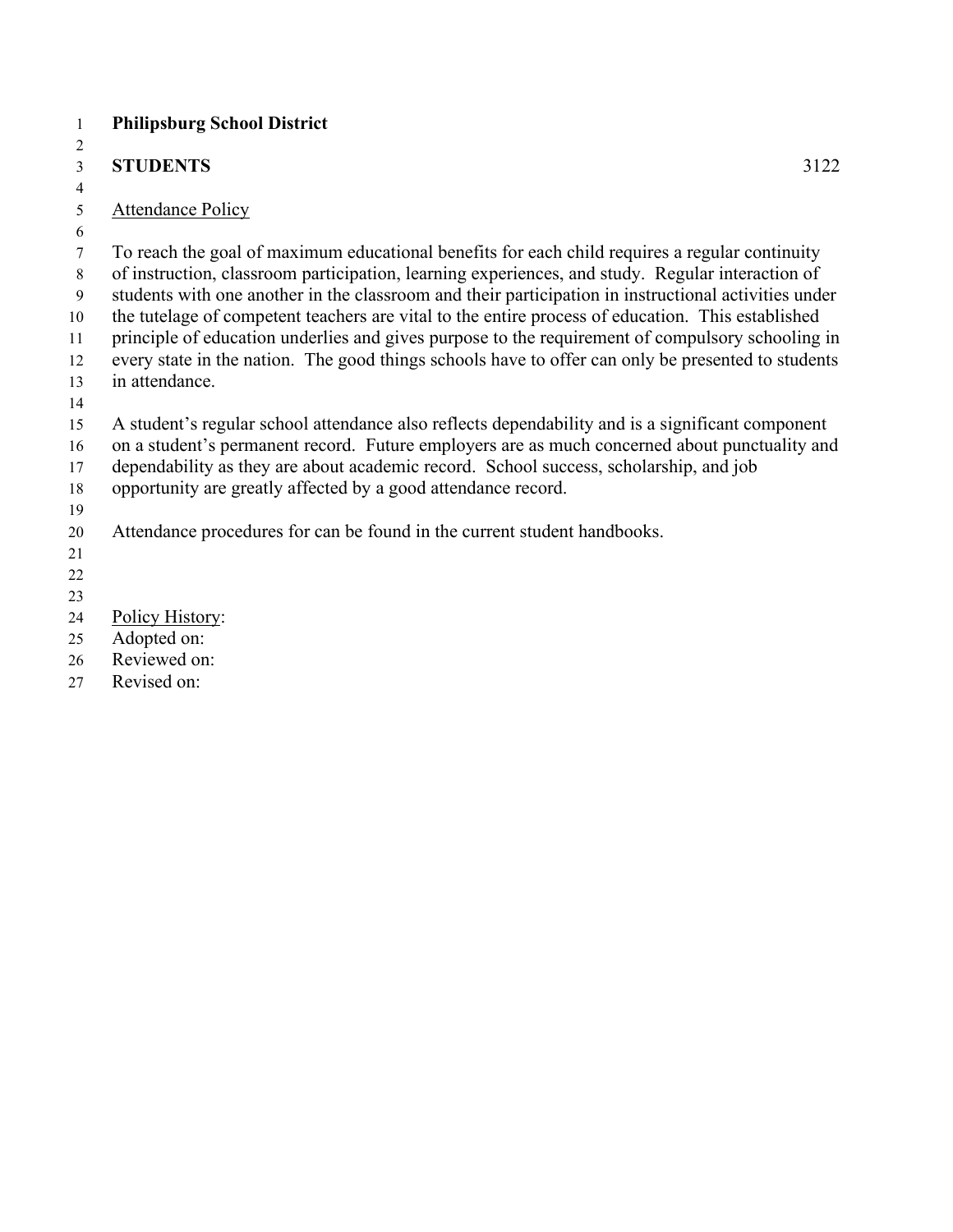| $\mathbf{1}$                                                        | <b>Philipsburg School District</b>                                                                                                                                                                                                       |                                                                                        |                                                                                                                                                                                                                                                                                                                                                                                                                                                                                                                                                                                                                                                                                                                                                                                                            |  |  |  |
|---------------------------------------------------------------------|------------------------------------------------------------------------------------------------------------------------------------------------------------------------------------------------------------------------------------------|----------------------------------------------------------------------------------------|------------------------------------------------------------------------------------------------------------------------------------------------------------------------------------------------------------------------------------------------------------------------------------------------------------------------------------------------------------------------------------------------------------------------------------------------------------------------------------------------------------------------------------------------------------------------------------------------------------------------------------------------------------------------------------------------------------------------------------------------------------------------------------------------------------|--|--|--|
| 2<br>3<br>$\overline{4}$                                            | <b>STUDENTS</b>                                                                                                                                                                                                                          |                                                                                        | 3125                                                                                                                                                                                                                                                                                                                                                                                                                                                                                                                                                                                                                                                                                                                                                                                                       |  |  |  |
| 5<br>6                                                              | <b>Education of Homeless Children</b>                                                                                                                                                                                                    |                                                                                        |                                                                                                                                                                                                                                                                                                                                                                                                                                                                                                                                                                                                                                                                                                                                                                                                            |  |  |  |
| 7<br>$\,$ $\,$<br>9<br>10<br>11<br>12<br>13<br>14<br>15<br>16<br>17 | homeless child.                                                                                                                                                                                                                          | barriers to enrollment of homeless children and youths. In reviewing and revising such | Every child of a homeless individual and every homeless child are entitled to equal access to the<br>same free, appropriate public education as provided to other students. In addition, homeless<br>students will have access to services comparable to those offered to other students. A "homeless<br>individual" is defined as provided in the McKinney Homeless Assistance Act. The District must<br>assign and admit a child who is homeless to a District school regardless of residence and<br>irrespective of whether the homeless child is able to produce records normally required for<br>enrollment. The District cannot require an out-of-District attendance agreement and tuition for a<br>The Superintendent/designee will review and revise as necessary rules or procedures that may be |  |  |  |
| 18<br>19<br>20                                                      | birth certificates, school records and other documentation.                                                                                                                                                                              |                                                                                        | procedures, the Superintendent will consider issues of transportation, immunization, residence,                                                                                                                                                                                                                                                                                                                                                                                                                                                                                                                                                                                                                                                                                                            |  |  |  |
| 21<br>22<br>23<br>24                                                | The Superintendent/designee will give special attention to ensuring the enrollment and<br>attendance of homeless children and youths not currently attending school. The Superintendent<br>will appoint a liaison for homeless children. |                                                                                        |                                                                                                                                                                                                                                                                                                                                                                                                                                                                                                                                                                                                                                                                                                                                                                                                            |  |  |  |
| $25\,$<br>26<br>27<br>28<br>29<br>30<br>31<br>32<br>33<br>34        |                                                                                                                                                                                                                                          | complaint must be filed in accordance with the District Uniform Complaint Protocol.    | Anyone having a concern or complaint regarding placement or education of a homeless child<br>will first present it orally and informally to the District homeless liaison. Thereafter, a written                                                                                                                                                                                                                                                                                                                                                                                                                                                                                                                                                                                                           |  |  |  |
| 35<br>36<br>37<br>38                                                | Cross Reference:                                                                                                                                                                                                                         | 1700<br>Uniform Complaint Protocol<br><b>Administrative Procedures</b>                 |                                                                                                                                                                                                                                                                                                                                                                                                                                                                                                                                                                                                                                                                                                                                                                                                            |  |  |  |
| 39<br>40<br>41<br>42                                                | Legal Reference:                                                                                                                                                                                                                         | 42 U.S.C. § 11431, et seq.<br>$§$ 20-5-101, MCA                                        | McKinney Homeless Assistance Act<br>Admittance of child to school                                                                                                                                                                                                                                                                                                                                                                                                                                                                                                                                                                                                                                                                                                                                          |  |  |  |
| 43<br>44<br>45<br>46                                                | Policy History:<br>Adopted on:<br>Revised on:                                                                                                                                                                                            |                                                                                        |                                                                                                                                                                                                                                                                                                                                                                                                                                                                                                                                                                                                                                                                                                                                                                                                            |  |  |  |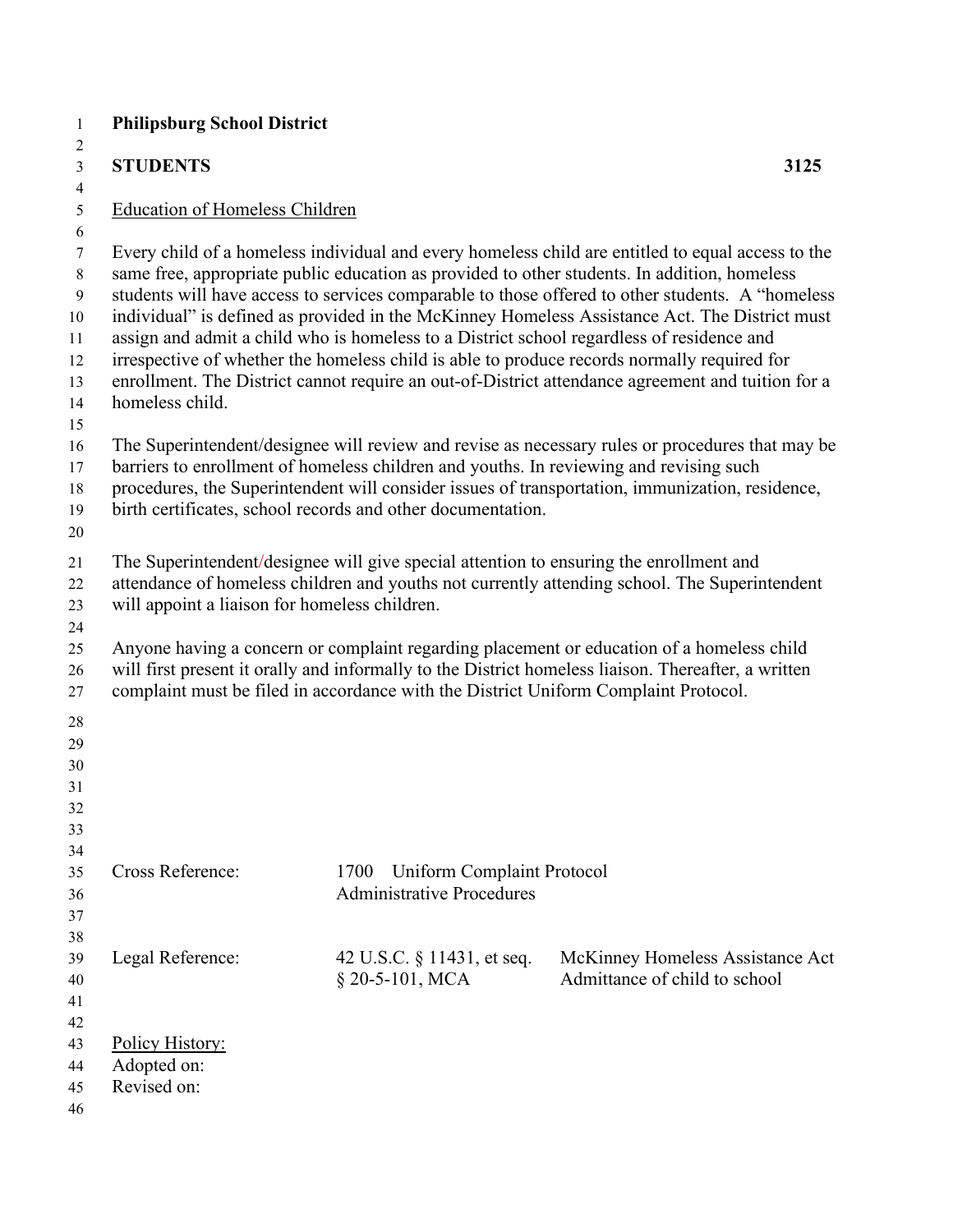| <b>Philipsburg School District</b>            |                                                              |                                                                                                                                                                                                                                                                                                                                                                                                                                                                                                                                                                                                                                 |
|-----------------------------------------------|--------------------------------------------------------------|---------------------------------------------------------------------------------------------------------------------------------------------------------------------------------------------------------------------------------------------------------------------------------------------------------------------------------------------------------------------------------------------------------------------------------------------------------------------------------------------------------------------------------------------------------------------------------------------------------------------------------|
| <b>STUDENTS</b>                               |                                                              | 3127                                                                                                                                                                                                                                                                                                                                                                                                                                                                                                                                                                                                                            |
| Education of Children in Foster Care          |                                                              |                                                                                                                                                                                                                                                                                                                                                                                                                                                                                                                                                                                                                                 |
| and pre-adoptive homes.                       |                                                              | Children in foster care are entitled to educational stability and the opportunity to achieve at the<br>same high levels as their peers. "Foster care" means 24-hour substitute care for children placed<br>away from their parents or guardians and for whom the child welfare agency has placement and<br>care responsibility. This includes, but is not limited to, placements in foster family homes, foster<br>homes of relatives, group homes, emergency shelters, residential facilities, child care institutions,                                                                                                        |
| to obtain the child's records.                |                                                              | The District agrees to cooperate with child protective agencies to ensure that children in foster<br>care remain in their school of origin unless it is not in their best interests. If it is determined to<br>be in the child's best interest to not remain in his or her school of origin, the District shall enroll<br>a child in foster care in a school determined to be in the child's best interest without delay<br>regardless of whether that student can produce records normally required for enrollment. The<br>new school in which a child in foster care is enroll shall immediately contact the school of origin |
|                                               | District's provision of services to children in foster care. | The Superintendent or designee shall identify a Point of Contact (POC) to coordinate the                                                                                                                                                                                                                                                                                                                                                                                                                                                                                                                                        |
| Legal References:                             | 20 U.S.C. 6311                                               | Title I (as amended by Every Student Succeeds Act)                                                                                                                                                                                                                                                                                                                                                                                                                                                                                                                                                                              |
| <b>Cross References:</b>                      |                                                              |                                                                                                                                                                                                                                                                                                                                                                                                                                                                                                                                                                                                                                 |
| Policy History:<br>Adopted on:<br>Revised on: |                                                              |                                                                                                                                                                                                                                                                                                                                                                                                                                                                                                                                                                                                                                 |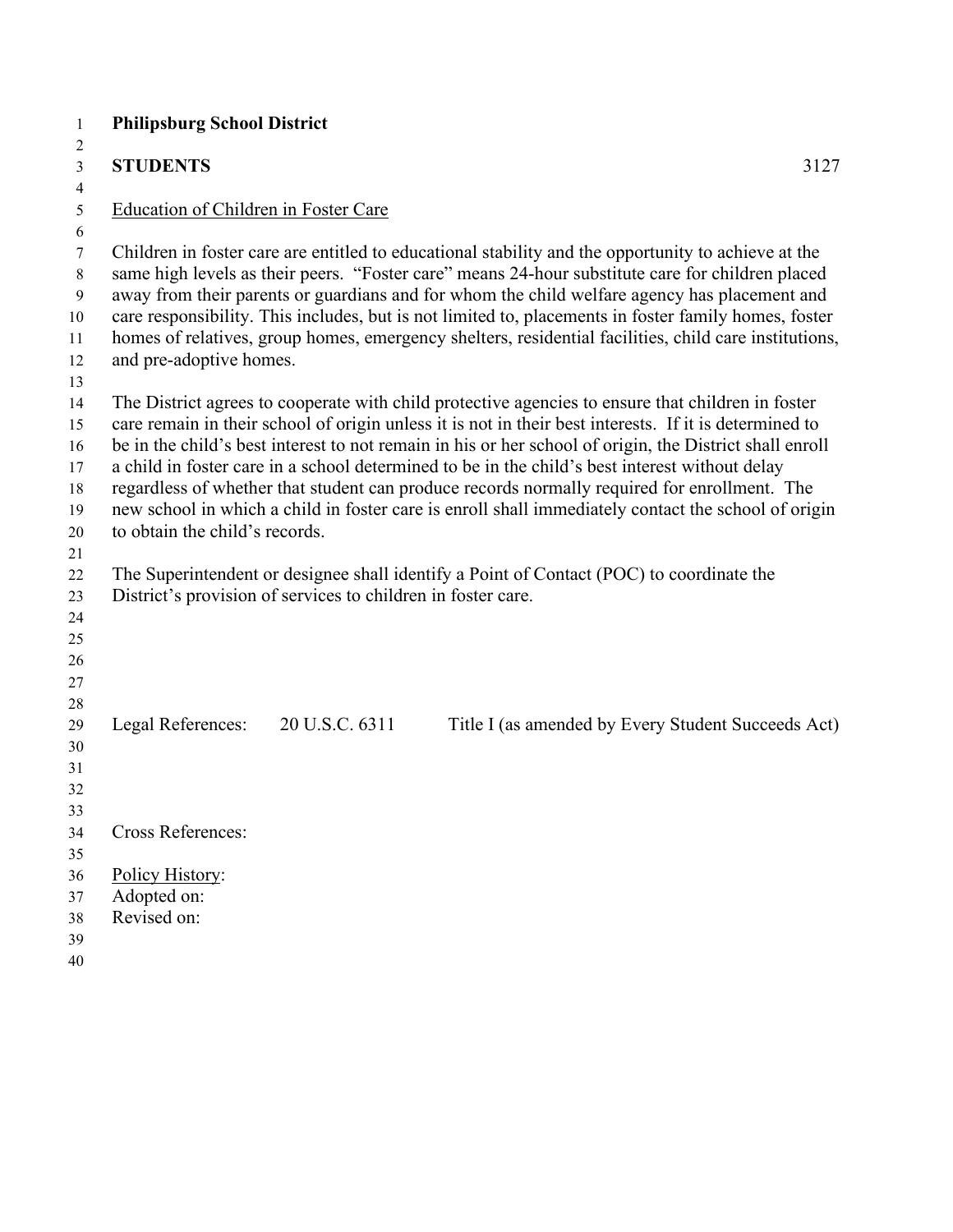## **STUDENTS** 3130

page 1 of 2

## Children of Military Families

 It is the intention of the District to remove barriers to educational success imposed on children of military families transitioning to and from school because of frequent moves and/ deployment of a parent on active duty in the regular Armed Forces, National Guard, or Reserves.

## *Educational Records and Enrollment*

 In the event that official education records cannot be released prior to the transfer of a child of a military family to another school district, the District shall prepare and furnish to the parent a complete set of unofficial educational records, including but not limited to records encompassing all material maintained in the student's permanent and cumulative files (general identifying data, records of attendance and academic work completed, records of achievement and results of evaluative tests, health data, disciplinary status) and special education records. The District shall process and furnish the official educational records to the school in which the child of a military

- family has transferred within 10 days.
- 

In the event that a child of a military family seeks to enroll in the District, the District shall enroll

 and appropriately place the student as quickly as possible based upon information in the unofficial educational records pending receipt of the official records.

#### *Tuition*

 The District shall not charge tuition in relation to a child of a military family transferring into the District who has been placed in the care of a noncustodial parent or other person through a

- special power of attorney.
- 

## *Placement*

 The District will initially honor the placement of a child of a military family transferring into the District in the educational courses and educational programs based on the child's enrollment in the previous school or educational assessments of the previous school provided the courses and

programs are offered and space is available. Course placement includes, but is not limited to,

honors, international baccalaureate, advanced placement, vocational, technical, and career

pathways courses. Educational programs include, but are not limited to, gifted and talented

programs. If appropriate, the District may perform subsequent evaluations to ensure the child

- continues to be appropriately placed.
- 

 The Superintendent may waive course or program prerequisites or other preconditions for a child of a military family's placement in any courses or programs.

## *Extracurricular Activities*

The District shall facilitate the opportunity for a child of a military family transferring into the

 District to participate in extracurricular activities, regardless of application deadlines, provided that the child is otherwise qualified.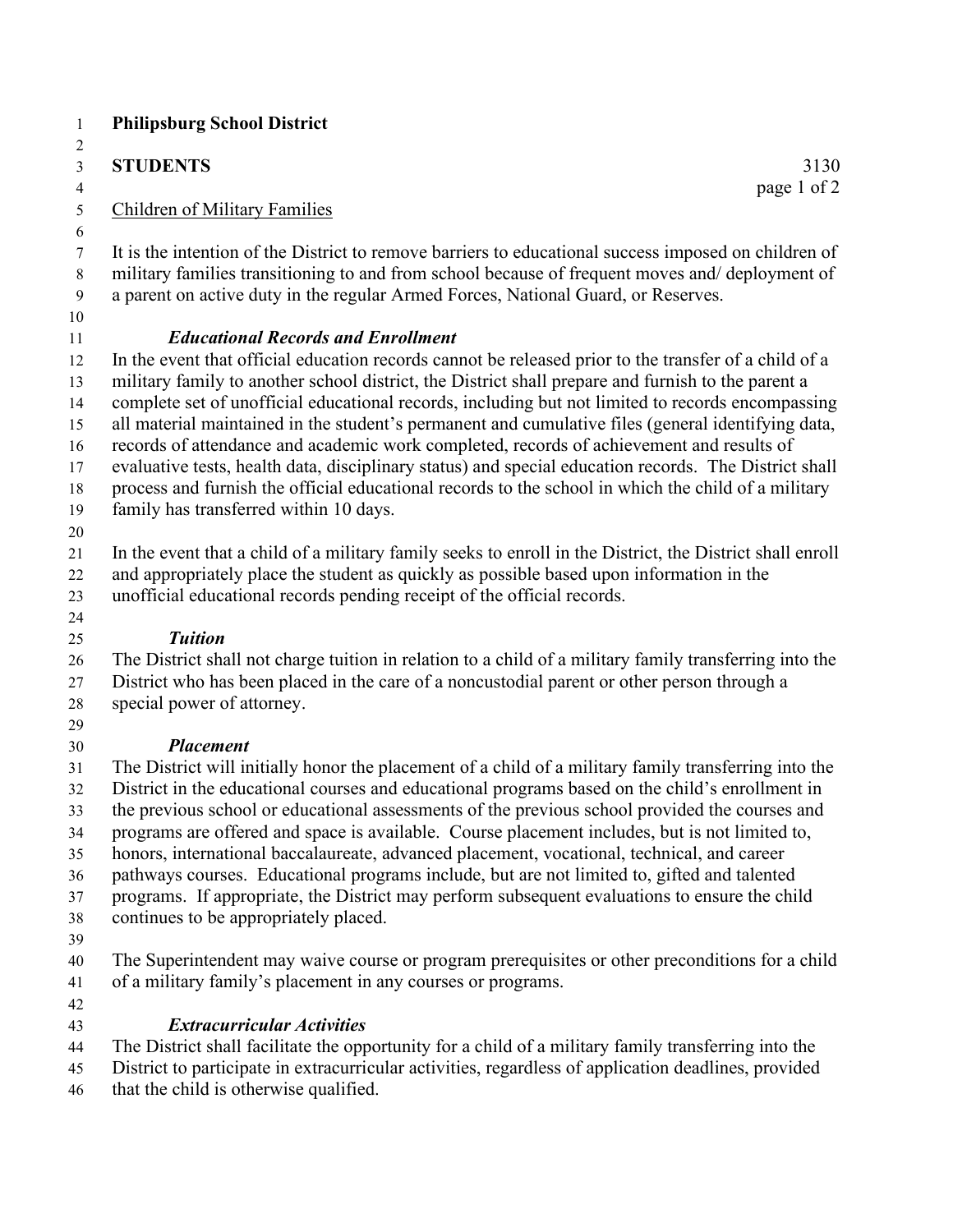#### *Children of Military Families with Disabilities*

 The District shall initially provide comparable services to a child of a military family transferring into the District who is receiving special education and related services pursuant to an individual education program under Individuals with Disabilities Education Act. The District shall make appropriate accommodations and modifications to address the educational needs of children of military families transferring into the District who qualify for services under Section 504 of the Rehabilitation Act, subject to any existing Section 504 plan. If appropriate, the District may perform subsequent evaluations to ensure the child continues to be appropriately placed. Legal References: § 20-1-230, MCA Interstate Compact on Educational 11 Opportunity for Military Children 

| 13 | <b>Cross Reference:</b> | 2161 | Special Education and Accommodations     |
|----|-------------------------|------|------------------------------------------|
| 14 |                         | 2162 | Section 504 Procedural Safeguards        |
| 15 |                         | 2413 | Credit Transfer/Assessment for Placement |
| 16 |                         | 3130 | Entrance, Placement and Transfer         |
| 17 |                         | 3123 | Attendance                               |
| 18 |                         | 3141 | Discretionary Nonresident Student        |
| 19 |                         |      | Attendance                               |
| 20 |                         | 3606 | <b>Transfer of Student Records</b>       |
| 21 |                         |      |                                          |
|    |                         |      |                                          |

- 
- Policy History:
- Adopted on:
- Revised on:
-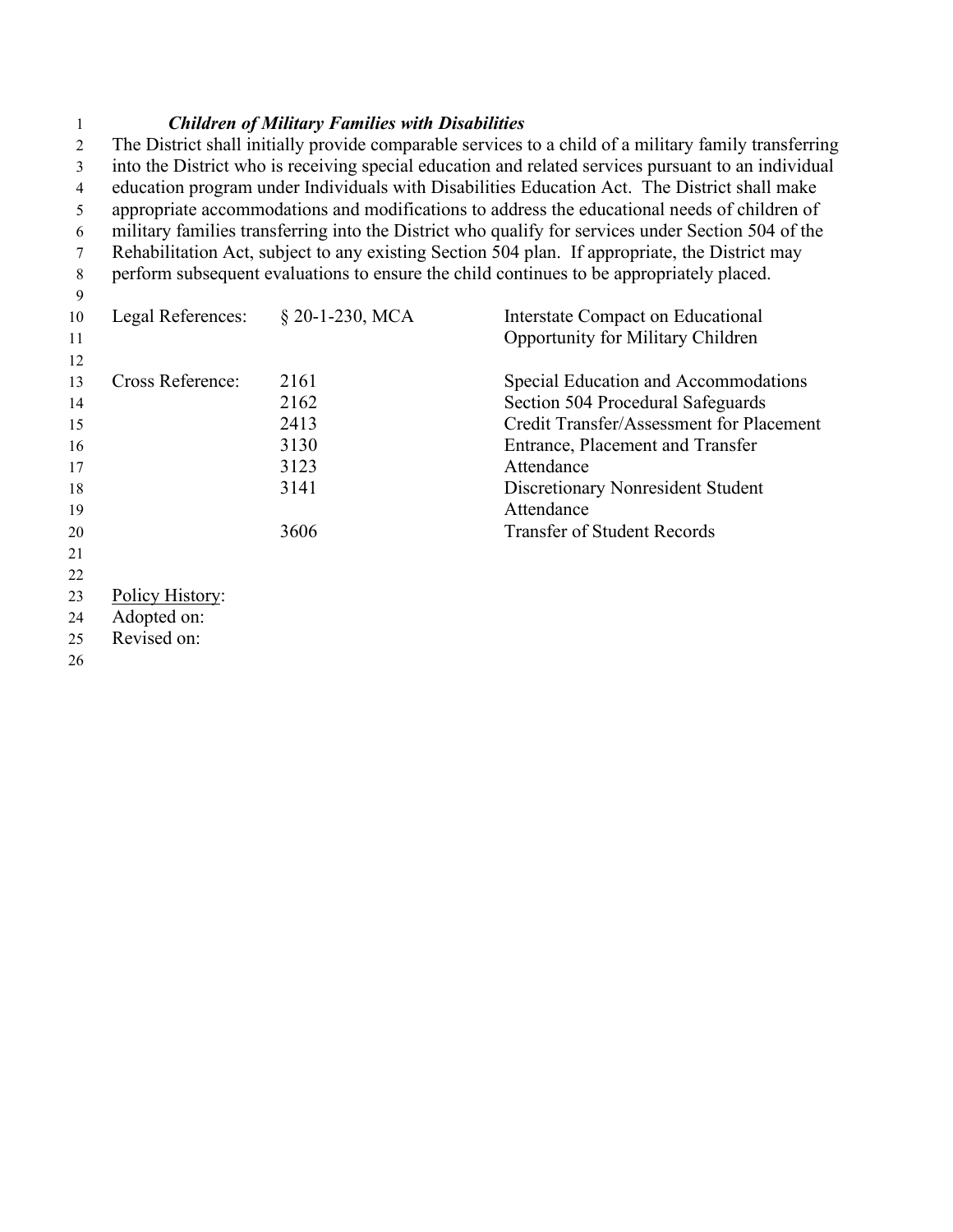| 1              | <b>Philipsburg School District</b>         |                                               |                                                                                                     |      |
|----------------|--------------------------------------------|-----------------------------------------------|-----------------------------------------------------------------------------------------------------|------|
| $\overline{2}$ |                                            |                                               |                                                                                                     |      |
| 3              | <b>STUDENTS</b>                            |                                               |                                                                                                     | 3200 |
| $\overline{4}$ |                                            |                                               |                                                                                                     |      |
| 5              | <b>Student Rights and Responsibilities</b> |                                               |                                                                                                     |      |
| 6              |                                            |                                               |                                                                                                     |      |
| 7              |                                            |                                               | The District recognizes fully that all students are entitled to enjoy the rights protected under    |      |
| 8              |                                            |                                               | federal and state constitutions and law for persons of their age and maturity in a school setting.  |      |
| 9              |                                            |                                               | The District expects students to exercise these rights reasonably and to avoid violating the rights |      |
| 10             |                                            |                                               | of others. The District may impose disciplinary measures whenever students violate the rights of    |      |
| 11             |                                            | others or violate District policies or rules. |                                                                                                     |      |
| 12             |                                            |                                               |                                                                                                     |      |
| 13             |                                            |                                               |                                                                                                     |      |
| 14<br>15       | Cross Reference:                           | 3231<br>Searches and Seizure                  |                                                                                                     |      |
| 16             |                                            | <b>Student Discipline</b><br>3310             |                                                                                                     |      |
| 17             |                                            |                                               |                                                                                                     |      |
| 18             | Legal Reference:                           | $§$ 20-4-302, MCA                             | Discipline and punishment of pupils – definition of                                                 |      |
| 19             |                                            |                                               | corporal punishment – penalty – defense                                                             |      |
| 20             |                                            | $\S$ 20-5-201, MCA                            | Duties and sanctions                                                                                |      |
| 21             |                                            |                                               | Tinker v. Des Moines Ind. Sch. Dist., 89 S.Ct. 733 (1969)                                           |      |
| 22             |                                            |                                               |                                                                                                     |      |
| 23             | Policy History:                            |                                               |                                                                                                     |      |
| 24             | Adopted on:                                |                                               |                                                                                                     |      |
| 25             | Reviewed on:                               |                                               |                                                                                                     |      |
| 26             | Revised on:                                |                                               |                                                                                                     |      |
|                |                                            |                                               |                                                                                                     |      |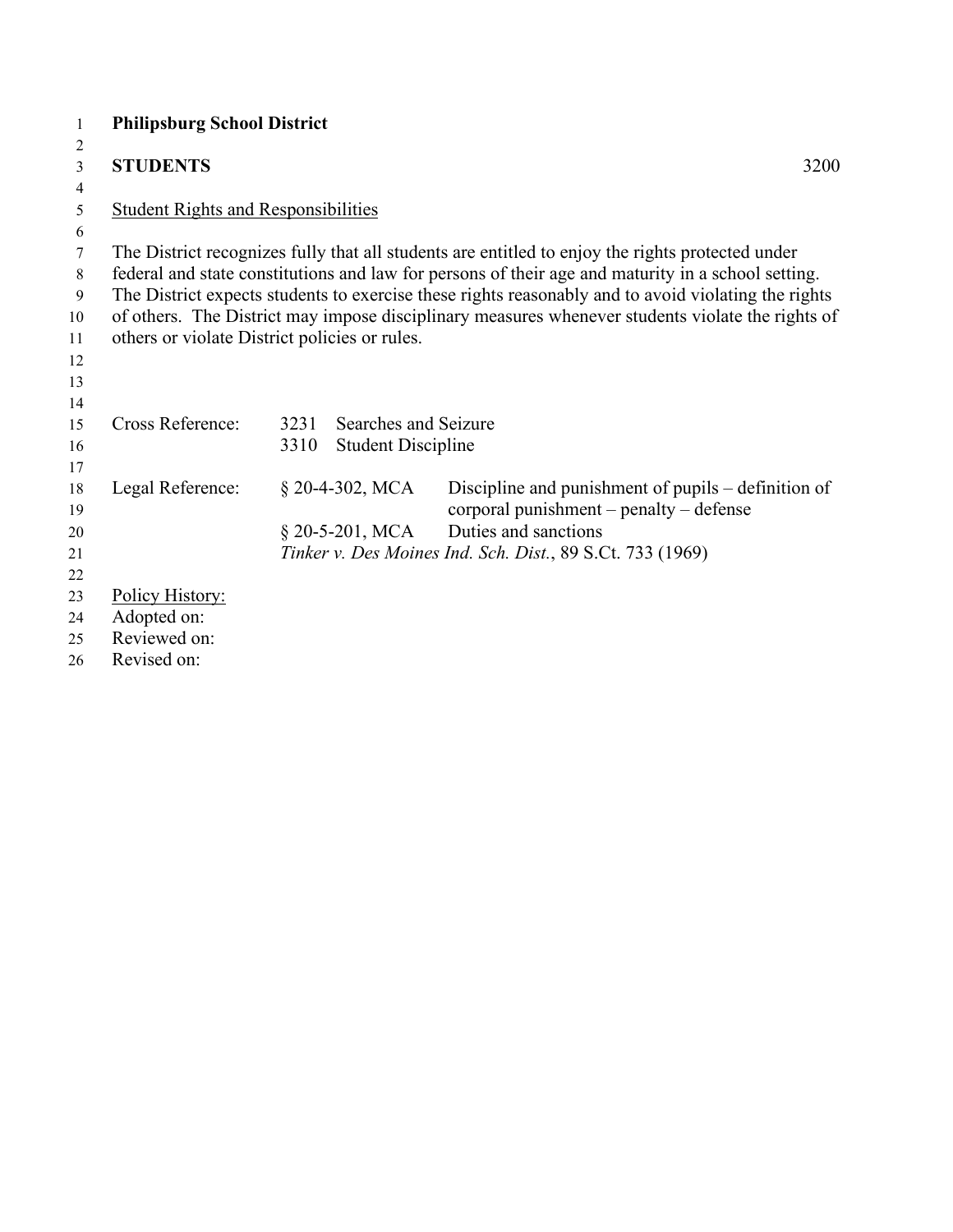| <b>STUDENTS</b>                          |                                                                                                                                                                       | 3210                                                                                                                                                                                                                                                                                                                                                                                                                                                                                                                                                                                                                                                                                                                                                                                                                              |
|------------------------------------------|-----------------------------------------------------------------------------------------------------------------------------------------------------------------------|-----------------------------------------------------------------------------------------------------------------------------------------------------------------------------------------------------------------------------------------------------------------------------------------------------------------------------------------------------------------------------------------------------------------------------------------------------------------------------------------------------------------------------------------------------------------------------------------------------------------------------------------------------------------------------------------------------------------------------------------------------------------------------------------------------------------------------------|
| <b>Equal Educational Opportunity</b>     |                                                                                                                                                                       |                                                                                                                                                                                                                                                                                                                                                                                                                                                                                                                                                                                                                                                                                                                                                                                                                                   |
|                                          | Title IX and Section 504 Grievance Procedures for claims relating to sex or disability<br>discrimination or the Uniform Grievance Procedure for all other claims.     | Equal educational and extracurricular opportunities shall be available for all students without<br>regard to race, color, national origin, sex, religious beliefs, physical and mental handicap or<br>disability, or actual or potential marital or parental status. The District will not knowingly enter<br>into agreements with any entity or any individual that discriminates against students on the basis<br>of sex or any other protected status. Any student may file a discrimination grievance by using the<br>No student shall, on the basis of sex, be denied equal access to programs, activities, services or<br>benefits or be limited in the exercise of any right, privilege, advantage or denied equal access to<br>educational and extracurricular programs and activities. Any student may file a sex equity |
|                                          | complaint by using the District's Title IX Grievance Procedures.                                                                                                      |                                                                                                                                                                                                                                                                                                                                                                                                                                                                                                                                                                                                                                                                                                                                                                                                                                   |
| of these rights to students and parents. |                                                                                                                                                                       | Inquiries regarding discrimination of any kind should be directed to the building administrator or<br>District's Title IX Coordinator, who shall provide information and, if necessary, direct the<br>individual to the appropriate grievance procedures. Inquiries regarding sex discrimination may<br>also be directed to the District's Title IX Coordinator. The District will annually publish notice                                                                                                                                                                                                                                                                                                                                                                                                                        |
| Legal References:                        | §49-2-307, MCA<br>§ 49-3-201, MCA et seq<br>20 USC § 1681 et seq<br>42 USC § 12111 et seq.<br>29 USC § 791 et seq.<br>28 CFR 35.107<br>34 CFR 104.7<br>10.55.701, ARM | Discrimination in education<br>Governmental Code of Fair Practices<br>Title IX<br>Americans with Disabilities Act<br>Rehabilitation Act of 1973<br>Nondiscrimination on the Basis of<br>Disability in State and Local<br><b>Government Services</b><br>Nondiscrimination on the Basis of<br>Handicap in Programs or Activities<br>Receiving Federal Financial<br>Assistance<br><b>Board of Trustees</b>                                                                                                                                                                                                                                                                                                                                                                                                                           |
| Policy History:                          |                                                                                                                                                                       |                                                                                                                                                                                                                                                                                                                                                                                                                                                                                                                                                                                                                                                                                                                                                                                                                                   |
| Adopted on:                              |                                                                                                                                                                       |                                                                                                                                                                                                                                                                                                                                                                                                                                                                                                                                                                                                                                                                                                                                                                                                                                   |
| Reviewed on:                             |                                                                                                                                                                       |                                                                                                                                                                                                                                                                                                                                                                                                                                                                                                                                                                                                                                                                                                                                                                                                                                   |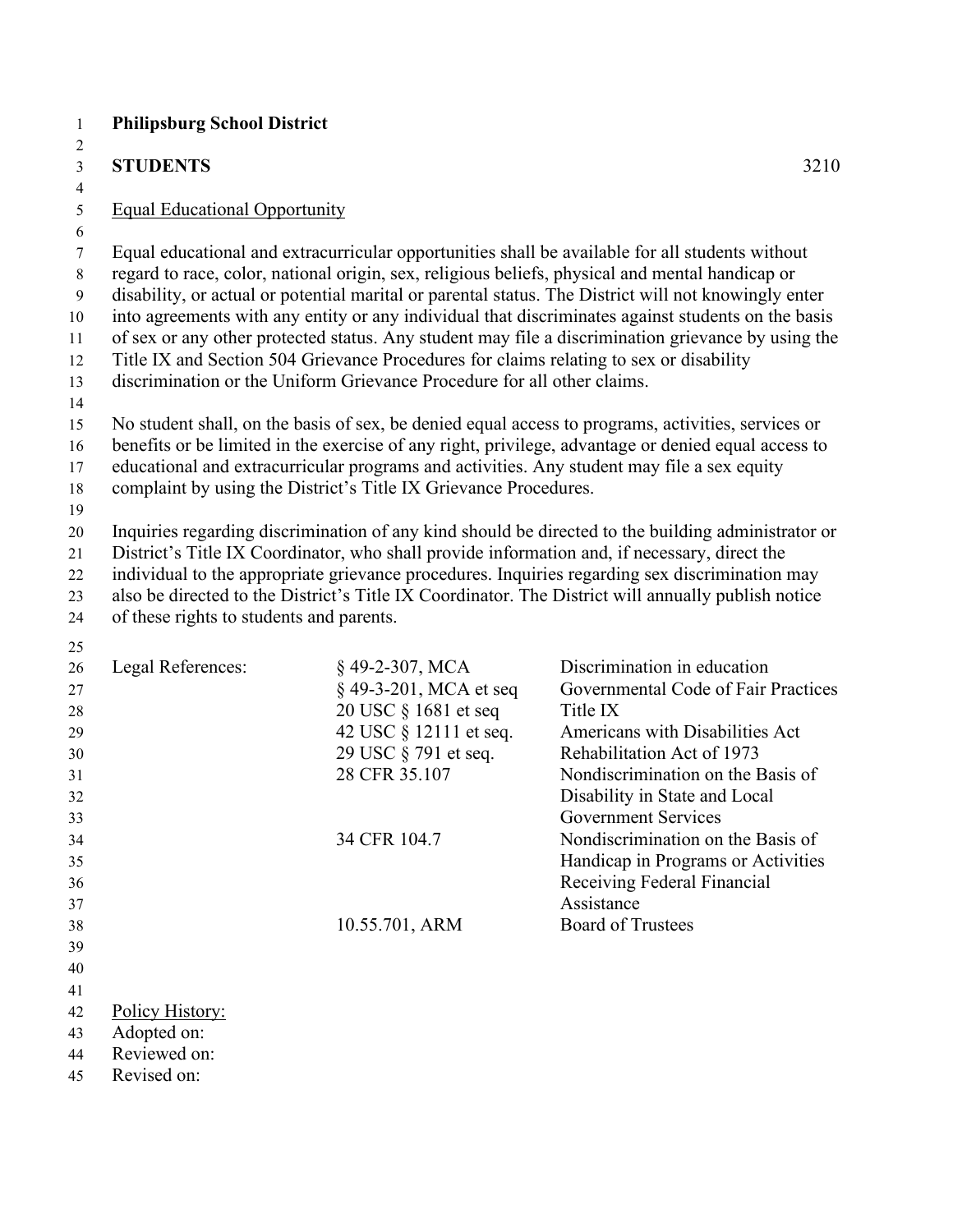| 1                                | <b>Philipsburg School District</b>                                                                                                                                                         |      |                           |                                                                                                                                                                                                         |  |
|----------------------------------|--------------------------------------------------------------------------------------------------------------------------------------------------------------------------------------------|------|---------------------------|---------------------------------------------------------------------------------------------------------------------------------------------------------------------------------------------------------|--|
| $\overline{c}$<br>$\overline{3}$ | <b>STUDENTS</b>                                                                                                                                                                            |      |                           | 3221                                                                                                                                                                                                    |  |
| $\overline{4}$                   |                                                                                                                                                                                            |      |                           |                                                                                                                                                                                                         |  |
| $\mathfrak s$                    | Publications and Distribution or Posting of Materials                                                                                                                                      |      |                           |                                                                                                                                                                                                         |  |
| 6<br>7                           | <b>School Sponsored Publications</b>                                                                                                                                                       |      |                           |                                                                                                                                                                                                         |  |
| $\,8\,$                          |                                                                                                                                                                                            |      |                           | School-sponsored publications and productions are part of the curriculum and are not a public                                                                                                           |  |
| 9<br>10                          |                                                                                                                                                                                            |      |                           | forum for general student use. School authorities may edit or delete material that is inconsistent<br>with the District's educational mission. All student media shall comply with the ethics and rules |  |
| 11                               |                                                                                                                                                                                            |      |                           | of responsible journalism. Text that is libelous, obscene, invades the privacy of others, conflicts                                                                                                     |  |
| 12                               |                                                                                                                                                                                            |      |                           | with the basic educational mission of the school, is socially inappropriate or inappropriate due to                                                                                                     |  |
| 13<br>14                         |                                                                                                                                                                                            |      |                           | the maturity level of the students, or is materially disruptive to the educational process will not<br>be tolerated. The author's name will accompany personal opinions published/produced and will     |  |
| 15                               | be provided within the same media.                                                                                                                                                         |      |                           |                                                                                                                                                                                                         |  |
| 16                               |                                                                                                                                                                                            |      |                           |                                                                                                                                                                                                         |  |
| 17<br>18                         | <b>Non-School Sponsored Publications</b>                                                                                                                                                   |      |                           | Distribution in school of written material that is obscene, libelous, invades the privacy of others,                                                                                                    |  |
| 19                               |                                                                                                                                                                                            |      |                           | will cause substantial disruption of the proper and orderly operation and discipline of the school                                                                                                      |  |
| 20                               |                                                                                                                                                                                            |      |                           | or school activities, or advocates conduct otherwise inconsistent with shared values of a civilized                                                                                                     |  |
| 21                               |                                                                                                                                                                                            |      |                           | social order is prohibited. Distribution in school includes distribution on school property or at                                                                                                       |  |
| 22                               |                                                                                                                                                                                            |      |                           | school-related activities. Students who distribute such material or who write or publish such                                                                                                           |  |
| 23                               | material for distribution engage in gross disobedience and misconduct and will be disciplined in                                                                                           |      |                           |                                                                                                                                                                                                         |  |
| 24                               | accordance with Board policy.                                                                                                                                                              |      |                           |                                                                                                                                                                                                         |  |
| 25                               |                                                                                                                                                                                            |      |                           |                                                                                                                                                                                                         |  |
| 26                               | <b>Distribution and Posting of Materials</b>                                                                                                                                               |      |                           |                                                                                                                                                                                                         |  |
| 27                               | Except as provided above, the District allows distribution of materials of parent and student                                                                                              |      |                           |                                                                                                                                                                                                         |  |
| 28<br>29                         | organizations sponsored by the District or other governmental agencies. The District also may<br>allow distribution of materials that provide information that supplements or supports the |      |                           |                                                                                                                                                                                                         |  |
| 30                               |                                                                                                                                                                                            |      |                           | District's curriculum or educational objectives. The Superintendent/designee must approve all                                                                                                           |  |
| 31                               |                                                                                                                                                                                            |      |                           | materials before they may be distributed by any organization or person. To facilitate the                                                                                                               |  |
| 32                               |                                                                                                                                                                                            |      |                           | distribution of materials with information about student activities, each building may maintain a                                                                                                       |  |
| 33                               |                                                                                                                                                                                            |      |                           | centrally located bulletin board for the posting of materials, and/or maintain a table available to                                                                                                     |  |
| 34                               | students for placing approved materials.                                                                                                                                                   |      |                           |                                                                                                                                                                                                         |  |
| 35                               |                                                                                                                                                                                            |      |                           |                                                                                                                                                                                                         |  |
| 36                               |                                                                                                                                                                                            |      |                           |                                                                                                                                                                                                         |  |
| 37                               |                                                                                                                                                                                            |      |                           |                                                                                                                                                                                                         |  |
| 38                               | Cross Reference:                                                                                                                                                                           | 3310 | <b>Student Discipline</b> |                                                                                                                                                                                                         |  |
| 39<br>40                         | Legal Reference:                                                                                                                                                                           |      | § 20-5-201, MCA           | <b>Duties and Sanctions</b>                                                                                                                                                                             |  |
| 41                               |                                                                                                                                                                                            |      |                           |                                                                                                                                                                                                         |  |
| 42                               |                                                                                                                                                                                            |      |                           |                                                                                                                                                                                                         |  |
| 43                               |                                                                                                                                                                                            |      |                           |                                                                                                                                                                                                         |  |
| 44                               | Policy History:                                                                                                                                                                            |      |                           |                                                                                                                                                                                                         |  |
| 45                               | Adopted on:                                                                                                                                                                                |      |                           |                                                                                                                                                                                                         |  |
| 46                               | Reviewed on:                                                                                                                                                                               |      |                           |                                                                                                                                                                                                         |  |
| 47                               | Revised on:                                                                                                                                                                                |      |                           |                                                                                                                                                                                                         |  |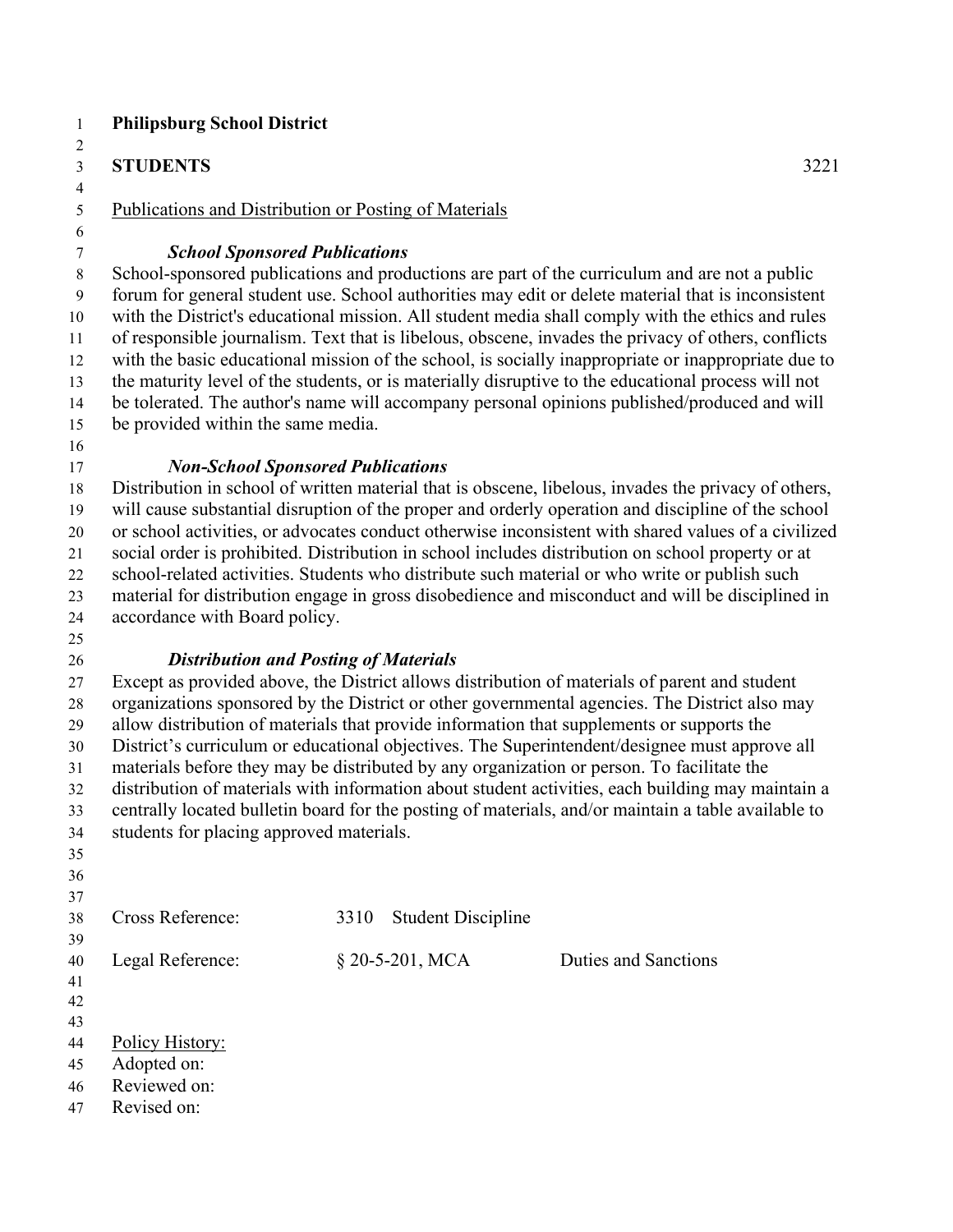| $\mathbf{1}$                                     | <b>Philipsburg School District</b>                                                                                                                                                                                                                                                                                                                                                                                                                 |
|--------------------------------------------------|----------------------------------------------------------------------------------------------------------------------------------------------------------------------------------------------------------------------------------------------------------------------------------------------------------------------------------------------------------------------------------------------------------------------------------------------------|
| 2                                                |                                                                                                                                                                                                                                                                                                                                                                                                                                                    |
| 3                                                | <b>STUDENTS</b><br>3225                                                                                                                                                                                                                                                                                                                                                                                                                            |
| 4<br>5                                           | Bullying, Harassment, Intimidation, and Hazing                                                                                                                                                                                                                                                                                                                                                                                                     |
| 6<br>$\tau$<br>$\,8\,$<br>$\boldsymbol{9}$<br>10 | The Board will strive to provide a positive and productive learning and working environment.<br>Bullying, harassment, intimidation or hazing, by students, staff or third parties is strictly<br>prohibited and shall not be tolerated.                                                                                                                                                                                                            |
| 11<br>12<br>13<br>14                             | Bullying is any harassment, intimidation, hazing or threatening, insulting or demeaning gesture<br>or physical contact, including any intentional written, verbal or electronic communication or<br>threat directed against a student that is persistent, severe or repeated and that:                                                                                                                                                             |
| 15<br>16<br>17<br>18                             | Causes a student physical harm, damages a student's property or places a student in<br>$\bullet$<br>reasonable fear of harm to the student or the student's property;<br>Creates a hostile environment by interfering with or denying a student's access to an<br>$\bullet$<br>educational opportunity or benefit; or                                                                                                                              |
| 19                                               | Substantially and materially disrupts the orderly operation of a school.<br>$\bullet$                                                                                                                                                                                                                                                                                                                                                              |
| 20<br>21<br>22<br>23<br>24<br>25<br>26           | Bullying also includes acts of hazing associated with athletics or school-sponsored organizations<br>or groups. Hazing includes, but is not limited to, any act that recklessly or intentionally<br>endangers the mental or physical health or safety of a student for the purpose of initiation or as a<br>condition or precondition of attaining membership in or affiliation with any District-sponsored<br>activity or grade-level attainment. |
| 27<br>28<br>29<br>30                             | Harassment, intimidation and bullying can take many forms - verbal, written, electronic, visual,<br>physical and psychological - and is often, but not always, associated with race, ethnicity,<br>religion, gender, sexual orientation, socioeconomic status or physical differences.                                                                                                                                                             |
| 31<br>32<br>33<br>34<br>35                       | No person, including a district employee or agent, or student, shall bully, harass, haze or<br>intimidate another based on the provisions of applicable local, state and federal laws and<br>regulations that prohibit discrimination or any other reason. It is the policy of the board to<br>comply with all nondiscrimination laws.                                                                                                             |
| 36<br>37<br>38<br>39<br>40                       | Complaints of bullying, harassment, intimidation and hazing will be handled as described below<br>and as set forth in the applicable grievance procedure. The District shall use reasonable measures<br>to inform staff members and students that the District will not tolerate bullying, harassment or<br>intimidation, by including appropriate language in school handbooks.                                                                   |
| 41<br>42<br>43<br>44<br>45                       | <b>Sexual Harassment Prohibited</b><br>Sexual harassment of students is prohibited. Any person, including a district employee or agent,<br>or student, engages in sexual harassment whenever he or she makes sexual advances, requests<br>sexual favors and engages in other verbal or physical conduct of a sexual or sex-based nature,<br>imposed on the basis of sex, that:                                                                     |
| 46                                               | Denies or limits the provision of educational aid, benefits, services or treatment; or that                                                                                                                                                                                                                                                                                                                                                        |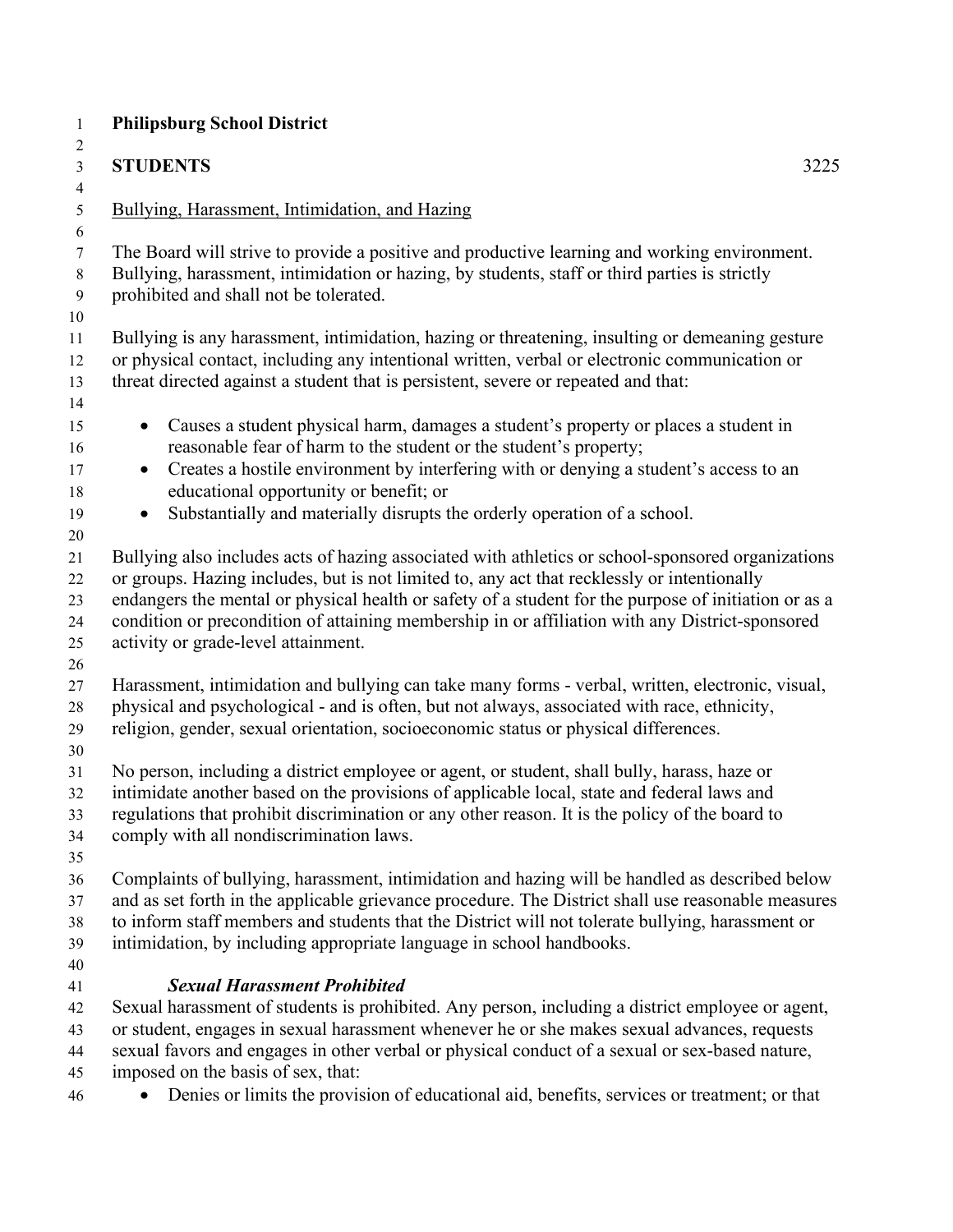1 makes such conduct a condition of a student's academic status; or • Has the purpose or effect of: 3 o Substantially interfering with a student's educational environment;<br>3 o Creating an intimidating, hostile or offensive educational environment  $\circ$  Creating an intimidating, hostile or offensive educational environment; o Depriving a student of educational aid, benefits, services or treatment; or o Making submission to or rejection of such conduct the basis for academic decisions affecting a student. 9 The terms "intimidating," "hostile" and "offensive" include conduct that has the effect of humiliation, embarrassment or discomfort. Examples of sexual harassment include, but are not limited to, touching, crude jokes or pictures, discussions of sexual experiences, teasing related to sexual characteristics and spreading rumors related to a person's alleged sexual activities. Sexual harassment includes actual or attempted sexual contact with a minor or student and sexual violence, which are physical sexual acts perpetrated against a person's will or where a person is incapable of giving consent due to the use of drugs or alcohol or intellectual or other disability. Sexually violent acts could include rape, sexual assault, sexual battery, sexual coercion, sexual abuse, sexual exploitation, indecent exposure, or any actual or attempted violation of Montana criminal laws. *Reporting*  Students, who believe they are victims of bullying, harassment or intimidation, regardless of the reason, or have witnessed bullying, harassment or intimidation, regardless of the reason, are encouraged to discuss the matter with their teacher, counselor, bus driver, coach, principal or any responsible adult who is not involved in the alleged bullying, harassment or intimidation. Students who believe they are victims of sexual harassment or harassment based upon a disability or have witnessed sexual harassment or harassment based upon a disability are encouraged to report the matter to the Title IX Coordinator**/**Section 504 Coordinator or Principal. Students may choose to report to a person of the student's same sex if alleging a violation of Title IX. Complaints will be kept confidential to the extent possible given the need to investigate. Any adult school employee, adult volunteer, district contractor or agent who witnesses, overhears or receives a report, formal or informal, written or oral, of bullying, harassment or intimidation shall report it in accordance with procedures developed under this policy. Complaints alleging sex discrimination or harassment shall be addressed through the District's Title IX Grievance Procedures. Complaints alleging disability discrimination or harassment shall be addressed through the District's Section 504 Grievance Procedures. All other complaints alleging bullying, discrimination or harassment shall be addressed through the District's Uniform Grievance Protocol. The Title IX Coordinator, Section 504 Coordinator and/or administrator are responsible for taking the following actions in conformance with the applicable grievance procedure: • Taking prompt action to investigate/report complaints of harassment, intimidation and bullying. • Promptly notifying the alleged victims and alleged perpetrators and their parents/guardians regarding the outcome; and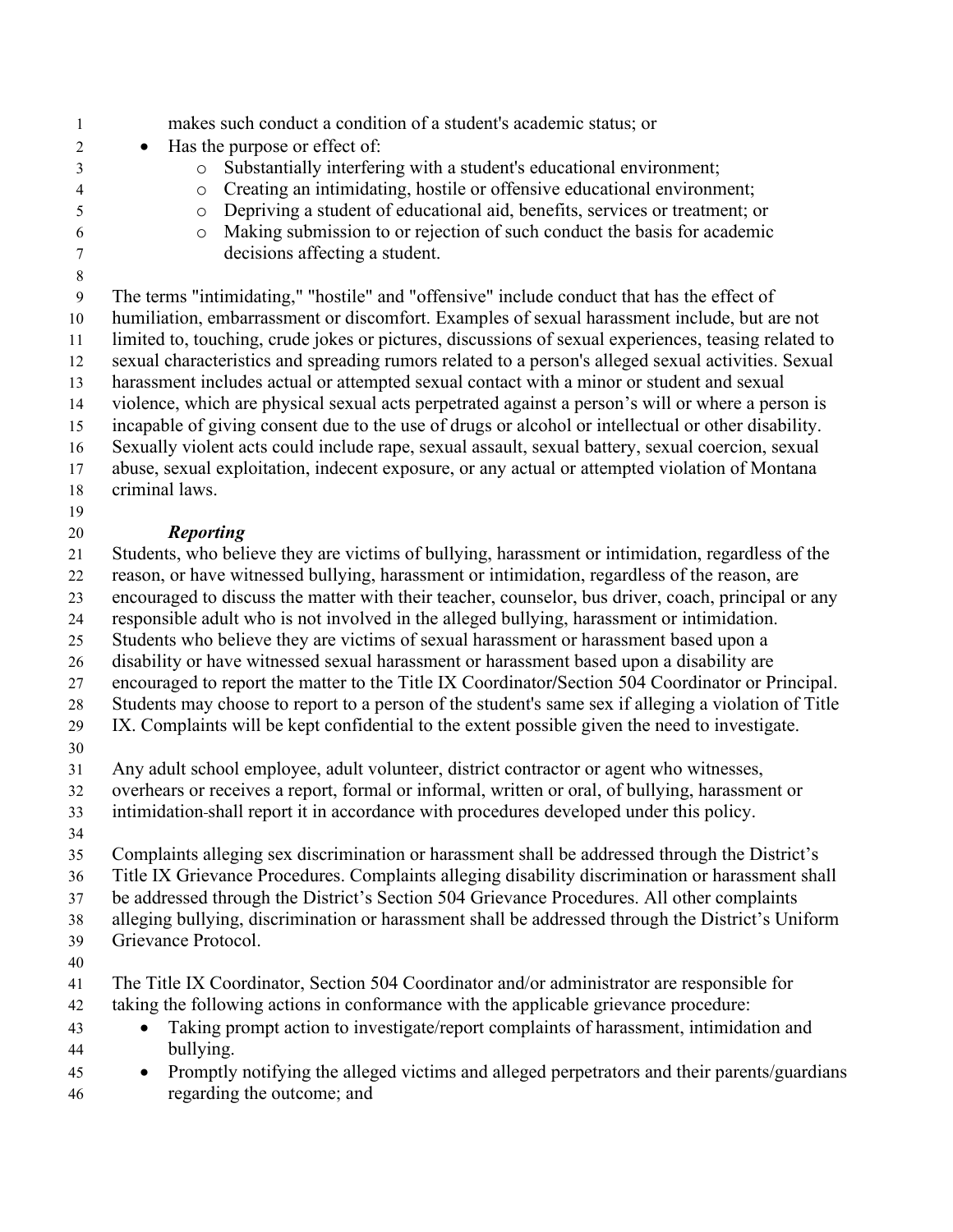- Taking disciplinary action as appropriate and any other actions appropriate to address the 2 harassment, intimidation and bullying.
- 

4 In the event that a staff member or administrator knows or reasonably believes that the alleged 5 behavior constitutes criminal activity or child abuse or neglect, the staff member or administrator 6 shall report such activity to law enforcement and/or the Department of Public Health and Human 7 Services. Nothing herein prohibits other individuals from reporting complaints to law 8 enforcement. If it is determined that the alleged harassment, intimidation or bullying did not 9 occur at school or school-related activity or does not materially or substantially disrupt the orderly operation of the District, an administrator shall refer the matter, as appropriate, to other persons or entities with appropriate jurisdiction, including but not limited to law enforcement or the Department of Public Health and Human Services.

#### *Consequences*

 Any District employee who is determined, after an investigation, to have engaged in bullying, harassment and intimidation of a student, regardless of the reason, will be subject to disciplinary action up to and including discharge. Any student who is determined, after an investigation, to have engaged in bullying, harassment and intimidation, regardless of the reason, will be subject to disciplinary action, including but not limited to, suspension and expulsion consistent with the District's discipline policy. Any person making a knowingly false accusation regarding bullying, harassment and intimidation, regardless of the reason, will likewise be subject to disciplinary action up to and including discharge, with regard to employees, or suspension and expulsion, with regard to students.

 Retaliation and reprisal against any person who reports an act of harassment, intimidation or bullying or participates in an investigation under this policy is prohibited. The consequence and appropriate remedial action for a person who engages in reprisal or retaliation shall be determined by the administrator after consideration of the nature and circumstances of the act, in accordance with district policy.

| 31             |                                     |                        |                                      |
|----------------|-------------------------------------|------------------------|--------------------------------------|
| 32             | <b>Cross References:</b>            | 1700                   | Uniform Grievance Protocol           |
| 33             |                                     |                        | Title IX/504 Grievance Procedure     |
| 34             |                                     |                        |                                      |
| 35             | Legal References:                   | $$20-5-207, MCA$       | Bully-Free Montana Act               |
| 36             |                                     | §49-2-307, MCA         | Discrimination in education          |
| 37             |                                     | § 49-3-201, MCA et seq | Governmental Code of Fair Practices  |
| 38             |                                     | 20 U.S.C § 1681 et seq | Title IX                             |
| 39             |                                     | 10.55.701, ARM         | <b>Board of Trustees</b>             |
| 40             |                                     | 10.55.719, ARM         | <b>Student Protection Procedures</b> |
| 41             |                                     | 10.55.801, ARM         | School Climate                       |
| 42             |                                     |                        |                                      |
| 43             | Policy History:                     |                        |                                      |
| $\overline{A}$ | $\lambda$ 1. $\lambda$ 1. $\lambda$ |                        |                                      |

- Adopted on:
- Reviewed on:
- Revised on: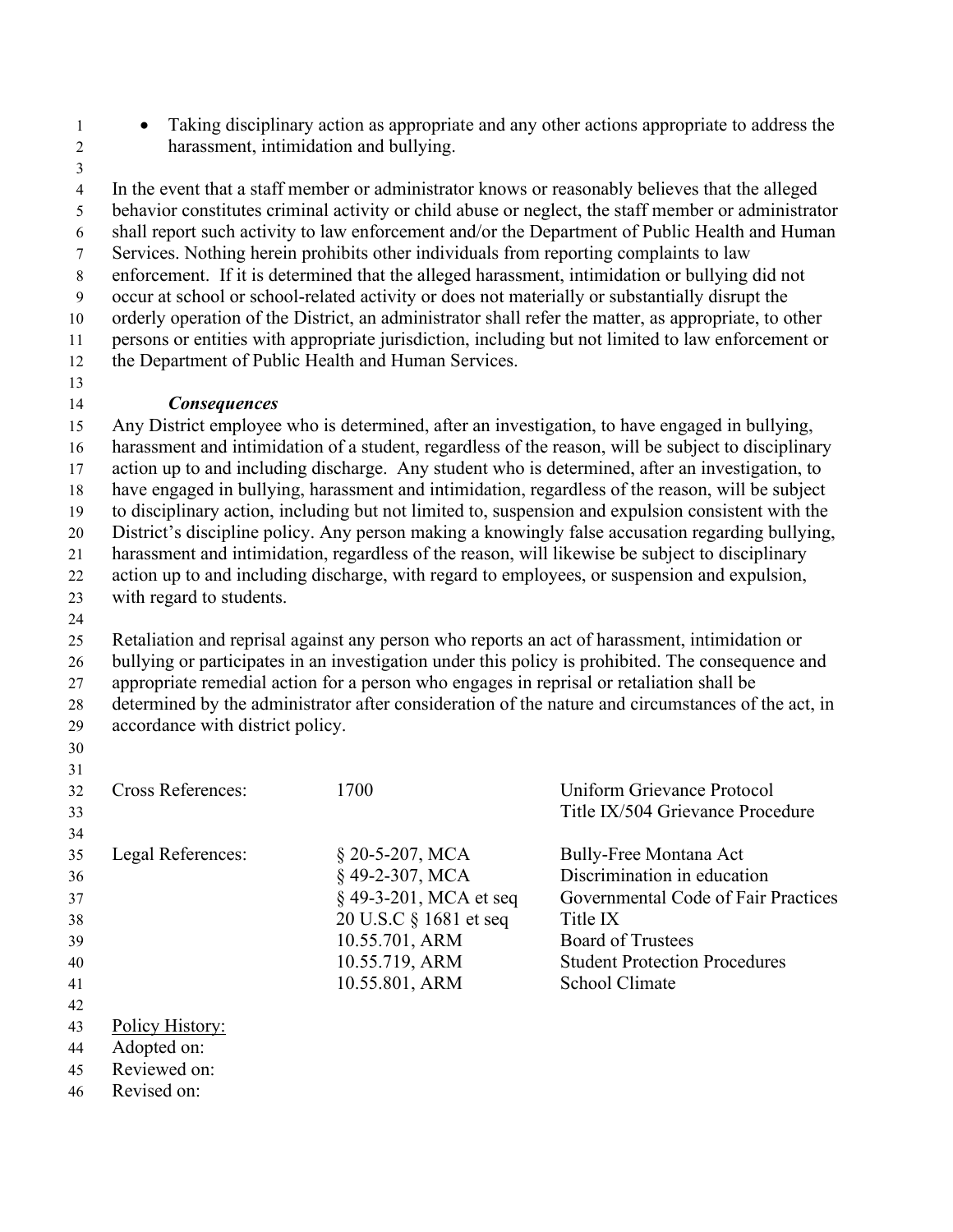#### **STUDENTS** 3231

#### 5 Searches and Seizure

7 The District has a responsibility for the health and safety of its students during the school day, at 8 all extra-curricular activities and events, and all activities conducted on school premises. Use of 9 and / or possession of drugs, alcohol, tobacco and tobacco innovations, controlled substances, medications (including over-the-counter medications without permission), and any other illegal drug, and/or drug paraphernalia on school property or at a school sponsored event pose a serious risk to health and safety to students, employees and visitors. Possession and use of weapons on school grounds poses an additional risk to the health and safety of students, employees and visitors. To protect students, employees, and visitors from these risks, it is necessary to conduct searches of persons and property under certain, limited circumstances. Such searches are necessary to: deter the presence and possession of prohibited substances and items; deter drug and alcohol abuse among the student population; to educate students as to the serious physical, mental and emotional harm caused by drug and alcohol abuse; to prevent injury, illness and harm as result of drug, alcohol abuse and/or weapons; to help identify student drug use and assist parents in pursuing evaluation and appropriate counseling; and to maintain a safe environment free of weapons, alcohol and drug use. Searches may be carried out to recover stolen property, to detect illegal substances or weapons, or to mitigate or eliminate risks to and disruption of a safe and healthy educational environment. In keeping with these goals, the Board authorizes school authorities to conduct reasonable searches of school property and equipment, as well as of students and their personal effects, to maintain health, safety, and security in the schools. The search of a student, by authorized school authorities, is reasonable if it is both: (1) justified at its inception, and (2) reasonably related in scope to the circumstances which justified the interference in the first place. School authorities are authorized to utilize any reasonable means of conducting searches, including but not limited to the following: 38 1. A "pat down" of the exterior of the student's clothing; 2. A search of the student's clothing, including pockets; 3. A search of any container or object used by, belonging to, or otherwise in the possession or control of a student; and/or 4. Devices or tools such as breath-test instruments, saliva test strips, etc. 

 The "pat down" or "search' of a student, if conducted, will be conducted by a school official or employee of the same gender as the student being searched.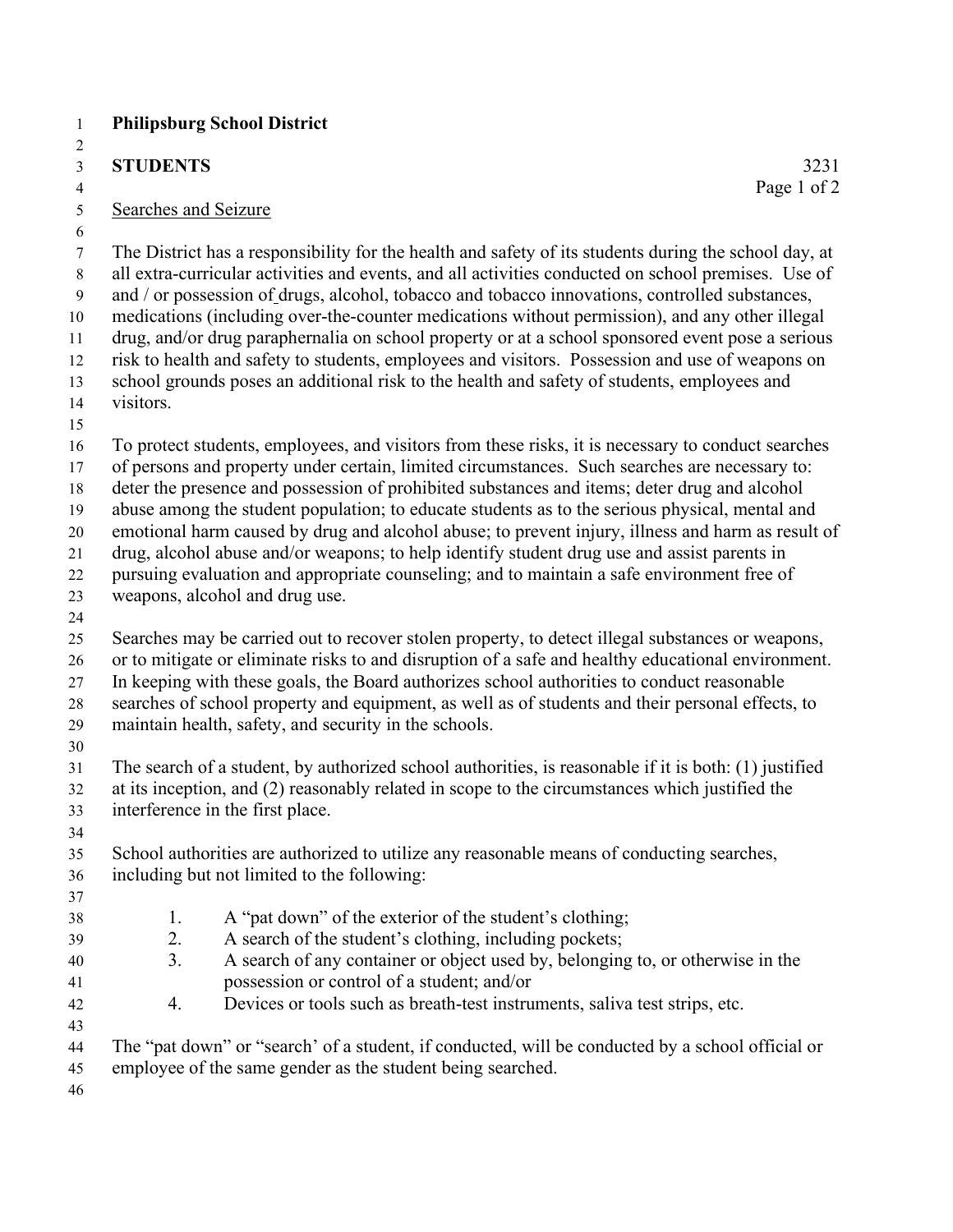The types of property that may be searched by school officials include but are not limited to lockers, desks, purses, backpacks, vehicles parked on school property, cellular phones or other

- electronic communication devices.
- 

## *Students and Their Personal Effects*

 School authorities may search a student, the student's property, or District property under the student's control, when there is reasonable suspicion that the search will produce evidence the student has violated or is violating either the law, Board policy, administrative regulation or the

District's student conduct rules. Reasonable suspicion shall be based on the specific and

objective facts that the search will produce evidence related to the alleged violation.

Immediately following a search, a written report shall be made by the school authority who

conducted the search. The report shall be submitted to the Principal and forwarded to the

Superintendent. The parent of the student shall be notified of the search as soon as possible.

## *Vehicles Parked on School Property*

 Parking on District property is a privilege for all students. Students may not use, transport, carry, or possess alcohol, illegal drugs or any weapons in their vehicles on school property. While on school property, vehicles may be inspected at any time when staff has reasonable suspicion to

believe the vehicle contains, illegal drugs, drug paraphernalia, or weapons. District staff may

inspect vehicles parked on school property at any time by staff for the presence of alcohol, illegal

drugs, drug paraphernalia, or weapons. District staff may search a vehicle parked on school

property only with the consent of the student or parent when the staff member has reasonable

suspicion to believe the vehicle contains alcohol, illegal drugs, drug paraphernalia, or weapons.

 If the student or parent refuses consent to the search, the student will lose the privilege of parking on school property.

In any case of reasonable suspicion or where the student or parent will not consent to a search of

the vehicle parked on school property, the District is authorized to contact law enforcement to

conduct a search of the interior of the student's vehicle. Notice provisions for students will be

contained in the student handbook annually and students shall annually consent to these

procedures.

 In addition, by exercising the privilege of parking in the school parking lots, the student

acknowledges that the student does not have any expectation of privacy in the odors emanating

from the student's vehicle which may alert a human or a canine to the presence of alcohol, illegal

- drugs, drug paraphernalia or weapons.
- 

## *School Property*

 School property, including, but not limited to, desks and lockers, is owned and controlled by the District and may be searched by school authorities at any time. School authorities are authorized to conduct area-wide, general administrative inspections of school property without notice to or consent of the student and without reasonable suspicion. Contractors using trained dogs may be employed by the district to assist in this process.

- 
- 
-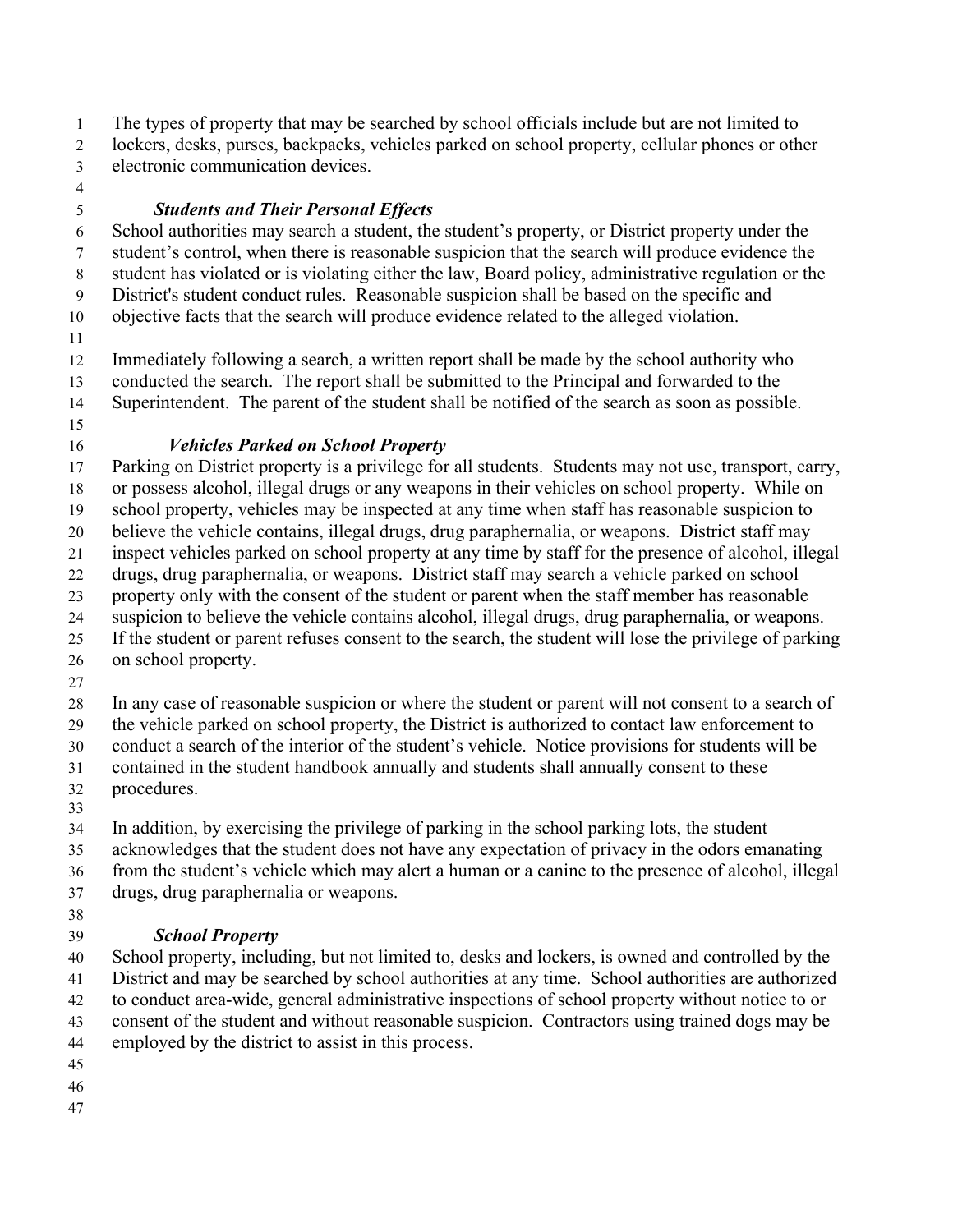#### 1 *Seizure of Property*

2 If a search produces evidence that the student has violated or is violating either the law or the <sup>2</sup> District's policies or rules, such evidence may be seized and impounded by school authorities, 4 and disciplinary action may be taken. When appropriate, such evidence may be transferred to law enforcement authorities law enforcement authorities

| 6  |                          |       |                                                                    |
|----|--------------------------|-------|--------------------------------------------------------------------|
|    | <b>Cross References:</b> | 3310  | <b>Student Discipline</b>                                          |
| 8  |                          |       |                                                                    |
| 9  | Legal Reference:         |       | Redding v. Safford Unified School District, 504 F.3d 828 (9th Cir. |
| 10 |                          | 2007) |                                                                    |
| 11 |                          |       | Terry v. Ohio, 392 U.S. 1, 20 (1968)                               |
| 12 |                          |       | B.C. v. Plumas, 192 F.3d 1260 (9th Cir. 1999)                      |
| 13 |                          |       |                                                                    |
| 14 |                          |       |                                                                    |
| 15 | Policy History:          |       |                                                                    |
| 16 | Adopted on:              |       |                                                                    |
| 17 | Reviewed on:             |       |                                                                    |
| 18 | Revised on:              |       |                                                                    |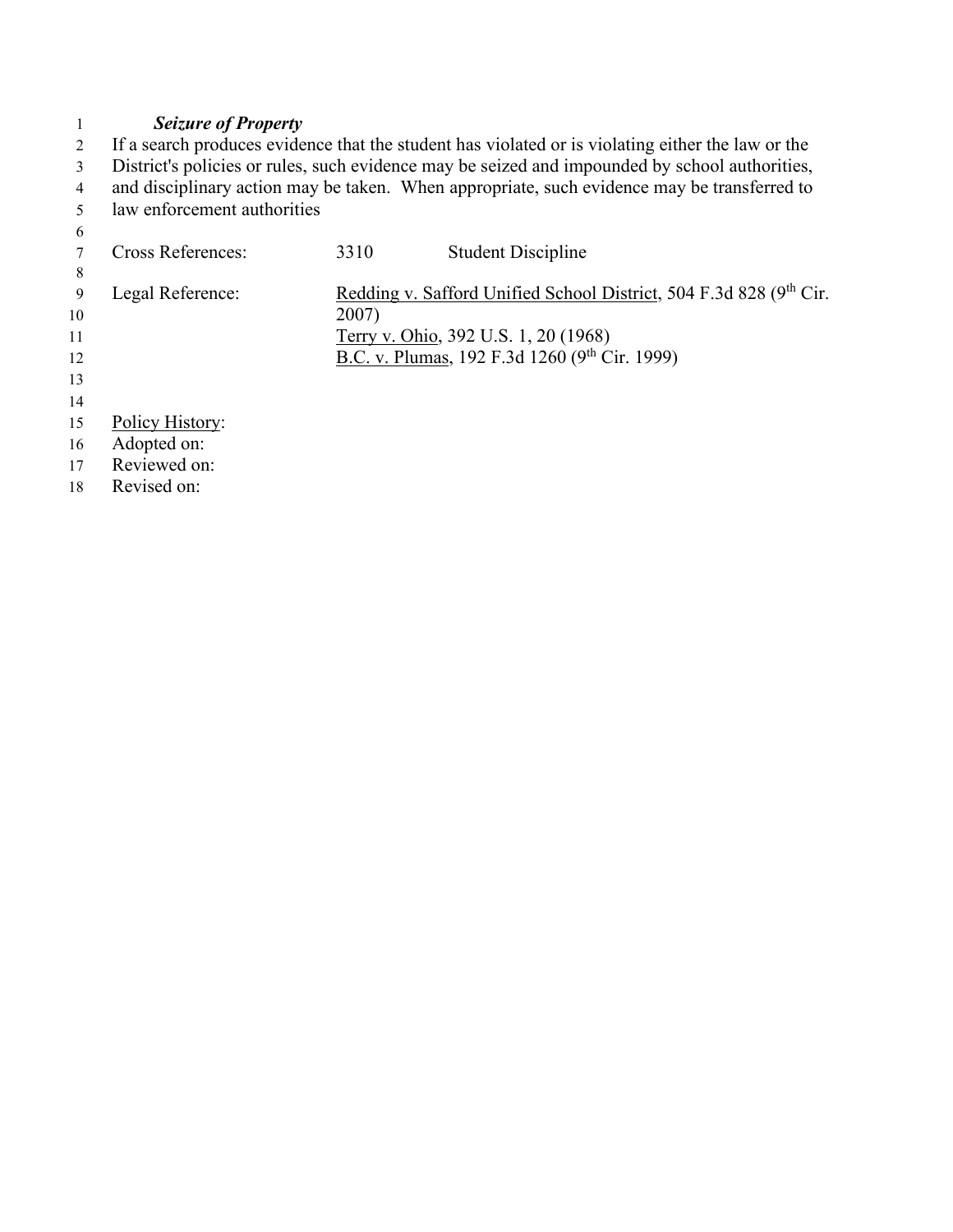| $\overline{c}$ |                                                                                                  |  |  |  |
|----------------|--------------------------------------------------------------------------------------------------|--|--|--|
| $\mathfrak{Z}$ | <b>STUDENTS</b><br>3235                                                                          |  |  |  |
| 4              |                                                                                                  |  |  |  |
| 5              | Video Surveillance                                                                               |  |  |  |
| 6              |                                                                                                  |  |  |  |
| 7              | The Board recognizes the need to provide a safe learning environment for students and staff and  |  |  |  |
| $8\,$          | to protect District property and equipment. Therefore, video surveillance cameras may be used as |  |  |  |
| 9              | a security measure on any District property.                                                     |  |  |  |
| 10             |                                                                                                  |  |  |  |
| 11             | Video cameras will also be used to ensure that students' behavior on school property is          |  |  |  |
| 12             | consistent with the established safety and conduct rules. If unacceptable behavior is recorded,  |  |  |  |
| 13             | timely and appropriate corrective action will occur. The Superintendent is responsible for the   |  |  |  |
| 14             | implementation of safety and security measures at each building and the proper use of video      |  |  |  |
| 15             | surveillance monitoring systems. No staff member may use video surveillance without              |  |  |  |
| 16             | permission of the Superintendent.                                                                |  |  |  |
| 17             |                                                                                                  |  |  |  |
| 18             | Signs shall be posted at various locations to inform students, staff and the public that video   |  |  |  |
| 19             | surveillance cameras are in use. The video surveillance will not include audio recordings unless |  |  |  |
| 20             | specific notice is given as required by law.                                                     |  |  |  |
| 21             |                                                                                                  |  |  |  |
| 22             | Cross Reference:<br><b>Student Records</b><br>3600                                               |  |  |  |
| 23             |                                                                                                  |  |  |  |
| 24             | Policy History:                                                                                  |  |  |  |
| 25             | Adopted on:                                                                                      |  |  |  |
| 26             | Reviewed on:                                                                                     |  |  |  |
| 27             | Revised on:                                                                                      |  |  |  |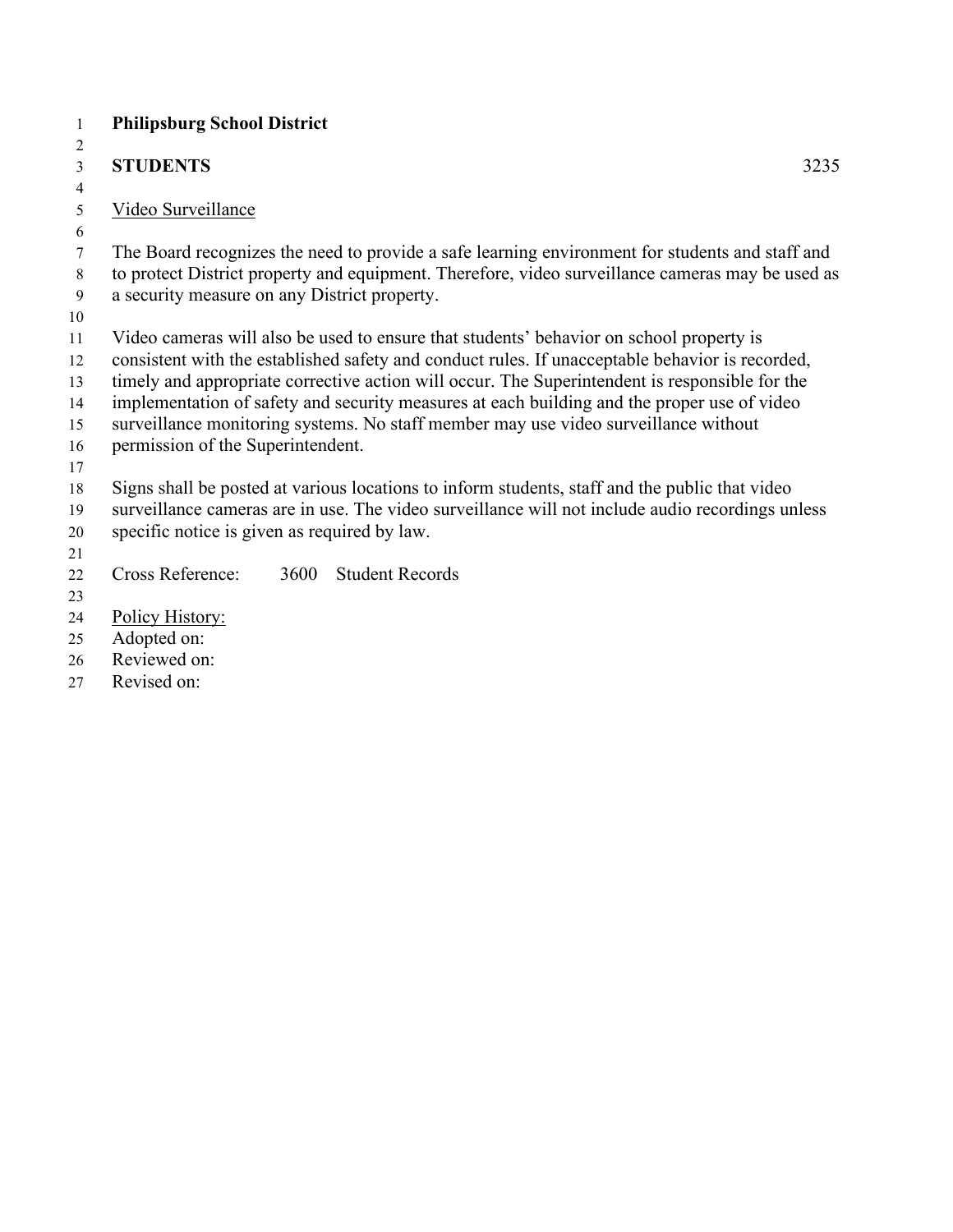#### **STUDENTS** 3300

Suspension and Expulsion - Corrective Actions and Punishment

#### *Suspension*

 Before suspension, the student shall be provided oral or written notice of the charges. If the student denies the charges, the student shall be given an explanation of the evidence and an opportunity to present his or her version. Prior notice and hearing as stated above is not required and the student can be immediately suspended when the student's presence poses a continuing danger to persons or property or an ongoing threat of disruption to the educational process. In such cases, the necessary notice and hearing shall follow as soon as practicable.

 Any suspension shall be reported as soon as possible to the student's parents. A written notice of the suspension shall contain a statement of the reasons for the suspension and a notice to the

parents of their right to review the suspension. Upon request of the parents, the Superintendent

shall convene a meeting to review the suspension. At the meeting, the student's parents may

appear and discuss the suspension with the Superintendent. The Superintendent shall decide

whether the suspension is appropriate. The decision of the Superintendent is final and may not be

- appealed to the Board.
- 

The term of a suspension may vary depending upon the circumstances. A student may be

 suspended for an initial term not to exceed ten (10) school days. Upon a finding by a school 26 administrator that the immediate return to school by a pupil would be detrimental to the health,

welfare, or safety of others or would be disruptive of the educational process, a pupil may be

suspended for one additional period not to exceed (ten) 10 school days if the pupil is granted an

informal hearing with the school administrator prior to the additional suspension and if the

decision to impose the additional suspension does not violate the Individuals With Disabilities

Education Act.

## *Expulsion*

 Expulsion is any removal of a student for more than twenty (20) school days without the provision of educational services. Only the Board may expel a student from school. After the administration has investigated the alleged misconduct and made the decision to recommend an expulsion of the student to the Board, the administration shall send notice to the student and the parent of the following:

- 
- The intent to recommend an expulsion;
- The specific charges against the student;
- What rule or regulation was broken;
- The nature of the evidence supporting the charges;
- 44 The date, time and place where the hearing will be held;
- A copy of the procedure that will be followed by the Board; and
- A reminder of the rights the student and parents have, including the right to counsel, the right to cross examine witnesses, and the right to present witnesses.
-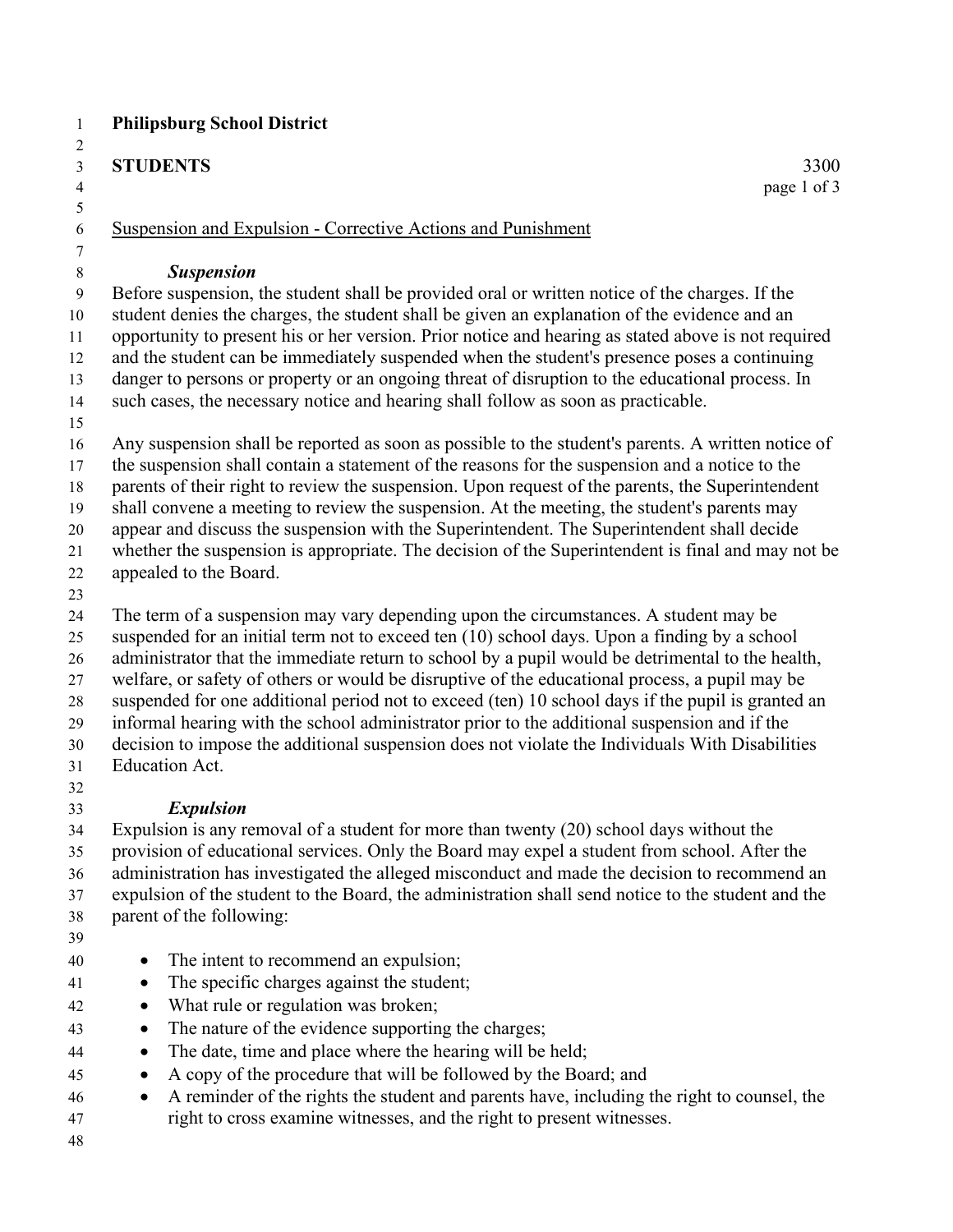| $\mathbf{1}$   | The hearing may be rescheduled by the parent by submitting a request showing good cause to the |                     |                                                                                                  |  |
|----------------|------------------------------------------------------------------------------------------------|---------------------|--------------------------------------------------------------------------------------------------|--|
| $\overline{2}$ | Superintendent at least 3 school days prior to the scheduled date of the hearing. The          |                     |                                                                                                  |  |
| 3              | Superintendent shall determine if the request shows good cause.                                |                     |                                                                                                  |  |
| 4              |                                                                                                |                     |                                                                                                  |  |
| 5              |                                                                                                |                     | Students with rights under the Individuals with Disabilities Education Act or Section 504 of the |  |
| 6              |                                                                                                |                     | Rehabilitation Act may be expelled under certain circumstances, and the District must follow all |  |
| 7              |                                                                                                |                     | procedural requirements of those Acts, including holding a manifestation determination meeting,  |  |
| 8              | prior to moving forward with an expulsion.                                                     |                     |                                                                                                  |  |
| 9              |                                                                                                |                     |                                                                                                  |  |
| 10             |                                                                                                |                     |                                                                                                  |  |
| 11             |                                                                                                |                     |                                                                                                  |  |
| 12             |                                                                                                |                     |                                                                                                  |  |
| 13             |                                                                                                |                     |                                                                                                  |  |
| 14             |                                                                                                |                     |                                                                                                  |  |
| 15             |                                                                                                |                     |                                                                                                  |  |
| 16             |                                                                                                |                     |                                                                                                  |  |
| 17             |                                                                                                |                     |                                                                                                  |  |
| 18             |                                                                                                |                     |                                                                                                  |  |
| 19             | Legal References:                                                                              | § 20-4-302, MCA     | Discipline and punishment of pupils                                                              |  |
| 20             |                                                                                                | § 20-4-402, MCA     | Duties of district superintendent                                                                |  |
| 21             |                                                                                                | § 20-5-201, MCA     | Duties of pupils - sanctions                                                                     |  |
| 22             |                                                                                                | § 20-5-202, MCA     | Suspension and expulsion                                                                         |  |
| 23             |                                                                                                | 20 U.S.C. § 1415(k) | <b>IDEA</b>                                                                                      |  |
| 24             |                                                                                                | 10.55.701, ARM      | <b>Board of Trustees</b>                                                                         |  |
| 25             |                                                                                                |                     |                                                                                                  |  |
| 26             |                                                                                                |                     |                                                                                                  |  |
| 27             |                                                                                                |                     |                                                                                                  |  |
| 28             |                                                                                                |                     |                                                                                                  |  |
| 29             | Policy History:                                                                                |                     |                                                                                                  |  |
| 30             | Adopted on:                                                                                    |                     |                                                                                                  |  |
| 31             | Reviewed on:                                                                                   |                     |                                                                                                  |  |

Revised on: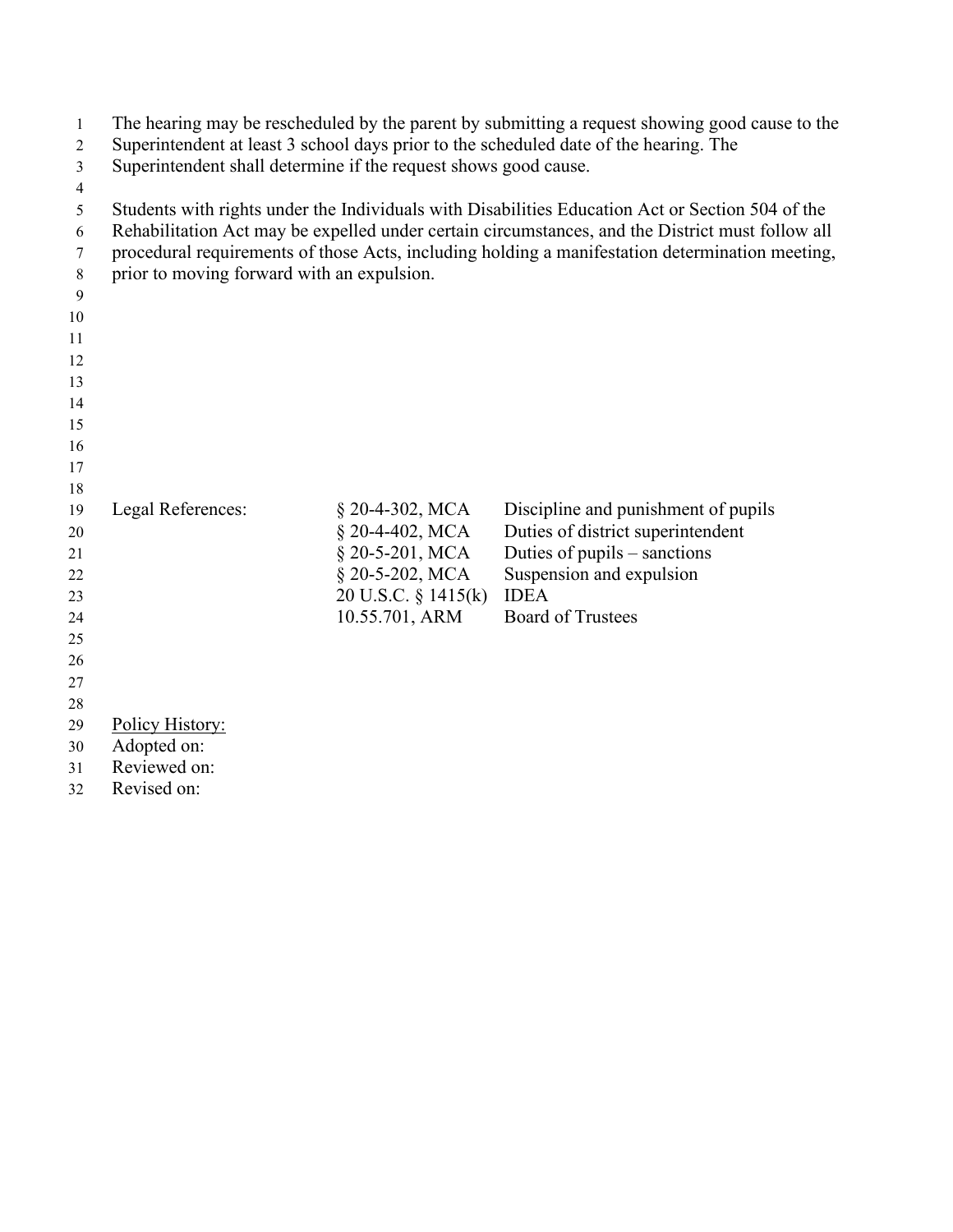| 2<br>$\mathfrak{Z}$<br>$\overline{4}$     | <b>STUDENTS</b><br>3310<br>page 1 of 2                                                                                                                                                                                                                                                                                                                                                                                                                            |
|-------------------------------------------|-------------------------------------------------------------------------------------------------------------------------------------------------------------------------------------------------------------------------------------------------------------------------------------------------------------------------------------------------------------------------------------------------------------------------------------------------------------------|
| 5                                         | <b>Student Discipline</b>                                                                                                                                                                                                                                                                                                                                                                                                                                         |
| 6<br>$\tau$                               | The Board grants authority to a teacher or principal to hold a student to strict accountability for<br>disorderly conduct in school, on the way to or from school, or during intermission or recess.                                                                                                                                                                                                                                                              |
| $\,$ $\,$<br>$\boldsymbol{9}$<br>10<br>11 | Disciplinary action may be taken against any student guilty of gross disobedience or misconduct,<br>including but not limited to instances set forth below:                                                                                                                                                                                                                                                                                                       |
| 12<br>13<br>14<br>15                      | Using, possessing, distributing, purchasing or selling tobacco products, vapor products,<br>or alternative nicotine products (tobacco includes but is not limited to cigarettes, e-<br>cigarettes, cigars, snuff, smoking tobacco, smokeless tobacco or any other tobacco or<br>nicotine innovation);                                                                                                                                                             |
| 16<br>17<br>18<br>19                      | Using, possessing, distributing, purchasing, or selling alcoholic beverages, including<br>powdered alcohol. Students who may be under the influence of alcohol will not be<br>permitted to attend school functions and will be treated as though they had alcohol in<br>their possession.                                                                                                                                                                         |
| 20<br>21<br>22<br>23<br>24<br>25          | Using, possessing, distributing, purchasing or selling illegal drugs or controlled<br>substances (includes medical marijuana), look-alike drugs, drug paraphernalia and any<br>such substances that contain chemicals which produce the same effect of illegal<br>substances. Students who may be under the influence of such substances will not be<br>permitted to attend school functions and will be treated as though they had drugs in their<br>possession; |
| 26<br>27                                  | Using, possessing, controlling, or transferring a weapon in violation of the "Possession of<br>a Weapon in a School Building" section of this policy.                                                                                                                                                                                                                                                                                                             |
| 28<br>29                                  | Using, possessing, controlling, or transferring any object that reasonably could be<br>$\bullet$<br>considered or used as a weapon.                                                                                                                                                                                                                                                                                                                               |
| 30<br>31                                  | Disobeying directives from staff members or school officials or disobeying rules and<br>$\bullet$<br>regulations governing student conduct.                                                                                                                                                                                                                                                                                                                       |
| 32<br>33<br>34                            | Using violence, force, noise, coercion, threats, intimidation, fear, or other comparable<br>conduct toward anyone or urging other students to engage in such conduct, including<br>gang or gang activity.                                                                                                                                                                                                                                                         |
| 35<br>36                                  | Causing or attempting to cause damage to, or stealing or attempting to steal, school<br>property or another person's property.                                                                                                                                                                                                                                                                                                                                    |
| 37<br>38                                  | Engaging in any activity that constitutes an interference with school purposes or an<br>$\bullet$<br>educational function or any other disruptive activity.                                                                                                                                                                                                                                                                                                       |
| 39<br>40                                  | Unexcused absenteeism. Truancy statutes and Board policy will be utilized for chronic<br>$\bullet$<br>and habitual truants.                                                                                                                                                                                                                                                                                                                                       |
| 41                                        | Hazing or bullying.<br>$\bullet$                                                                                                                                                                                                                                                                                                                                                                                                                                  |
| 42<br>43                                  | Forging any signature or making any false entry or attempting to authorize any document<br>$\bullet$<br>used or intended to be used in connection with the operation of a school.                                                                                                                                                                                                                                                                                 |
| 44                                        | Gambling for money.<br>$\bullet$                                                                                                                                                                                                                                                                                                                                                                                                                                  |
| 45                                        |                                                                                                                                                                                                                                                                                                                                                                                                                                                                   |
| 46                                        | These grounds stated above for disciplinary action apply whenever a student's conduct is                                                                                                                                                                                                                                                                                                                                                                          |

 $\frac{1}{2}$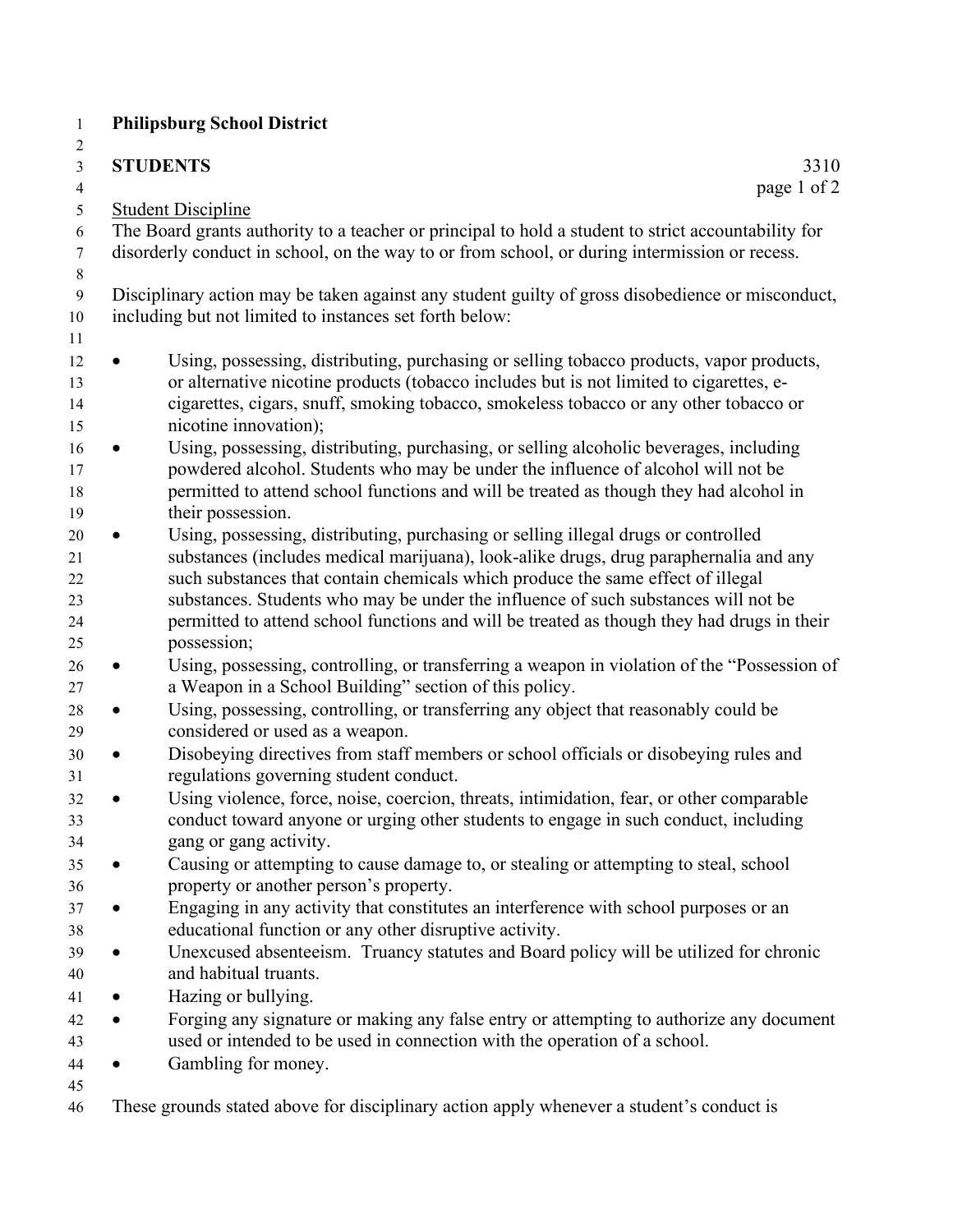- reasonably related to school or school activities, including but not limited to the circumstances set forth below:
- 
- On, or within sight of, school grounds before, during, or after school hours or at any other time when school is being used by a school group.
- Off school grounds at a school-sponsored activity or event or any activity or event that bears a reasonable relationship to school.
- Travel to and from school or a school activity, function, or event.
- Anywhere conduct may reasonably be considered to be a threat or an attempted
- intimidation of a staff member or an interference with school purposes or an educational function.
- 

#### *Disciplinary Measures*

- Disciplinary measures include but are not limited to:
- Expulsion
- Suspension
- 17 Detention, including Saturday school
- Loss of student privileges
- Loss of bus privileges
- Notification to juvenile authorities and/or police
- Restitution for damages to school property
- 

No District employee or person engaged by the District may inflict or cause to be inflicted

- corporal punishment on a student. Corporal punishment does not include reasonable force
- District personnel are permitted to use as needed to maintain safety for other students, school
- personnel, or other persons or for the purpose of self-defense.
- 

## *Gun-Free Schools*

 The Board will expel any student who uses, possesses, controls or transfers a firearm for a definite period of time of at least one (1) calendar year. The Board authorizes the Superintendent, upon written notification to the Board Chair, to modify the discipline on a case-by-case basis. A building administrator will notify the criminal justice or juvenile delinquency system of any student who brings a firearm to school.

## *Possession of a Weapon in a School Building*

The District will refer to law enforcement for immediate prosecution any person who possesses,

carries or stores a weapon in a school building, except as provided below, and the District may

 take disciplinary action as well in the case of a student. In addition, the District will refer for possible prosecution a parent or guardian of any minor violating this policy on grounds of

allowing a minor to possess, carry or store a weapon in a school building.

- 
- For the purposes of this section only, "school building" means all buildings owned or leased by a
- local school district that are used for instruction or for student activities; "weapon" means any
- type of firearm, a knife with a blade 4 or more inches in length, a sword, a straight razor, a
- throwing star, nun-chucks, brass or metal knuckles, or any other article or instrument possessed
- with the purpose to commit a criminal offense.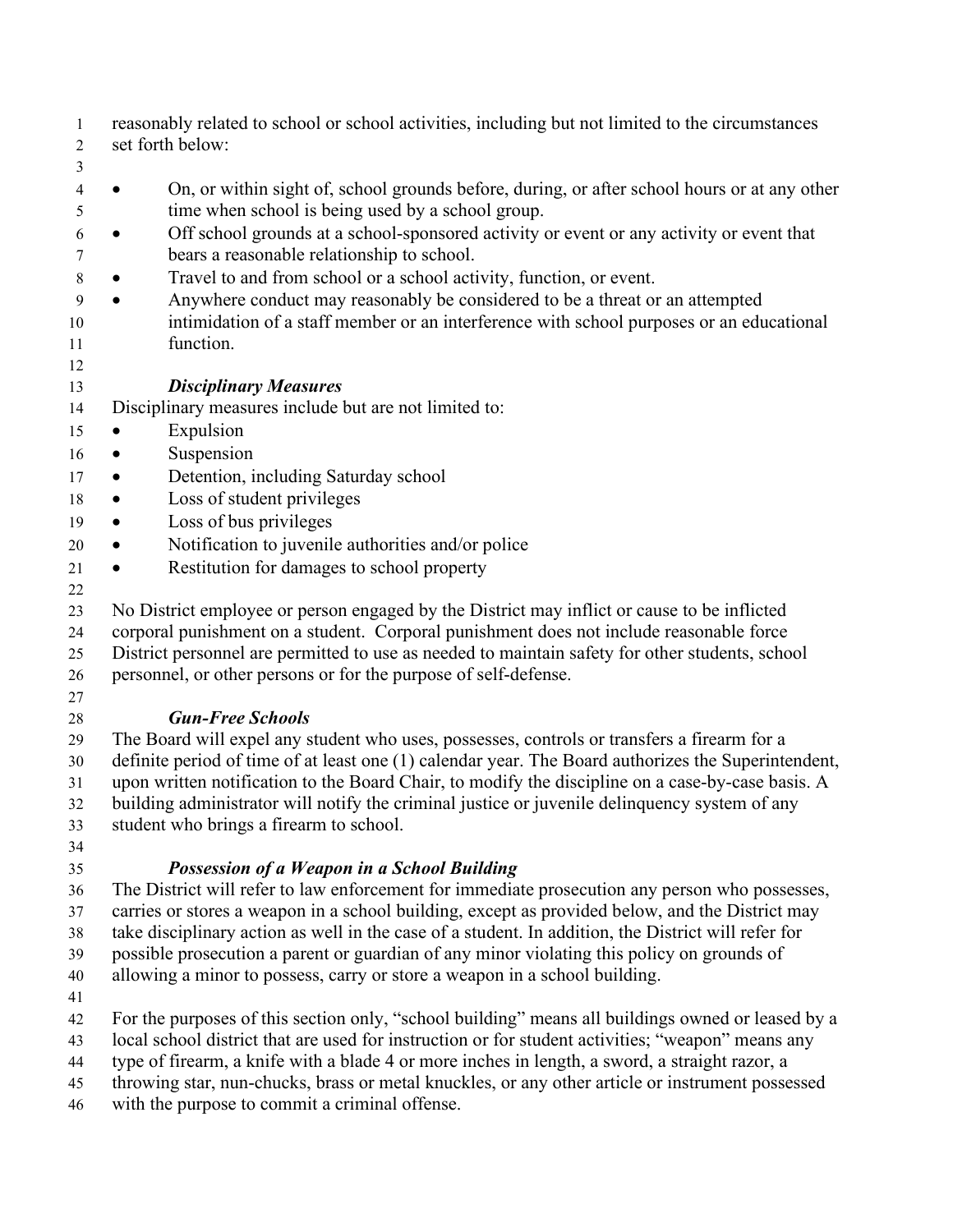| $\mathbf{1}$   |                                                                                             |      |                           |                                                                                               |
|----------------|---------------------------------------------------------------------------------------------|------|---------------------------|-----------------------------------------------------------------------------------------------|
| $\overline{c}$ | The Board may grant persons and entities advance permission to possess, carry, or store a   |      |                           |                                                                                               |
| 3              | weapon in a school building. All persons who wish to possess, carry, or store a weapon in a |      |                           |                                                                                               |
| 4              |                                                                                             |      |                           | school building must request permission of the Board at a regular meeting. The Board has sole |
| 5              | discretion in deciding whether                                                              |      |                           |                                                                                               |
| 6              |                                                                                             |      |                           | to allow a person to possess, carry or store a weapon in a school building.                   |
| 7              |                                                                                             |      |                           |                                                                                               |
| $\,8\,$        |                                                                                             |      |                           | This policy does not apply to law enforcement officers acting in their official capacity.     |
| 9              |                                                                                             |      |                           |                                                                                               |
| 10             | Cross Reference:                                                                            | 3300 | Suspension and Expulsion  |                                                                                               |
| 11             |                                                                                             | 3226 | Bullying, Harassment      |                                                                                               |
| 12             |                                                                                             | 5015 | Bullying, Harassment      |                                                                                               |
| 13             |                                                                                             |      |                           |                                                                                               |
| 14             | Legal Reference:                                                                            |      | $§ 16-11-302(1)(7)$ , MCA | Definitions                                                                                   |
| 15             |                                                                                             |      | § 20-4-302, MCA           | Discipline and punishment of pupils -                                                         |
| 16<br>17       |                                                                                             |      |                           | definition of corporal punishment - penalty<br>$-\text{defense}$                              |
| 18             |                                                                                             |      | § 20-5-202, MCA           | Suspension and expulsion                                                                      |
| 19             |                                                                                             |      | §45-8-361, MCA            | Possession or allowing possession of                                                          |
| 20             |                                                                                             |      |                           | weapon in school building - exceptions -                                                      |
| 21             |                                                                                             |      |                           | penalties - seizure and forfeiture or return                                                  |
| 22             |                                                                                             |      |                           | authorized - definitions                                                                      |
| 23             |                                                                                             |      | §45-5-637, MCA            | Possession or consumption of tobacco                                                          |
| 24             |                                                                                             |      |                           | products, alternative nicotine products, or                                                   |
| 25             |                                                                                             |      |                           | vapor products by persons under 18 years of                                                   |
| 26             |                                                                                             |      |                           | age is prohibited - unlawful attempt to                                                       |
| 27             |                                                                                             |      |                           | purchase - penalties                                                                          |
| 28             |                                                                                             |      | 20 U.S.C. § 7961, et seq. | Gun Free Schools Act of 1994                                                                  |
| 29             |                                                                                             |      | 29 U.S.C. § 701           | Rehabilitation Act of 1973                                                                    |
| 30             |                                                                                             |      |                           |                                                                                               |
| 31             | Policy History:<br>Adopted on:                                                              |      |                           |                                                                                               |
| 32<br>33       | Reviewed on:                                                                                |      |                           |                                                                                               |
|                |                                                                                             |      |                           |                                                                                               |

Revised on: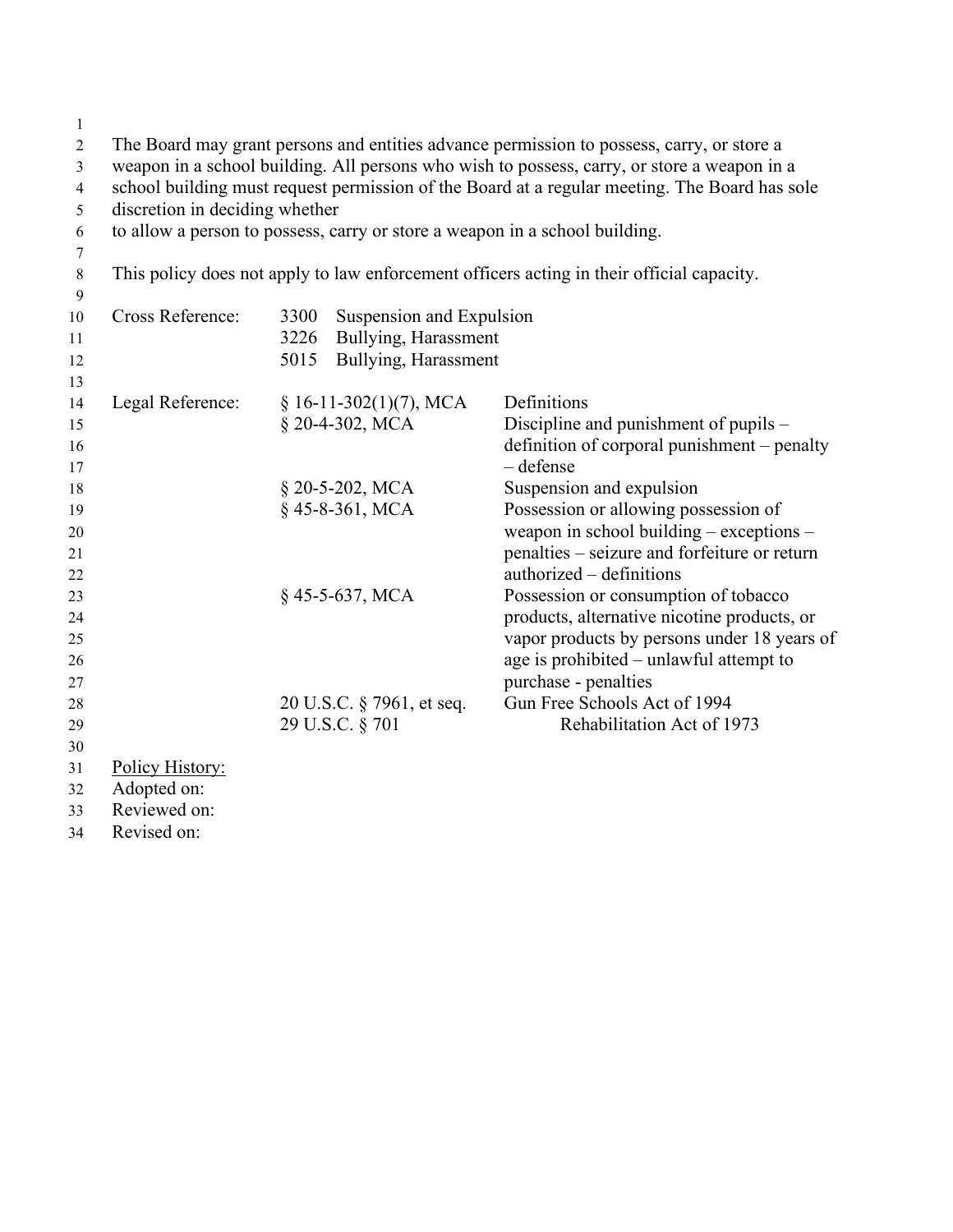| $\mathbf{1}$   | <b>Philipsburg School District</b>                                                                  |                                                                       |                                                                                                     |  |  |
|----------------|-----------------------------------------------------------------------------------------------------|-----------------------------------------------------------------------|-----------------------------------------------------------------------------------------------------|--|--|
| $\overline{c}$ |                                                                                                     |                                                                       |                                                                                                     |  |  |
| $\mathfrak{Z}$ | <b>STUDENTS</b>                                                                                     |                                                                       | 3410                                                                                                |  |  |
| $\overline{4}$ |                                                                                                     |                                                                       | page 1 of 2                                                                                         |  |  |
| $\mathfrak{S}$ |                                                                                                     | Student Health/Physical Screenings/Examinations                       |                                                                                                     |  |  |
| 6              |                                                                                                     |                                                                       |                                                                                                     |  |  |
| $\tau$         |                                                                                                     |                                                                       | The Board may arrange each year for health services to be provided to all students. Such services   |  |  |
| $8\,$          | may include but not be limited to:                                                                  |                                                                       |                                                                                                     |  |  |
| 9              |                                                                                                     |                                                                       |                                                                                                     |  |  |
| 10             | 1.                                                                                                  |                                                                       | Development of procedures at each building for isolation and temporary care of students             |  |  |
| 11             |                                                                                                     | who become ill during the school day;                                 |                                                                                                     |  |  |
| 12             | 2.                                                                                                  |                                                                       | Consulting services of a qualified specialist for staff, students, and parents;                     |  |  |
| 13             | 3.                                                                                                  | Vision and hearing screening;                                         |                                                                                                     |  |  |
| 14             | Scoliosis screening;<br>4.                                                                          |                                                                       |                                                                                                     |  |  |
| 15             | 5.                                                                                                  |                                                                       | Immunization as provided by the Department of Public Health and Human Services.                     |  |  |
| 16             |                                                                                                     |                                                                       |                                                                                                     |  |  |
| 17             |                                                                                                     |                                                                       | Parents will receive written notice of any screening result which indicates a condition that might  |  |  |
| 18             |                                                                                                     | interfere or tend to interfere with a student's progress.             |                                                                                                     |  |  |
| 19             |                                                                                                     |                                                                       |                                                                                                     |  |  |
| 20             |                                                                                                     |                                                                       | The District will not conduct physical examinations of a student without parental consent to do     |  |  |
| 21             | so or by court order, unless the health or safety of the student or others is in question. Further, |                                                                       |                                                                                                     |  |  |
| 22             | parents will be notified of the specific or approximate dates during the school year when           |                                                                       |                                                                                                     |  |  |
| 23             |                                                                                                     |                                                                       | screening administered by the District is conducted which is not necessary to protect the           |  |  |
| 24             |                                                                                                     | immediate health and safety of the student or other students.         |                                                                                                     |  |  |
| 25             |                                                                                                     |                                                                       |                                                                                                     |  |  |
| 26             |                                                                                                     |                                                                       | Parents or eligible students will be given the opportunity to opt out of the above-described        |  |  |
| 27             | screening.                                                                                          |                                                                       |                                                                                                     |  |  |
| 28             |                                                                                                     |                                                                       |                                                                                                     |  |  |
| 29             |                                                                                                     |                                                                       | Students who wish to participate in certain extracurricular activities may be required to submit to |  |  |
| 30             | a physical examination to verify their ability to participate in the activity.                      |                                                                       |                                                                                                     |  |  |
| 31             |                                                                                                     |                                                                       |                                                                                                     |  |  |
| 32             |                                                                                                     |                                                                       | All parents will be notified of requirements of the District's policy on physical examinations and  |  |  |
| 33             | screening of students, at least annually at the beginning of the school year and within a           |                                                                       |                                                                                                     |  |  |
| 34             |                                                                                                     | reasonable period of time after any substantive change in the policy. |                                                                                                     |  |  |
| 35             |                                                                                                     |                                                                       |                                                                                                     |  |  |
| 36             | Legal Reference:                                                                                    | $\S$ 20-3-324(20), MCA                                                | Powers and duties                                                                                   |  |  |
| 37             |                                                                                                     | 20 U.S.C. 1232h(b)                                                    | General Provisions Concerning Education                                                             |  |  |
| 38             |                                                                                                     |                                                                       |                                                                                                     |  |  |
| 39             | Policy History:                                                                                     |                                                                       |                                                                                                     |  |  |
| 40             | Adopted on:                                                                                         |                                                                       |                                                                                                     |  |  |
| 41             | Reviewed on:                                                                                        |                                                                       |                                                                                                     |  |  |
| 42             | Revised on:                                                                                         |                                                                       |                                                                                                     |  |  |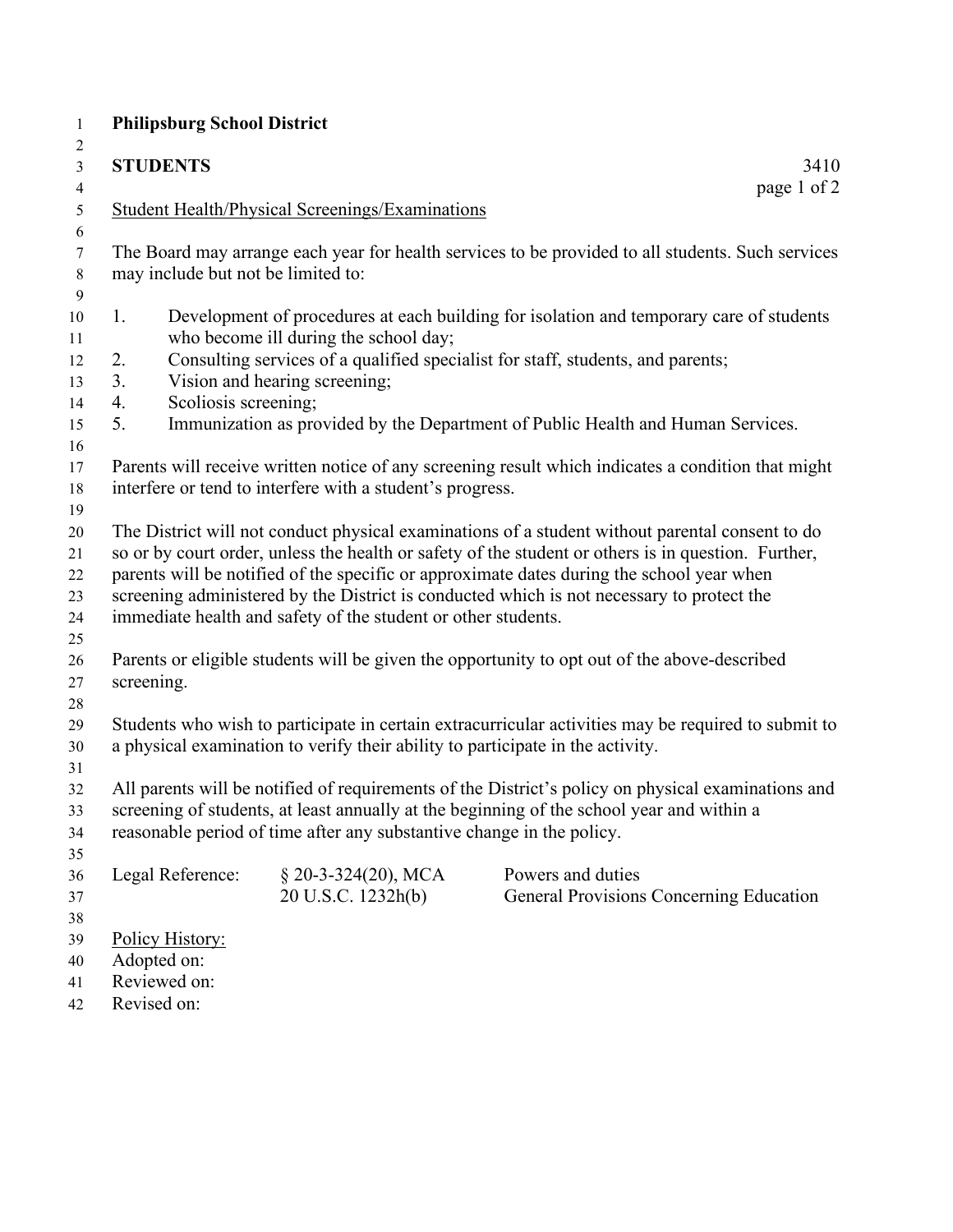## **STUDENTS** 3415

## Management of Sports Related Concussions

- The District recognizes that concussions and head injuries are commonly reported injuries in
- children and adolescents who participate in sports and other recreational activities. The Board
- acknowledges the risk of catastrophic injuries or death is significant when a concussion or head
- injury is not properly evaluated and managed. Therefore, all competitive youth athletic activities
- in the District will be identified by the administration.
- Consistent with guidelines provided by the U.S. Department of Health and Human Services,
- Centers for Disease Control and Prevention, the National Federation of High School (NFHS) and
- the Montana High School Association (MHSA), the District will utilize procedures developed by
- the MHSA and other pertinent information to inform and educate coaches, athletic trainers,
- officials, youth athletes, and their parents and/or guardians of the nature and risk of concussions
- or head injuries, including the dangers associated with continuing to play after a concussion or
- head injury.
- Annually, the District will distribute a head injury and concussion information and sign-off sheet
- to all parents and guardians of student-athletes in competitive sport activities prior to the student-
- athlete's initial practice or competition.
- All coaches, athletic trainers, officials, including volunteers participating in organized youth
- athletic activities, shall complete the training program at least once each school year as required
- in the District procedure. Additionally, all coaches, athletic trainers, officials, including
- volunteers participating in organized youth athletic activities will comply with all procedures for
- the management of head injuries and concussions.
- 
- Legal Reference: Dylan Stiegers Youth Athlete Protection Act
- 
- Policy History:
- Adopted on:
- Reviewed on:
- Revised on: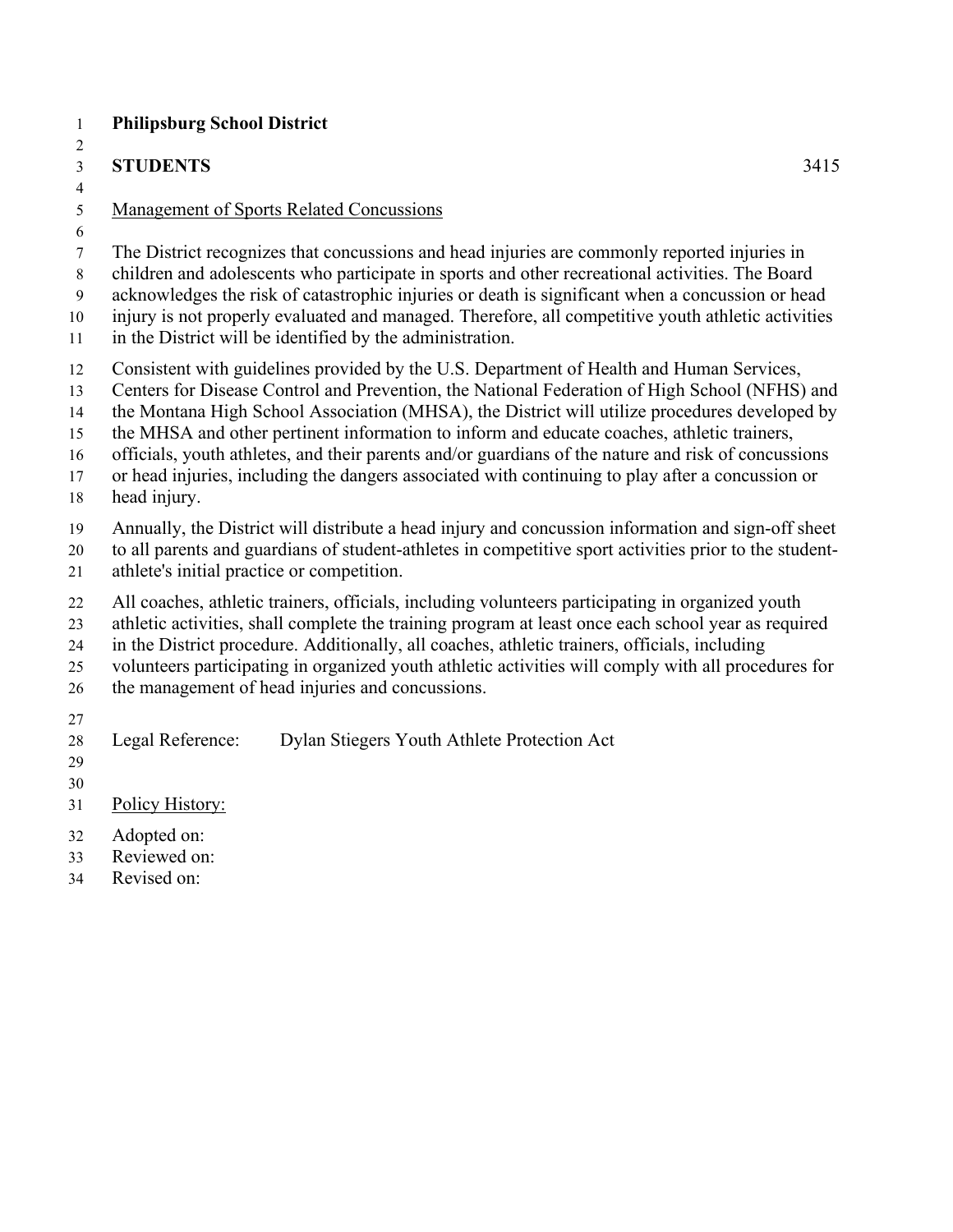| $\mathbf{1}$                           | <b>Philipsburg School District</b>                                                                                                                                                                                                                                                                                                                                                                                                                                                                              |
|----------------------------------------|-----------------------------------------------------------------------------------------------------------------------------------------------------------------------------------------------------------------------------------------------------------------------------------------------------------------------------------------------------------------------------------------------------------------------------------------------------------------------------------------------------------------|
| $\overline{c}$<br>3                    | <b>STUDENTS</b><br>3416                                                                                                                                                                                                                                                                                                                                                                                                                                                                                         |
| $\overline{\mathcal{A}}$               | page 1 of 4                                                                                                                                                                                                                                                                                                                                                                                                                                                                                                     |
| $\sqrt{5}$<br>6                        | <b>Administering Medicines to Students</b>                                                                                                                                                                                                                                                                                                                                                                                                                                                                      |
| 7<br>$8\,$<br>$\mathbf{9}$<br>10<br>11 | "Medication" means prescribed drugs and medical devices that are controlled by the U.S. Food and<br>Drug Administration and are ordered by a healthcare provider. It includes over-the-counter<br>medications prescribed through a standing order by the school physician or prescribed by the<br>student's healthcare provider.                                                                                                                                                                                |
| 12<br>13                               | A building principal or other administrator may authorize, in writing, any school employee:                                                                                                                                                                                                                                                                                                                                                                                                                     |
| 14<br>15<br>16<br>17                   | To assist in self-administration of any drug that may lawfully be sold over the counter<br>without a prescription to a student in compliance with the written instructions and with the<br>written consent of a student's parent or guardian; and                                                                                                                                                                                                                                                               |
| 18<br>19<br>$20\,$<br>21               | To assist in self-administration of a prescription drug to a student in compliance with written<br>instructions of a medical practitioner and with the written consent of a student's parent or<br>guardian.                                                                                                                                                                                                                                                                                                    |
| 22<br>23<br>24<br>25                   | Except in an emergency situation, only a qualified healthcare professional may administer a drug or a<br>prescription drug to a student under this policy. Diagnosis and treatment of illness and the<br>prescribing of drugs are never the responsibility of a school employee and should not be practiced by<br>any school personnel.                                                                                                                                                                         |
| 26<br>27<br>28                         | <b>Administering Medication</b>                                                                                                                                                                                                                                                                                                                                                                                                                                                                                 |
| 29<br>30<br>31<br>32<br>33<br>34       | The Board will permit administration of medication to students in schools in its jurisdiction. A<br>school nurse (who has successfully completed specific training in administration of medication),<br>pursuant to written authorization of a physician or dentist and that of a parent, an individual who has<br>executed a caretaker relative educational authorization affidavit, or guardian, may administer<br>medication to any student in the school or may delegate this task pursuant to Montana law. |
| 35<br>36                               | <b>Emergency Administration of Medication</b>                                                                                                                                                                                                                                                                                                                                                                                                                                                                   |
| 37<br>38<br>39<br>40<br>41             | In case of an anaphylactic reaction or risk of such reaction, a school nurse or delegate may administer<br>emergency oral or injectable medication to any student in need thereof on school grounds, in a school<br>building, or at a school function, according to a standing order of a chief medical advisor or a<br>student's private physician.                                                                                                                                                            |
| 42<br>43<br>44<br>45                   | In the absence of a school nurse, an administrator or designated staff member exempt from the nurse<br>license requirement under $\S 37-8-103(1)(c)$ , MCA, who has completed training in administration of<br>medication, may give emergency medication to students orally or by injection.                                                                                                                                                                                                                    |
| 46<br>47<br>48                         | The Board requires that there must be on record a medically diagnosed allergic condition that would<br>require prompt treatment to protect a student from serious harm or death.                                                                                                                                                                                                                                                                                                                                |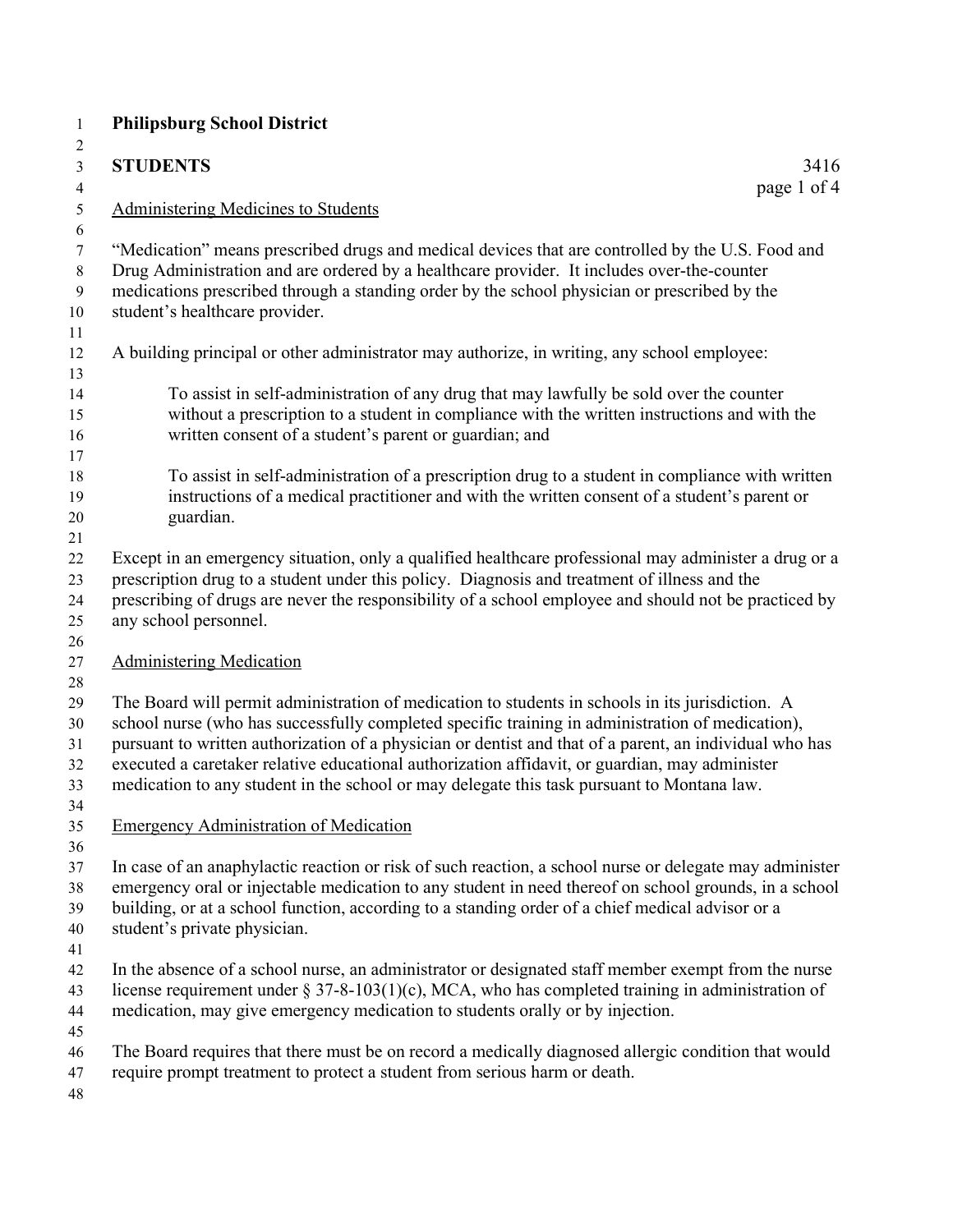| page 2 of 4                                                                                                                                                                                                                                                                                                                                            | 3416 |
|--------------------------------------------------------------------------------------------------------------------------------------------------------------------------------------------------------------------------------------------------------------------------------------------------------------------------------------------------------|------|
| A building administrator or school nurse will enter any medication to be administered in an<br>emergency on an individual student medication record and will file it in a student's cumulative health<br>folder.                                                                                                                                       |      |
| Self-Administration of Medication                                                                                                                                                                                                                                                                                                                      |      |
| The District will permit students who are able to self-administer specific medication to do so<br>provided that:                                                                                                                                                                                                                                       |      |
| A physician or dentist provides a written order for self-administration of said medication;<br>$\bullet$<br>Written authorization for self-administration of medication from a student's parent, an<br>$\bullet$<br>individual who has executed a caretaker relative educational authorization affidavit, or<br>guardian is on file; and               |      |
| A principal and appropriate teachers are informed that a student is self-administering<br>prescribed medication.                                                                                                                                                                                                                                       |      |
| A building principal or school administrator may authorize, in writing, any employee to assist with<br>self-administration of medications, provided that only the following may be employed:                                                                                                                                                           |      |
| Making oral suggestions, prompting, reminding, gesturing, or providing a written guide for<br>$\bullet$<br>self-administering medications;                                                                                                                                                                                                             |      |
| Handing to a student a prefilled, labeled medication holder or a labeled unit dose container,<br>$\bullet$<br>syringe, or original marked and labeled container from a pharmacy;                                                                                                                                                                       |      |
| Opening the lid of a container for a student;<br>$\bullet$<br>Guiding the hand of a student to self-administer a medication;<br>$\bullet$                                                                                                                                                                                                              |      |
| Holding and assisting a student in drinking fluid to assist in the swallowing of oral<br>$\bullet$<br>medications; and                                                                                                                                                                                                                                 |      |
| Assisting with removal of a medication from a container for a student with a physical<br>$\bullet$<br>disability that prevents independence in the act.                                                                                                                                                                                                |      |
| Self-Administration or Possession of Asthma, Severe Allergy, or Anaphylaxis Medication                                                                                                                                                                                                                                                                 |      |
| Students with allergies or asthma may be authorized by the building principal or Superintendent, in                                                                                                                                                                                                                                                    |      |
| consultation with medical personnel, to possess and self-administer emergency medication during the<br>school day, during field trips, school-sponsored events, or while on a school bus. The student shall<br>be authorized to possess and self-administer medication if the following conditions have been met:                                      |      |
| A written and signed authorization from the parents, an individual who has executed a<br>caretaker relative educational authorization affidavit, or guardians for self-administration of<br>medication, acknowledging that the District or its employees are not liable for injury that<br>results from the student self-administering the medication. |      |
| The student must have the prior written approval of his/her primary healthcare provider. The<br>written notice from the student's primary care provider must specify the name and purpose of<br>the medication, the prescribed dosage, frequency with which it may be administered, and the<br>circumstances that may warrant its use.                 |      |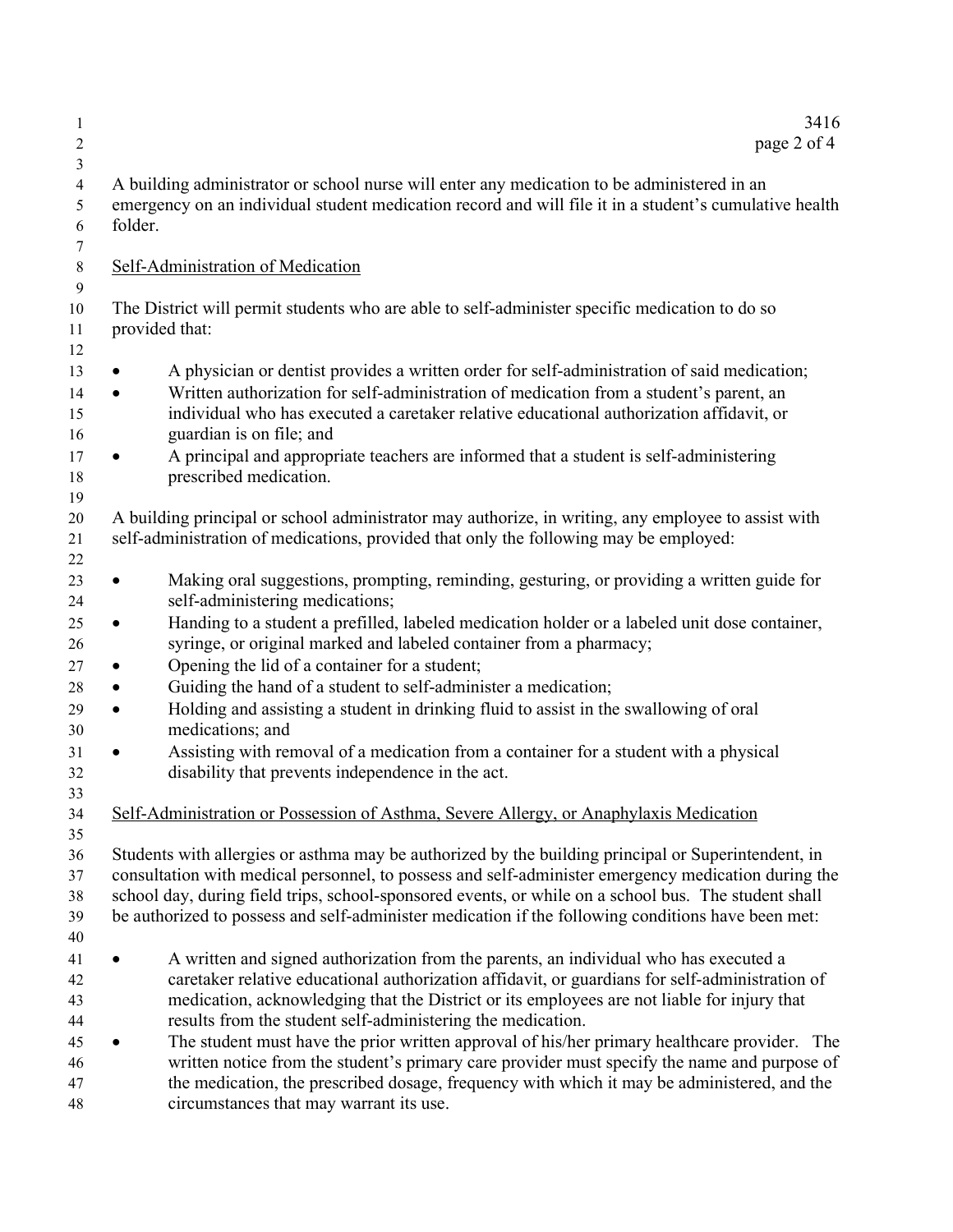| 1<br>2<br>3                            | 3416<br>page 3 of 4                                                                                                                                                                                                                                                                                                                                                                                                                                                                                                                  |
|----------------------------------------|--------------------------------------------------------------------------------------------------------------------------------------------------------------------------------------------------------------------------------------------------------------------------------------------------------------------------------------------------------------------------------------------------------------------------------------------------------------------------------------------------------------------------------------|
| 4<br>5<br>6<br>7<br>$\,8\,$<br>9       | Documentation that the student has demonstrated to the healthcare practitioner and the school<br>nurse, if available, the skill level necessary to use and administer the medication.<br>Documentation of a doctor-formulated written treatment plan for managing asthma, severe<br>allergies, or anaphylaxis episodes of the student and for medication use by the student during<br>school hours.                                                                                                                                  |
| 10<br>11<br>12                         | Authorization granted to a student to possess and self-administer medication shall be valid for the<br>current school year only and must be renewed annually.                                                                                                                                                                                                                                                                                                                                                                        |
| 13<br>14<br>15                         | A student's authorization to possess and self-administer medication may be limited or revoked by the<br>building principal or other administrative personnel.                                                                                                                                                                                                                                                                                                                                                                        |
| 16<br>17<br>18<br>19<br>20             | If provided by the parent, an individual who has executed a caretaker relative educational<br>authorization affidavit, or guardian, and in accordance with documentation provided by the student's<br>doctor, backup medication must be kept at a student's school in a predetermined location or locations<br>to which the student has access in the event of an asthma, severe allergy, or anaphylaxis emergency.                                                                                                                  |
| 21<br>22<br>23                         | Immediately after using epinephrine during school hours, a student shall report to the school nurse or<br>other adult at the school who shall provide follow up care, including making a 9-1-1 emergency call.                                                                                                                                                                                                                                                                                                                       |
| 24<br>25                               | <b>Administration of Glucagons</b>                                                                                                                                                                                                                                                                                                                                                                                                                                                                                                   |
| 26<br>27<br>28<br>29<br>30             | School employees may voluntarily agree to administer glucagons to a student pursuant to $\S 20-5-412$ ,<br>MCA, only under the following conditions: (1) the employee has filed the necessary designation and<br>acceptance documentation with the District, as required by $\S$ 20-5-412(2), MCA, and (2) the<br>employee has filed the necessary written documentation of training with the District, as required by §<br>20-5-412(4), MCA.                                                                                        |
| 31<br>32                               | Handling and Storage of Medications                                                                                                                                                                                                                                                                                                                                                                                                                                                                                                  |
| 33<br>34<br>35<br>36<br>37<br>38       | The Board requires that all medications, including those approved for keeping by students for self-<br>medication, be first delivered by a parent, an individual who has executed a caretaker relative<br>educational authorization affidavit, or other responsible adult to a nurse or employee assisting with<br>self-administration of medication. A nurse or assistant:                                                                                                                                                          |
| 39<br>40<br>41<br>42<br>43<br>44<br>45 | Must examine any new medication to ensure it is properly labeled with dates, name of<br>student, medication name, dosage, and physician's name;<br>Must develop a medication administration plan, if administration is necessary for a student,<br>before any medication is given by school personnel;<br>Must record on the student's individual medication record the date a medication is<br>delivered and the amount of medication received;<br>Must store medication requiring refrigeration at $36^{\circ}$ to $46^{\circ}$ F; |
| 46<br>47<br>48                         | Must store prescribed medicinal preparations in a securely locked storage compartment; and<br>Must store controlled substances in a separate compartment, secured and locked at all times.                                                                                                                                                                                                                                                                                                                                           |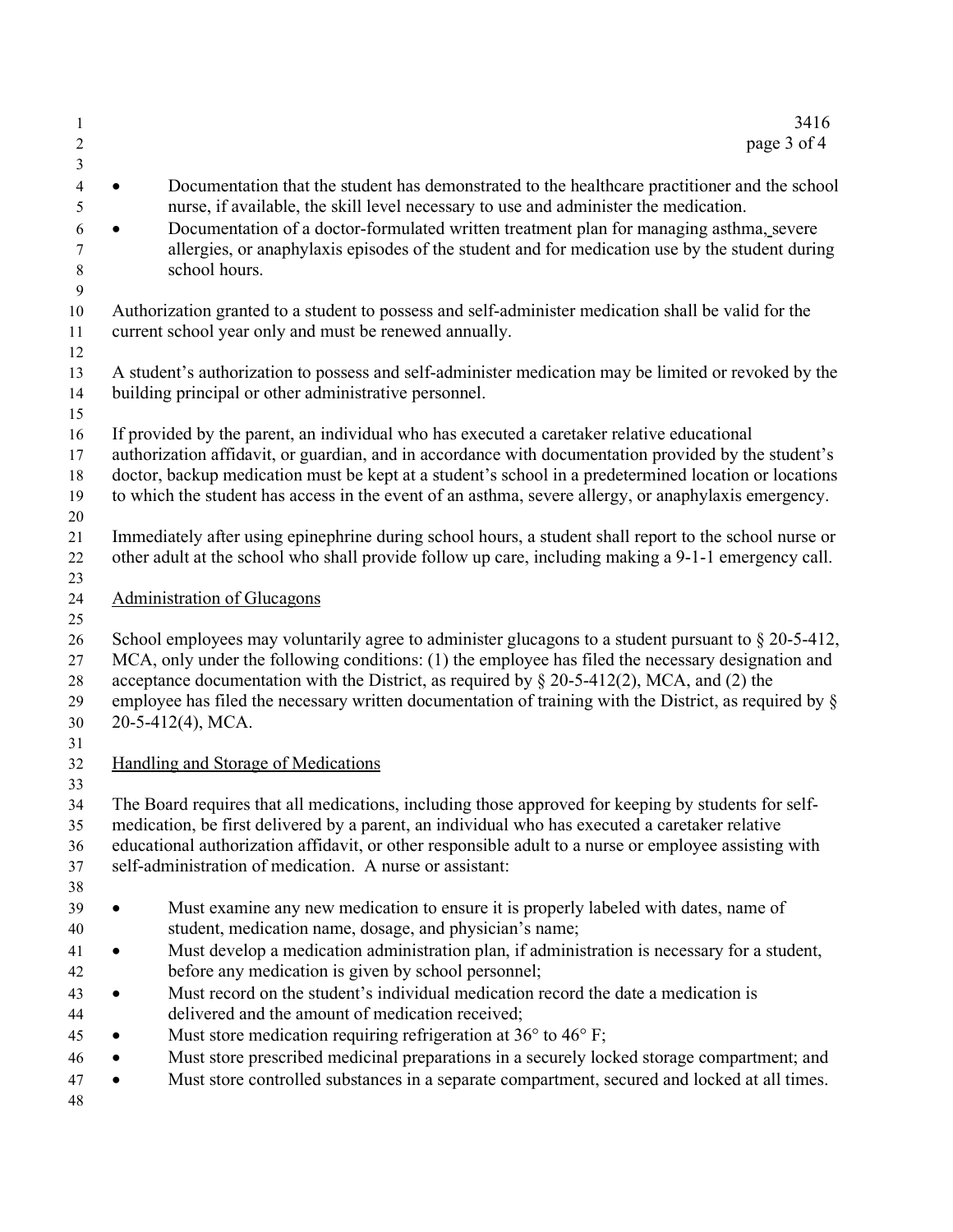| 1<br>$\boldsymbol{2}$                           |                                                |                                               | 3416<br>page 4 of 4                                                                                                                                                                                                                                                                                                                                                                                                                                                                                                                |
|-------------------------------------------------|------------------------------------------------|-----------------------------------------------|------------------------------------------------------------------------------------------------------------------------------------------------------------------------------------------------------------------------------------------------------------------------------------------------------------------------------------------------------------------------------------------------------------------------------------------------------------------------------------------------------------------------------------|
| $\mathfrak{Z}$<br>$\overline{4}$<br>5<br>6<br>7 | original containers.                           |                                               | The District will permit only a forty-five-(45)-school-day supply of a medication for a student to be<br>stored at a school; and all medications, prescription and nonprescription, will be stored in their                                                                                                                                                                                                                                                                                                                        |
| $\,8\,$<br>$\overline{9}$<br>10<br>11<br>12     | administer medications.                        |                                               | The District will limit access to all stored medication to those persons authorized to administer<br>medications or to assist in the self-administration of medications. The District requires every school<br>to maintain a current list of those persons authorized by delegation from a licensed nurse to                                                                                                                                                                                                                       |
| 13<br>14<br>15<br>16<br>17<br>18                | Section 2, MCA.                                |                                               | The District may maintain a stock supply of auto-injectable epinephrine to be administered by a<br>school nurse or other authorized personnel to any student or nonstudent as needed for actual or<br>perceived anaphylaxis. If the district intends to obtain an order for emergency use of epinephrine in<br>a school setting or at related activities, the district shall adhere to the requirements stated in 20-5-420,                                                                                                        |
| 19                                              | Disposal of Medication                         |                                               |                                                                                                                                                                                                                                                                                                                                                                                                                                                                                                                                    |
| 20<br>21<br>22<br>23<br>24<br>25<br>26<br>27    |                                                | period of notification by school authorities. | The District requires school personnel either to return to a parent, an individual who has executed a<br>caretaker relative educational authorization affidavit, or guardian or, with permission of the parent,<br>an individual who has executed a caretaker relative educational authorization affidavit, or guardian,<br>to destroy any unused, discontinued, or obsolete medication. A school nurse, in the presence of a<br>witness, will destroy any medicine not repossessed by a parent or guardian within a seven-(7)-day |
| 28<br>29<br>30<br>31                            | Legal Reference:                               | § 20-5-412, MCA<br>§ 20-5-420, MCA            | Definition – parent-designated adult administration of<br>glucagons - training<br>Self-administration or possession of asthma, severe                                                                                                                                                                                                                                                                                                                                                                                              |
| 32<br>33<br>34                                  |                                                | ARM 24.159.1604                               | allergy, or anaphylaxis medication<br>Tasks Which May Be Routinely Assigned to an<br>Unlicensed Person in Any Setting When a Nurse-                                                                                                                                                                                                                                                                                                                                                                                                |
| 35<br>36                                        |                                                |                                               | <b>Patient Relationship Exists</b><br>§ 37-8-103(1)(c), MCA Exemptions – limitations on authority conferred                                                                                                                                                                                                                                                                                                                                                                                                                        |
| 37<br>38<br>39<br>40                            | Policy History:<br>Adopted on:<br>Reviewed on: |                                               |                                                                                                                                                                                                                                                                                                                                                                                                                                                                                                                                    |

Revised on: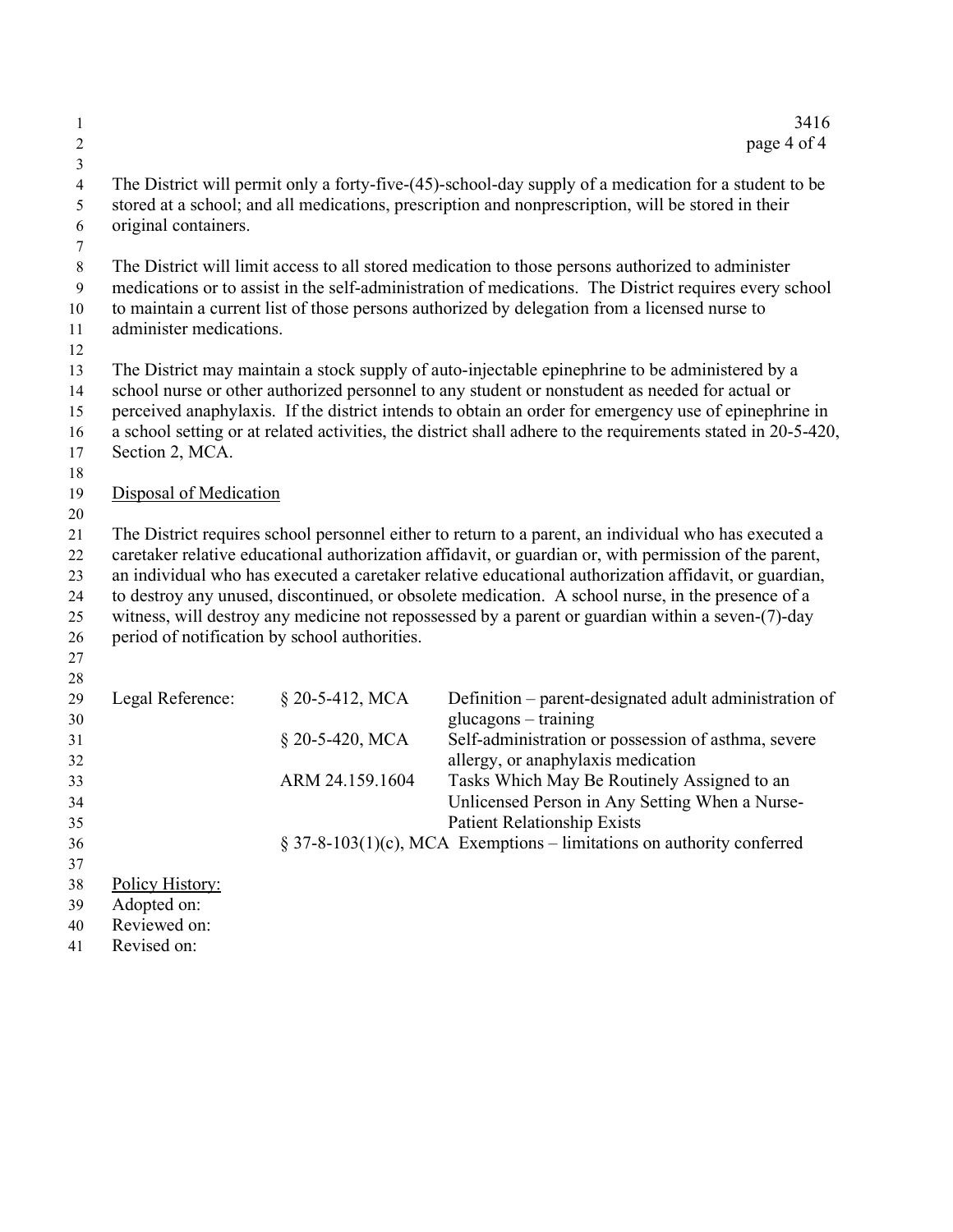| $\mathbf{1}$            | <b>Philipsburg School District</b>                                                              |                                              |                                                                                                                                                                                                                 |  |
|-------------------------|-------------------------------------------------------------------------------------------------|----------------------------------------------|-----------------------------------------------------------------------------------------------------------------------------------------------------------------------------------------------------------------|--|
| $\overline{\mathbf{c}}$ |                                                                                                 |                                              |                                                                                                                                                                                                                 |  |
| 3                       | <b>STUDENTS</b>                                                                                 |                                              | 3520                                                                                                                                                                                                            |  |
| $\overline{\mathbf{4}}$ |                                                                                                 |                                              |                                                                                                                                                                                                                 |  |
| 5                       | <b>Student Fees, Fines, and Charges</b>                                                         |                                              |                                                                                                                                                                                                                 |  |
| $\sqrt{6}$              |                                                                                                 |                                              |                                                                                                                                                                                                                 |  |
| $\boldsymbol{7}$        |                                                                                                 |                                              | Within the concept of free public education, the District will provide an educational program for students                                                                                                      |  |
| $\,8\,$                 | as free of costs as possible.                                                                   |                                              |                                                                                                                                                                                                                 |  |
| 9                       |                                                                                                 |                                              |                                                                                                                                                                                                                 |  |
| 10                      |                                                                                                 |                                              | The Board may charge a student a reasonable fee for any course or activity not reasonably related to a                                                                                                          |  |
| 11                      |                                                                                                 |                                              | recognized academic and educational goal of the District or for any course or activity taking place outside                                                                                                     |  |
| 12                      |                                                                                                 |                                              | normal school functions. The Board may waive fees in cases of financial hardship.                                                                                                                               |  |
| 13                      |                                                                                                 |                                              |                                                                                                                                                                                                                 |  |
| 14                      |                                                                                                 |                                              | The Board delegates authority to the Superintendent to establish appropriate fees and procedures                                                                                                                |  |
| 15<br>16                |                                                                                                 |                                              | governing collection of fees and asks the Superintendent to make annual reports to the Board regarding<br>fee schedules. The Board also may require fees for actual cost of breakage and for excessive supplies |  |
| 17                      |                                                                                                 |                                              | used in commercial, industrial arts, music, domestic science, science, or agriculture courses.                                                                                                                  |  |
| 18                      |                                                                                                 |                                              |                                                                                                                                                                                                                 |  |
| 19                      |                                                                                                 |                                              | The District holds a student responsible for the cost of replacing materials or property that are lost or                                                                                                       |  |
| $20\,$                  |                                                                                                 |                                              | damaged because of negligence. A building administrator will notify a student and parent regarding the                                                                                                          |  |
| 21                      |                                                                                                 |                                              | nature of violation or damage, how restitution may be made, and how an appeal may be instituted. The                                                                                                            |  |
| $22\,$                  |                                                                                                 |                                              | District may withhold a student's grades or diploma until restitution is made. The District may not refuse                                                                                                      |  |
| 23                      |                                                                                                 |                                              | to transfer files because a student owes fines or fees. A school district may withhold the grades, diploma,                                                                                                     |  |
| 24                      |                                                                                                 |                                              | or transcripts of a pupil who is responsible for the cost of school materials or the loss or damage of school                                                                                                   |  |
| $25\,$                  |                                                                                                 |                                              | property until the pupil or the pupil's parent or guardian satisfies the obligation.                                                                                                                            |  |
| 26                      |                                                                                                 |                                              |                                                                                                                                                                                                                 |  |
| 27                      |                                                                                                 |                                              | A school district that decides to withhold a pupil's grades, diploma, or transcripts from the pupil and the                                                                                                     |  |
| 28                      | pupil's parent or guardian shall:                                                               |                                              |                                                                                                                                                                                                                 |  |
| 29                      |                                                                                                 |                                              | (i) upon receiving notice that the pupil has transferred to another school district in the state,                                                                                                               |  |
| 30                      |                                                                                                 |                                              | notify the pupil's parent or guardian in writing that the school district to which the pupil has                                                                                                                |  |
| 31                      | transferred will be requested to withhold the pupil's grades, diploma, or transcripts until any |                                              |                                                                                                                                                                                                                 |  |
| 32                      | obligation has been satisfied;                                                                  |                                              |                                                                                                                                                                                                                 |  |
| 33                      |                                                                                                 |                                              | (ii) forward appropriate grades or transcripts to the school to which the pupil has transferred;                                                                                                                |  |
| 34                      |                                                                                                 |                                              | (iii) at the same time, notify the school district of any financial obligation of the pupil and                                                                                                                 |  |
| 35                      |                                                                                                 |                                              | request the withholding of the pupil's grades, diploma, or transcripts until any obligations are met;                                                                                                           |  |
| 36                      |                                                                                                 |                                              | (iv) when the pupil or the pupil's parent or guardian satisfies the obligation, inform the school                                                                                                               |  |
| 37                      |                                                                                                 | district to which the pupil has transferred; |                                                                                                                                                                                                                 |  |
| 38                      |                                                                                                 |                                              |                                                                                                                                                                                                                 |  |
| 39                      | Board.                                                                                          |                                              | A student or parent may appeal the imposition of a charge for damages to the Superintendent and to the                                                                                                          |  |
| 40<br>41                |                                                                                                 |                                              |                                                                                                                                                                                                                 |  |
| 42                      |                                                                                                 |                                              |                                                                                                                                                                                                                 |  |
| 43                      | Legal reference:                                                                                | $\S$ 20-1-213 (3), MCA                       | Transfer of school records                                                                                                                                                                                      |  |
| 44                      |                                                                                                 | $$20-5-201(4), MCA$                          | Duties and sanctions                                                                                                                                                                                            |  |
| 45                      |                                                                                                 | § 20-7-601, MCA                              | Free textbook provisions                                                                                                                                                                                        |  |
| 46                      |                                                                                                 | § 20-9-214, MCA                              | Fees                                                                                                                                                                                                            |  |
| 47                      |                                                                                                 |                                              |                                                                                                                                                                                                                 |  |
| 48                      | Policy History:                                                                                 |                                              |                                                                                                                                                                                                                 |  |
| 49                      | Adopted on:                                                                                     |                                              |                                                                                                                                                                                                                 |  |
| 50                      | Reviewed on:                                                                                    |                                              |                                                                                                                                                                                                                 |  |
| 51                      | Revised on:                                                                                     |                                              |                                                                                                                                                                                                                 |  |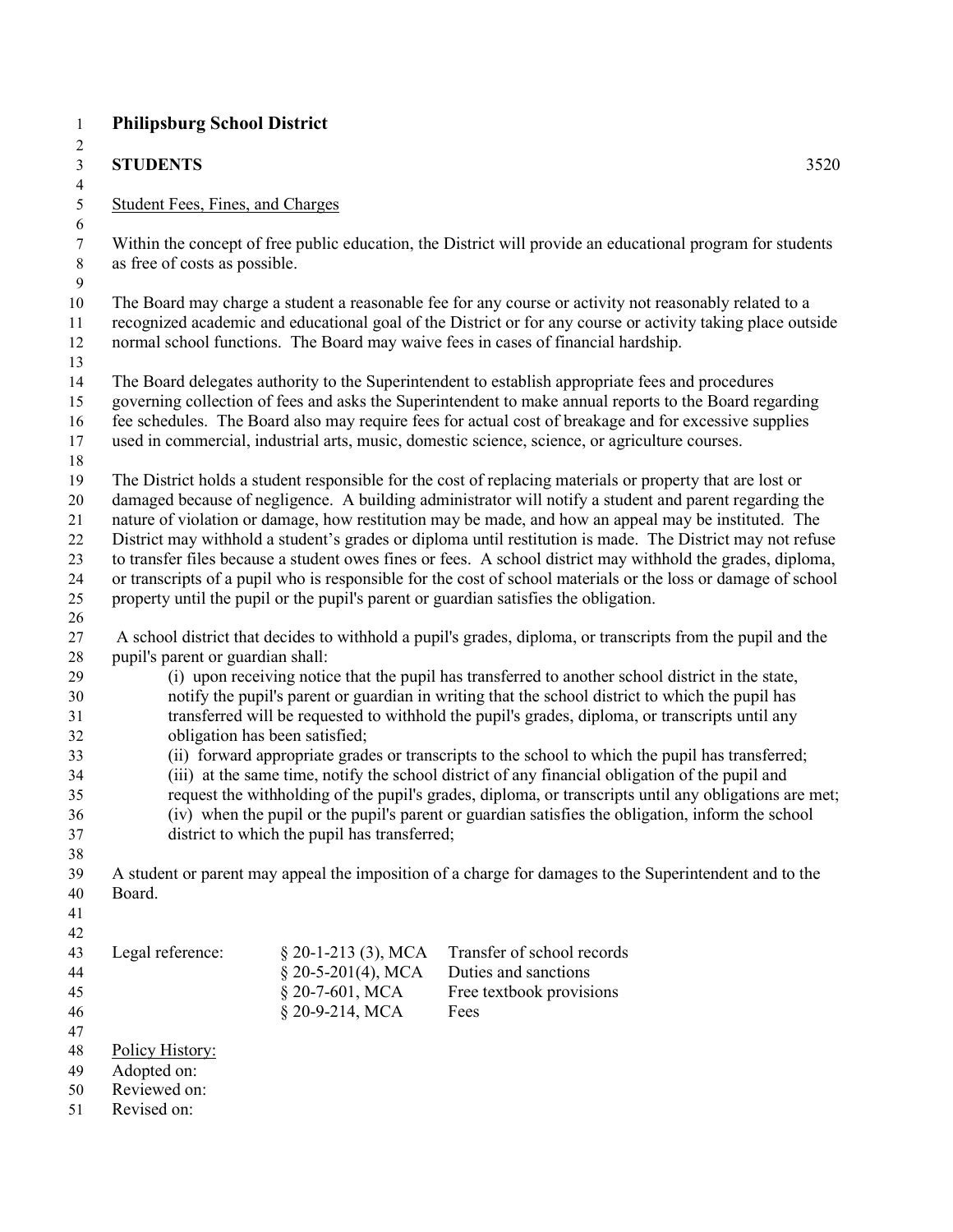| $\mathbf{1}$   | <b>Philipsburg School District</b>                                                                 |
|----------------|----------------------------------------------------------------------------------------------------|
| $\overline{2}$ |                                                                                                    |
| 3              | <b>STUDENTS</b><br>3608                                                                            |
| 4              | Receipt of Confidential Records                                                                    |
| 5<br>6         |                                                                                                    |
| 7              | Pursuant to Montana law, the District may receive case records of the Department of Public         |
| $\,8\,$        | Health and Human Services and its local affiliate, the county welfare department, the county       |
| 9              | attorney, and the court concerning actions taken and all records concerning reports of child abuse |
| $10\,$         | and neglect. The District will keep these records confidential as required by law and will not     |
| 11             | include them in a student's permanent file.                                                        |
| 12             |                                                                                                    |
| 13             | The Board authorizes the individuals listed below to receive information with respect to a         |
| 14             | District student who is a client of the Department of Public Health and Human Services:            |
| 15<br>16       | Counselor                                                                                          |
| 17             | $\bullet$<br>Nurse<br>$\bullet$                                                                    |
| 18             | <b>Special Education Teacher</b><br>$\bullet$                                                      |
| 19             | School Psychologist<br>$\bullet$                                                                   |
| 20             | Administration                                                                                     |
| 21             |                                                                                                    |
| 22             | When the District receives information pursuant to law, the Superintendent will prevent            |
| 23             | unauthorized dissemination of that information.                                                    |
| 24             |                                                                                                    |
| 25             |                                                                                                    |
| 26             |                                                                                                    |
| 27             | <b>Cross Reference:</b><br>3600 - 3600P Student Records                                            |
| 28             | $§$ 41-3-205, MCA<br>Legal Reference:<br>Confidentiality – disclosure exceptions                   |
| 29<br>30       |                                                                                                    |
| 31             | Policy History:                                                                                    |
| 32             | Adopted on:                                                                                        |
| 33             | Reviewed on:                                                                                       |
| 34             | Revised on:                                                                                        |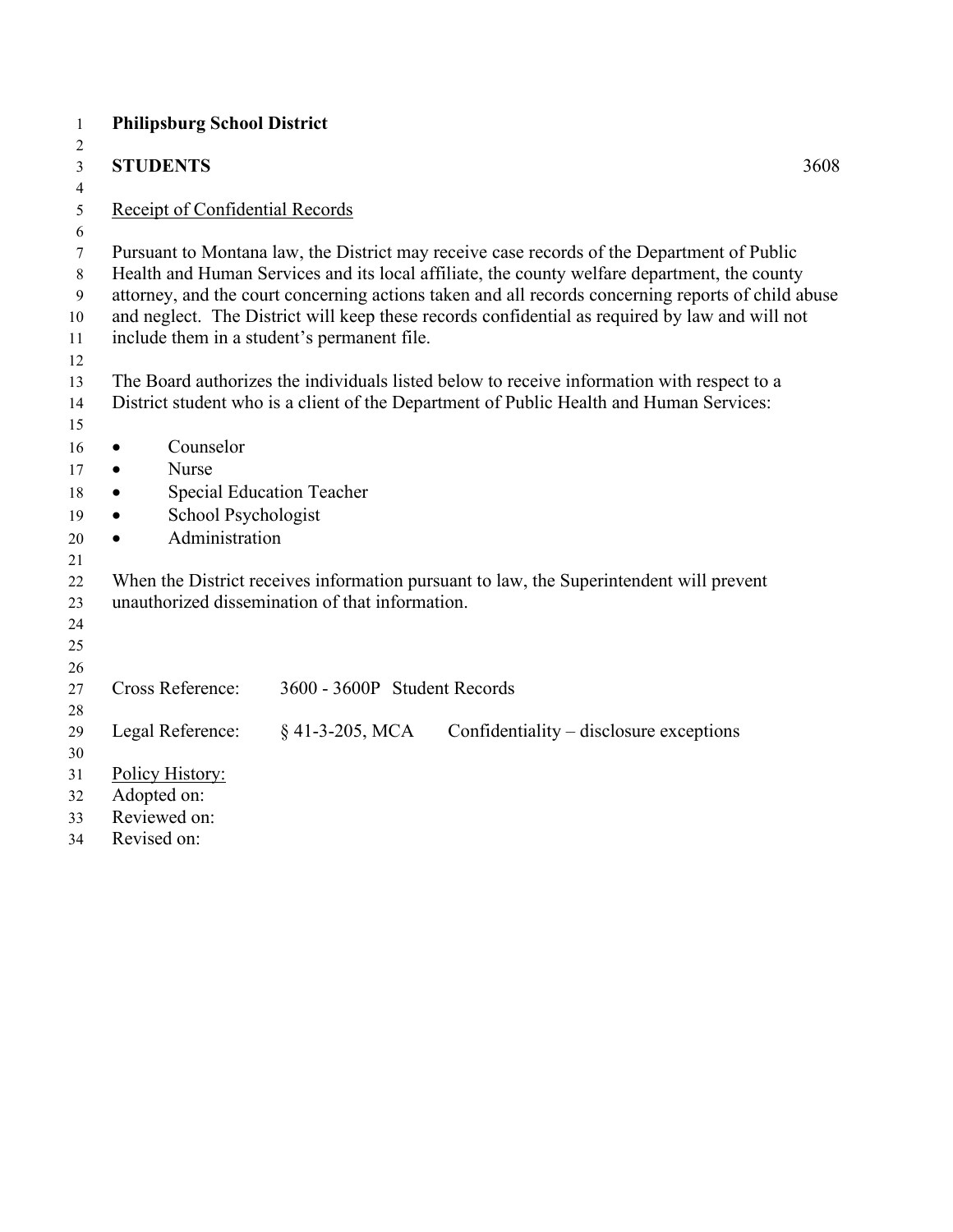| $\mathbf{1}$                                       |                                                                                                                                                                                                                                                                                                                                                   | <b>Philipsburg School District</b>                                                                                                                                                                                                                                                                                                                                                                                                                                                                                                                                                                                                                                                                                                                         |             |  |
|----------------------------------------------------|---------------------------------------------------------------------------------------------------------------------------------------------------------------------------------------------------------------------------------------------------------------------------------------------------------------------------------------------------|------------------------------------------------------------------------------------------------------------------------------------------------------------------------------------------------------------------------------------------------------------------------------------------------------------------------------------------------------------------------------------------------------------------------------------------------------------------------------------------------------------------------------------------------------------------------------------------------------------------------------------------------------------------------------------------------------------------------------------------------------------|-------------|--|
| 2                                                  |                                                                                                                                                                                                                                                                                                                                                   |                                                                                                                                                                                                                                                                                                                                                                                                                                                                                                                                                                                                                                                                                                                                                            |             |  |
| $\mathfrak{Z}$                                     |                                                                                                                                                                                                                                                                                                                                                   |                                                                                                                                                                                                                                                                                                                                                                                                                                                                                                                                                                                                                                                                                                                                                            |             |  |
| $\overline{4}$                                     |                                                                                                                                                                                                                                                                                                                                                   | <b>STUDENTS</b>                                                                                                                                                                                                                                                                                                                                                                                                                                                                                                                                                                                                                                                                                                                                            | 3612        |  |
| 5                                                  |                                                                                                                                                                                                                                                                                                                                                   |                                                                                                                                                                                                                                                                                                                                                                                                                                                                                                                                                                                                                                                                                                                                                            | page 1 of 2 |  |
| 6                                                  |                                                                                                                                                                                                                                                                                                                                                   | District-Provided Access to Electronic Information, Services, and Networks                                                                                                                                                                                                                                                                                                                                                                                                                                                                                                                                                                                                                                                                                 |             |  |
| 7                                                  |                                                                                                                                                                                                                                                                                                                                                   |                                                                                                                                                                                                                                                                                                                                                                                                                                                                                                                                                                                                                                                                                                                                                            |             |  |
| $8\,$<br>$\boldsymbol{9}$                          | General                                                                                                                                                                                                                                                                                                                                           |                                                                                                                                                                                                                                                                                                                                                                                                                                                                                                                                                                                                                                                                                                                                                            |             |  |
| 10<br>11<br>12<br>13                               | The District makes Internet access and interconnected computer systems available to District<br>students and faculty. The District provides electronic networks, including access to the Internet,<br>as part its instructional program and to promote educational excellence by facilitating resource<br>sharing, innovation, and communication. |                                                                                                                                                                                                                                                                                                                                                                                                                                                                                                                                                                                                                                                                                                                                                            |             |  |
| 14<br>15<br>16<br>17<br>18<br>19<br>20             |                                                                                                                                                                                                                                                                                                                                                   | The District expects all students to take responsibility for appropriate and lawful use of this<br>access, including good behavior on-line. The District may withdraw student access to its<br>network and to the Internet when any misuse occurs. District teachers and other staff will make<br>reasonable efforts to supervise use of network and Internet access; however, student cooperation<br>is vital in exercising and promoting responsible use of this access.                                                                                                                                                                                                                                                                                 |             |  |
| 21                                                 |                                                                                                                                                                                                                                                                                                                                                   | Curriculum                                                                                                                                                                                                                                                                                                                                                                                                                                                                                                                                                                                                                                                                                                                                                 |             |  |
| 22                                                 |                                                                                                                                                                                                                                                                                                                                                   |                                                                                                                                                                                                                                                                                                                                                                                                                                                                                                                                                                                                                                                                                                                                                            |             |  |
| 23                                                 |                                                                                                                                                                                                                                                                                                                                                   | Use of District electronic networks will be consistent with the curriculum adopted by the                                                                                                                                                                                                                                                                                                                                                                                                                                                                                                                                                                                                                                                                  |             |  |
| 24                                                 |                                                                                                                                                                                                                                                                                                                                                   | District, as well as with varied instructional needs, learning styles, abilities, and developmental                                                                                                                                                                                                                                                                                                                                                                                                                                                                                                                                                                                                                                                        |             |  |
| 25                                                 |                                                                                                                                                                                                                                                                                                                                                   | levels of students, and will comply with selection criteria for instructional materials and library                                                                                                                                                                                                                                                                                                                                                                                                                                                                                                                                                                                                                                                        |             |  |
| 26                                                 | materials. Staff members may use the Internet throughout the curriculum, consistent with the                                                                                                                                                                                                                                                      |                                                                                                                                                                                                                                                                                                                                                                                                                                                                                                                                                                                                                                                                                                                                                            |             |  |
| 27                                                 |                                                                                                                                                                                                                                                                                                                                                   | District's educational goals.                                                                                                                                                                                                                                                                                                                                                                                                                                                                                                                                                                                                                                                                                                                              |             |  |
| 28                                                 |                                                                                                                                                                                                                                                                                                                                                   |                                                                                                                                                                                                                                                                                                                                                                                                                                                                                                                                                                                                                                                                                                                                                            |             |  |
| 29                                                 |                                                                                                                                                                                                                                                                                                                                                   | <b>Acceptable Uses</b>                                                                                                                                                                                                                                                                                                                                                                                                                                                                                                                                                                                                                                                                                                                                     |             |  |
| 30                                                 |                                                                                                                                                                                                                                                                                                                                                   |                                                                                                                                                                                                                                                                                                                                                                                                                                                                                                                                                                                                                                                                                                                                                            |             |  |
| 31<br>32<br>33<br>34<br>35<br>36<br>37<br>38<br>39 | 1.                                                                                                                                                                                                                                                                                                                                                | Educational Purposes Only. All use of the District's electronic network must be: (1) in<br>support of education and/or research, and in furtherance of the District's stated<br>educational goals; or (2) for a legitimate school business purpose. Use is a privilege, not<br>a right. Students and staff members have no expectation of privacy in any materials that<br>are stored, transmitted, or received via the District's electronic network or District<br>computers. The District reserves the right to monitor, inspect, copy, review, and store, at<br>any time and without prior notice, any and all usage of the computer network and Internet<br>access and any and all information transmitted or received in connection with such usage. |             |  |
| 40                                                 | 2.                                                                                                                                                                                                                                                                                                                                                | Unacceptable Uses of Network. The following are considered unacceptable uses and                                                                                                                                                                                                                                                                                                                                                                                                                                                                                                                                                                                                                                                                           |             |  |
| 41                                                 |                                                                                                                                                                                                                                                                                                                                                   | constitute a violation of this policy:                                                                                                                                                                                                                                                                                                                                                                                                                                                                                                                                                                                                                                                                                                                     |             |  |
| 42                                                 |                                                                                                                                                                                                                                                                                                                                                   |                                                                                                                                                                                                                                                                                                                                                                                                                                                                                                                                                                                                                                                                                                                                                            |             |  |
| 43                                                 |                                                                                                                                                                                                                                                                                                                                                   | A.<br>Uses that violate the law or encourage others to violate the law, including but not                                                                                                                                                                                                                                                                                                                                                                                                                                                                                                                                                                                                                                                                  |             |  |
| 44                                                 |                                                                                                                                                                                                                                                                                                                                                   | limited to transmitting offensive or harassing messages; offering for sale or use                                                                                                                                                                                                                                                                                                                                                                                                                                                                                                                                                                                                                                                                          |             |  |
| 45                                                 |                                                                                                                                                                                                                                                                                                                                                   | any substance the possession or use of which is prohibited by the District's                                                                                                                                                                                                                                                                                                                                                                                                                                                                                                                                                                                                                                                                               |             |  |
| 46                                                 |                                                                                                                                                                                                                                                                                                                                                   | student discipline policy; viewing, transmitting, or downloading pornographic                                                                                                                                                                                                                                                                                                                                                                                                                                                                                                                                                                                                                                                                              |             |  |
| 47                                                 |                                                                                                                                                                                                                                                                                                                                                   | materials or materials that encourage others to violate the law; intruding into the                                                                                                                                                                                                                                                                                                                                                                                                                                                                                                                                                                                                                                                                        |             |  |
| 48                                                 |                                                                                                                                                                                                                                                                                                                                                   | networks or computers of others; and downloading or transmitting confidential,                                                                                                                                                                                                                                                                                                                                                                                                                                                                                                                                                                                                                                                                             |             |  |
| 49                                                 |                                                                                                                                                                                                                                                                                                                                                   | trade secret information, or copyrighted materials.                                                                                                                                                                                                                                                                                                                                                                                                                                                                                                                                                                                                                                                                                                        |             |  |
| 50                                                 |                                                                                                                                                                                                                                                                                                                                                   |                                                                                                                                                                                                                                                                                                                                                                                                                                                                                                                                                                                                                                                                                                                                                            |             |  |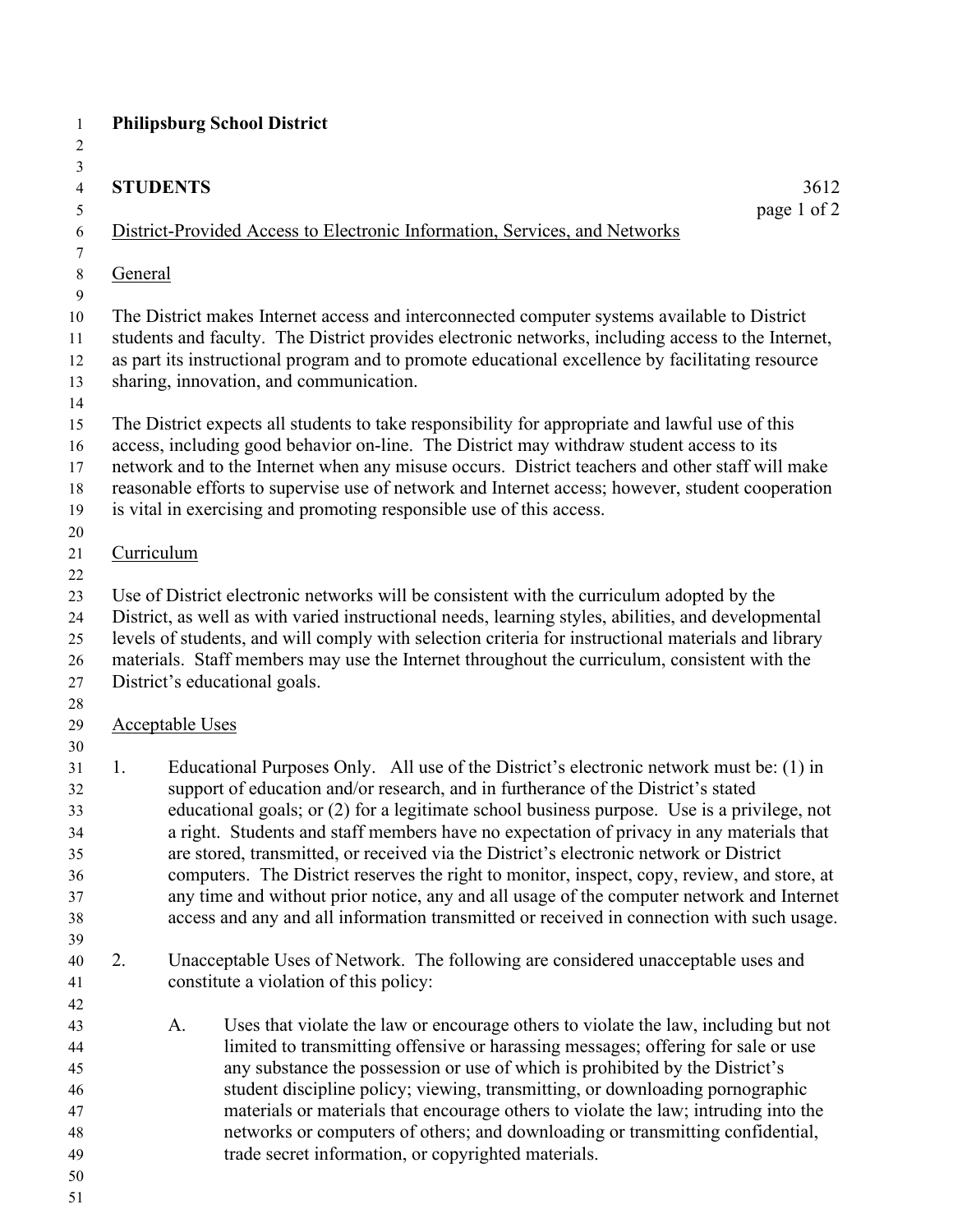| 1<br>$\overline{c}$<br>3<br>4<br>5<br>6<br>7<br>8                          | <b>B.</b>                                                                                                                                                                                                                                                                                                                                                                                                                                                                                                                                                                                                                                                                                                                                                                                                                                                                                                                                                                                                                                                                                                                                                                             | Uses that cause harm to others or damage to their property, including but not<br>limited to engaging in defamation (harming another's reputation by lies);<br>employing another's password or some other user identifier that misleads message<br>recipients into believing that someone other than you is communicating, or<br>otherwise using his/her access to the network or the Internet; uploading a worm,<br>virus, other harmful form of programming or vandalism; participating in<br>"hacking" activities or any form of unauthorized access to other computers,<br>networks, or other information. |  |  |  |
|----------------------------------------------------------------------------|---------------------------------------------------------------------------------------------------------------------------------------------------------------------------------------------------------------------------------------------------------------------------------------------------------------------------------------------------------------------------------------------------------------------------------------------------------------------------------------------------------------------------------------------------------------------------------------------------------------------------------------------------------------------------------------------------------------------------------------------------------------------------------------------------------------------------------------------------------------------------------------------------------------------------------------------------------------------------------------------------------------------------------------------------------------------------------------------------------------------------------------------------------------------------------------|---------------------------------------------------------------------------------------------------------------------------------------------------------------------------------------------------------------------------------------------------------------------------------------------------------------------------------------------------------------------------------------------------------------------------------------------------------------------------------------------------------------------------------------------------------------------------------------------------------------|--|--|--|
| 9<br>10<br>11                                                              | $C$ .                                                                                                                                                                                                                                                                                                                                                                                                                                                                                                                                                                                                                                                                                                                                                                                                                                                                                                                                                                                                                                                                                                                                                                                 | Uses that jeopardize the security of student access and of the computer network or<br>other networks on the Internet.                                                                                                                                                                                                                                                                                                                                                                                                                                                                                         |  |  |  |
| 12<br>13<br>14<br>15                                                       | D.                                                                                                                                                                                                                                                                                                                                                                                                                                                                                                                                                                                                                                                                                                                                                                                                                                                                                                                                                                                                                                                                                                                                                                                    | Uses that are commercial transactions. Students and other users may not sell or<br>buy anything over the Internet. Students and others should not give information<br>to others, including credit card numbers and social security numbers.                                                                                                                                                                                                                                                                                                                                                                   |  |  |  |
| 16<br>17                                                                   | Warranties/Indemnification                                                                                                                                                                                                                                                                                                                                                                                                                                                                                                                                                                                                                                                                                                                                                                                                                                                                                                                                                                                                                                                                                                                                                            |                                                                                                                                                                                                                                                                                                                                                                                                                                                                                                                                                                                                               |  |  |  |
| 18                                                                         |                                                                                                                                                                                                                                                                                                                                                                                                                                                                                                                                                                                                                                                                                                                                                                                                                                                                                                                                                                                                                                                                                                                                                                                       |                                                                                                                                                                                                                                                                                                                                                                                                                                                                                                                                                                                                               |  |  |  |
| 19<br>20<br>21<br>22<br>23<br>24<br>25<br>26<br>27<br>28<br>29<br>30<br>31 | The District makes no warranties of any kind, express or implied, in connection with its<br>provision of access to and use of its computer networks and the Internet provided under this<br>policy. The District is not responsible for any information that may be lost, damaged, or<br>unavailable when using the network or for any information that is retrieved or transmitted via the<br>Internet. The District will not be responsible for any unauthorized charges or fees resulting from<br>access to the Internet. Any user is fully responsible to the District and will indemnify and hold<br>the District, its trustees, administrators, teachers, and staff harmless from any and all loss, costs,<br>claims, or damages resulting from such user's access to its computer network and the Internet,<br>including but not limited to any fees or charges incurred through purchase of goods or services<br>by a user. The District expects a user or, if a user is a minor, a user's parents or legal guardian to<br>cooperate with the District in the event of its initiating an investigation of a user's use of access<br>to its computer network and the Internet. |                                                                                                                                                                                                                                                                                                                                                                                                                                                                                                                                                                                                               |  |  |  |
| 32                                                                         | Violations                                                                                                                                                                                                                                                                                                                                                                                                                                                                                                                                                                                                                                                                                                                                                                                                                                                                                                                                                                                                                                                                                                                                                                            |                                                                                                                                                                                                                                                                                                                                                                                                                                                                                                                                                                                                               |  |  |  |
| 33<br>34<br>35<br>36<br>37<br>38                                           | If a student violates this policy, the District will deny the student access or will withdraw access<br>and may subject the student to additional disciplinary action. An administrator or building<br>principal will make all decisions regarding whether or not a user has violated this policy and any<br>related rules or regulations and may deny, revoke, or suspend access at any time, with that<br>decision being final.                                                                                                                                                                                                                                                                                                                                                                                                                                                                                                                                                                                                                                                                                                                                                     |                                                                                                                                                                                                                                                                                                                                                                                                                                                                                                                                                                                                               |  |  |  |
| 39<br>40                                                                   | Policy History:                                                                                                                                                                                                                                                                                                                                                                                                                                                                                                                                                                                                                                                                                                                                                                                                                                                                                                                                                                                                                                                                                                                                                                       |                                                                                                                                                                                                                                                                                                                                                                                                                                                                                                                                                                                                               |  |  |  |
| 41                                                                         | Adopted on:                                                                                                                                                                                                                                                                                                                                                                                                                                                                                                                                                                                                                                                                                                                                                                                                                                                                                                                                                                                                                                                                                                                                                                           |                                                                                                                                                                                                                                                                                                                                                                                                                                                                                                                                                                                                               |  |  |  |
| 42                                                                         | Reviewed on:                                                                                                                                                                                                                                                                                                                                                                                                                                                                                                                                                                                                                                                                                                                                                                                                                                                                                                                                                                                                                                                                                                                                                                          |                                                                                                                                                                                                                                                                                                                                                                                                                                                                                                                                                                                                               |  |  |  |

Revised on: